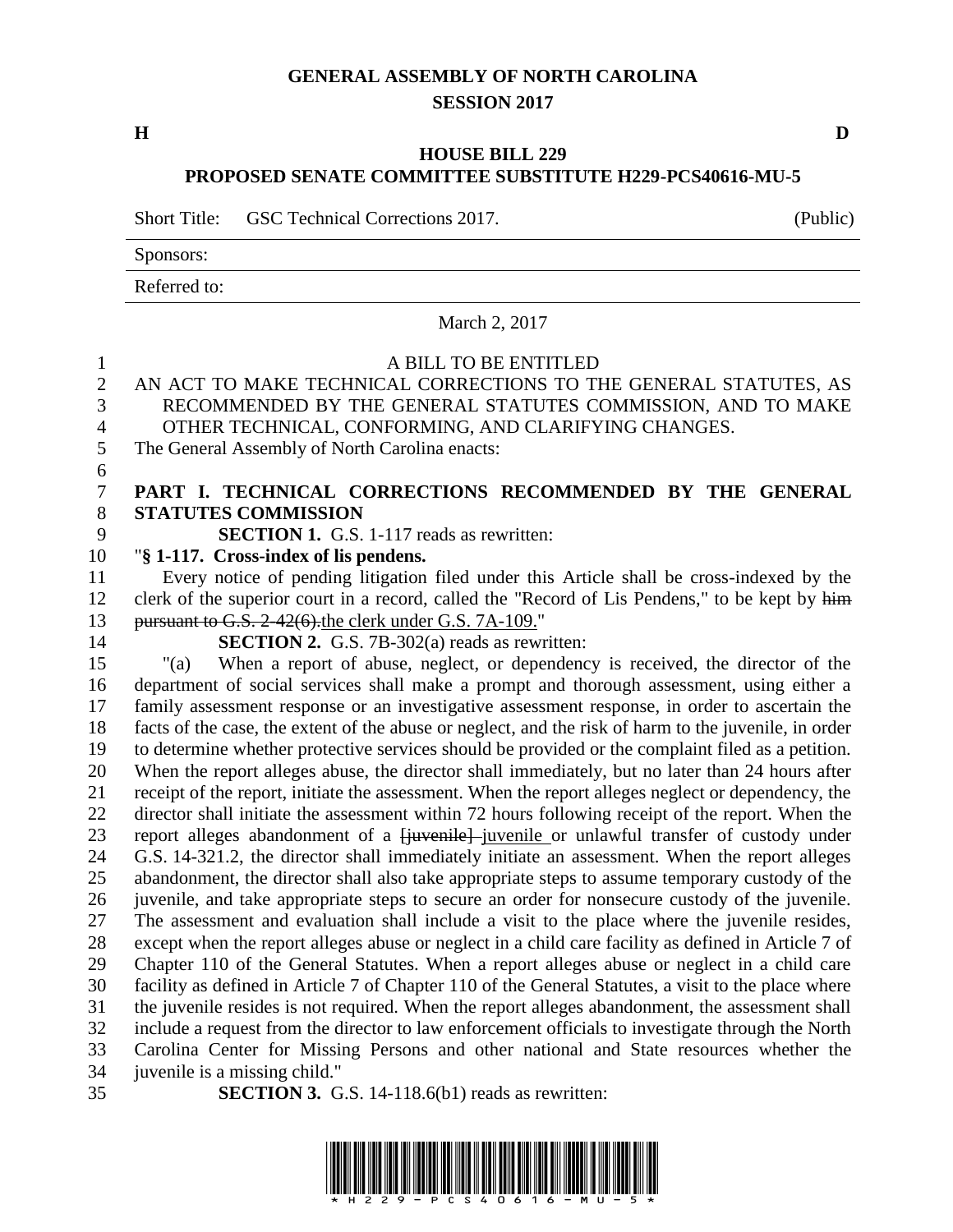"(b1) When a lien or encumbrance is presented to a clerk of superior court for filing and the clerk of court has a reasonable suspicion that the lien or encumbrance is false as described in subsection (a) of this section, the clerk of court may refuse to file the lien or encumbrance. Neither the clerk of court nor the clerk's staff shall be liable for filing or the refusal to file a lien or encumbrance under this subsection. The clerk of superior court shall not file, index, or docket the document against the property of a public officer or public employee until that document is approved by any judge of the judicial district having subject matter jurisdiction for filing by the clerk of superior court by any judge of the judicial district having subject matter jurisdiction. court. If the judge determines that the filing is not false, the clerk shall index the claim of lien. A lien or encumbrance filed upon order of the court under this subsection shall have a priority interest as of the date and time of indexing by the clerk of superior court. If the court finds that there is no statutory or contractual basis for the proposed filing, the court shall enter an order that the proposed filing is null and void as a matter of law, and that it shall not be filed or indexed. The clerk of superior court shall serve the order and return the original denied filing to the person or entity that presented it. The person or entity shall have 30 days from the entry of the order to appeal the order. If the order is not appealed within the applicable time period, the clerk may destroy the filing."

**SECTION 4.** G.S. 14-159.3(a1) reads as rewritten:

 "(a1) A landowner who gives a person written consent to operate an all-terrain vehicle on 20 his or her the landowner's property owes the person the same duty of care that he or she the landowner owes a trespasser."

**SECTION 5.** G.S. 14-208.6 reads as rewritten:

# "**§ 14-208.6. Definitions.**

The following definitions apply in this Article:

 … (5) "Sexually violent offense" means a violation of former G.S. 14-27.6 (attempted rape or sexual offense), G.S. 14-27.21 (first-degree forcible rape), G.S. 14-27.22 (second-degree forcible rape), G.S. 14-27.23 (statutory rape of a child by an adult), G.S. 14-27.24 (first-degree statutory rape), G.S. 14-27.25(a) (statutory rape of a person who is 15 years of age or younger and where the defendant is at least six years older), G.S. 14-27.26 (first-degree forcible sexual offense), G.S. 14-27.27 (second-degree forcible sexual offense), G.S. 14-27.28 (statutory sexual offense with a child by an adult), G.S. 14-27.29 (first-degree statutory sexual offense), G.S. 14-27.30(a) (statutory sexual offense with a person who is 15 years of age or younger and where the defendant is at least six years older), G.S. 14-27.31 (sexual activity by a substitute parent or custodian), G.S. 14-27.32 (sexual activity with a student), G.S. 14-27.33 (sexual battery), G.S. 14-43.11 (human trafficking) if (i) the offense is committed against a minor who is less than 18 years of age or (ii) the offense is committed against any person with the intent that they be held in sexual servitude, G.S. 14-43.13 (subjecting or maintaining a person for sexual servitude), G.S. 14-178 (incest between near relatives), G.S. 14-190.6 (employing or permitting minor to assist in offenses against public morality and decency), G.S. 14-190.9(a1) (felonious indecent exposure), G.S. 14-190.16 (first degree sexual exploitation of a minor), G.S. 14-190.17 (second degree sexual exploitation of a minor), G.S. 14-190.17A (third degree sexual exploitation of a minor), G.S. 14-202.1 (taking indecent liberties with children), G.S. 14-202.3 (Solicitation of child by computer or certain other electronic devices to commit an unlawful sex act), G.S. 14-202.4(a) (taking indecent liberties with a student), G.S. 14-205.2(c)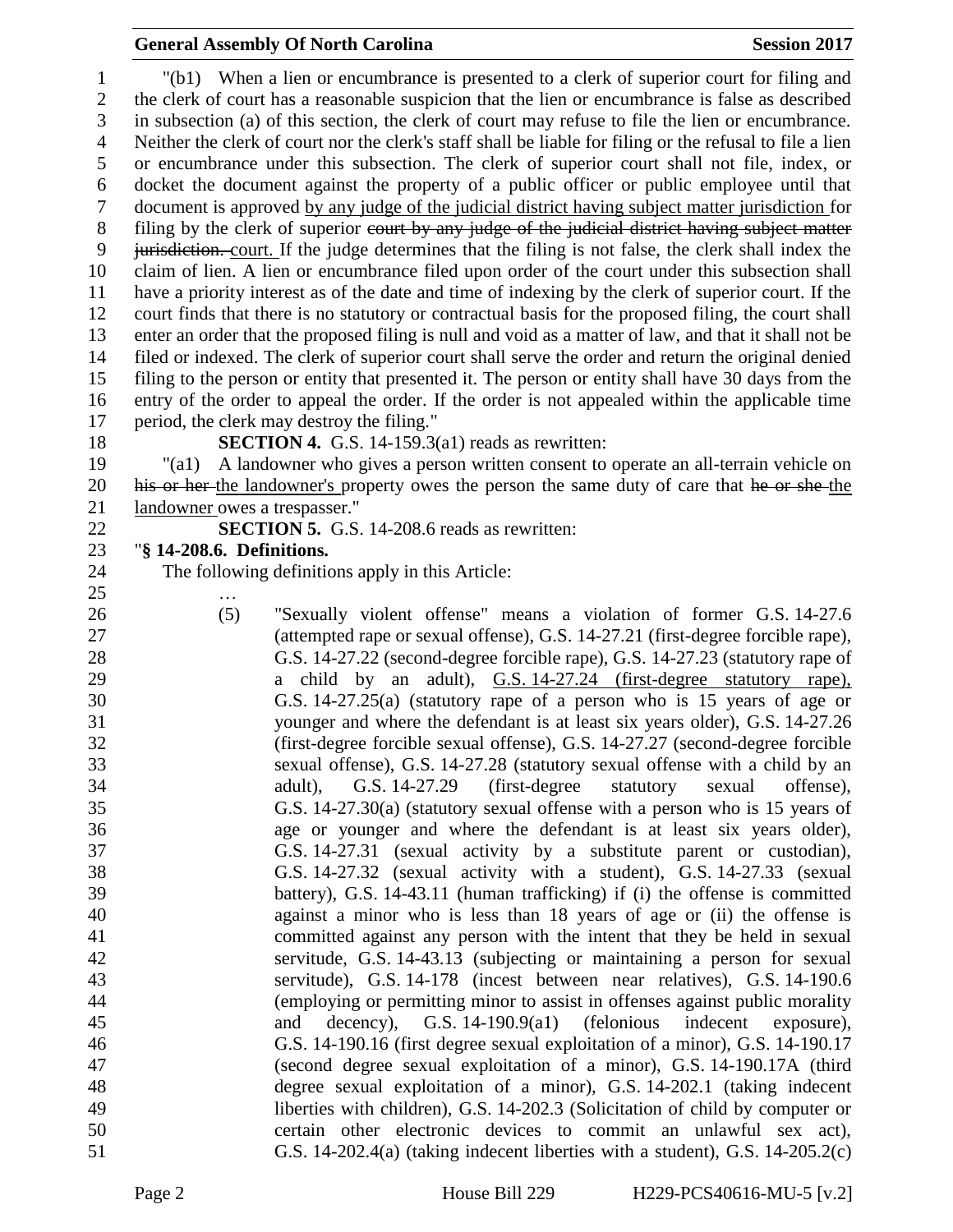|                                                            | <b>General Assembly Of North Carolina</b>                                                                                                                                                                                                                                                                                                                                                       | <b>Session 2017</b> |
|------------------------------------------------------------|-------------------------------------------------------------------------------------------------------------------------------------------------------------------------------------------------------------------------------------------------------------------------------------------------------------------------------------------------------------------------------------------------|---------------------|
| $\mathbf{1}$<br>$\overline{c}$<br>3<br>$\overline{4}$<br>5 | or (d) (patronizing a prostitute who is a minor or a mentally disabled<br>person), G.S. 14-205.3(b) (promoting prostitution of a minor or a mentally<br>disabled person), G.S. 14-318.4(a1) (parent or caretaker commit or permit<br>act of prostitution with or by a juvenile), or G.S. 14-318.4(a2) (commission<br>or allowing of sexual act upon a juvenile by parent or guardian). The term |                     |
| 6<br>7                                                     | also includes the following: a solicitation or conspiracy to commit any of<br>these offenses; aiding and abetting any of these offenses.                                                                                                                                                                                                                                                        |                     |
| $8\,$<br>9                                                 | <b>SECTION 5.1.(a)</b> G.S. 14-309.7 reads as rewritten:                                                                                                                                                                                                                                                                                                                                        |                     |
| 10                                                         | "§ 14-309.7. Licensing procedure.                                                                                                                                                                                                                                                                                                                                                               |                     |
| 11                                                         | An exempt organization may not operate a bingo game at a location without a<br>(a)                                                                                                                                                                                                                                                                                                              |                     |
| 12                                                         | license. Application for a bingo license shall be made to the State Bureau of Investigation on a                                                                                                                                                                                                                                                                                                |                     |
| 13                                                         | form prescribed by the Department [Bureau]. Bureau. The Department [Bureau] Bureau shall                                                                                                                                                                                                                                                                                                        |                     |
| 14                                                         | charge an annual application fee of two hundred dollars (\$200.00) to defray the cost of issuing                                                                                                                                                                                                                                                                                                |                     |
| 15                                                         | bingo licenses and handling bingo audit reports. The fees collected shall be deposited in the                                                                                                                                                                                                                                                                                                   |                     |
| 16                                                         | General Fund of the State. This license shall expire one year after the granting of the license.                                                                                                                                                                                                                                                                                                |                     |
| 17                                                         | This license may be renewed yearly, if the applicant pays the application fee and files an audit                                                                                                                                                                                                                                                                                                |                     |
| 18                                                         | with the Department [Bureau] Bureau pursuant to G.S. 14-309.11. A copy of the application                                                                                                                                                                                                                                                                                                       |                     |
| 19                                                         | and license shall be furnished to the local law-enforcement agency in the county or                                                                                                                                                                                                                                                                                                             |                     |
| 20                                                         | municipality in which the licensee intends to operate before bingo is conducted by the licensee.                                                                                                                                                                                                                                                                                                |                     |
| 21                                                         |                                                                                                                                                                                                                                                                                                                                                                                                 |                     |
| 22                                                         | An exempt organization that wants to conduct only an annual or semiannual bingo<br>(e)                                                                                                                                                                                                                                                                                                          |                     |
| 23                                                         | game may apply to the State Bureau of Investigation for a limited occasion permit. The State                                                                                                                                                                                                                                                                                                    |                     |
| 24                                                         | Bureau of Investigation may require such information as is reasonable and necessary to                                                                                                                                                                                                                                                                                                          |                     |
| 25                                                         | determine that the bingo game is conducted in accordance with the provisions of this Part but                                                                                                                                                                                                                                                                                                   |                     |
| 26<br>27                                                   | may not require more information than previously specified in this section for application of a<br>regular license. The application shall be made to the Department [Bureau] Bureau on                                                                                                                                                                                                          |                     |
| 28                                                         | prescribed forms at least 30 days prior to the scheduled date of the bingo game. In lieu of the                                                                                                                                                                                                                                                                                                 |                     |
| 29                                                         | reporting requirements of G.S. 14-309.11(b) the exempt organization shall file with the                                                                                                                                                                                                                                                                                                         |                     |
| 30                                                         | licensing agency and local law-enforcement a report on prescribed forms no later than 30 days                                                                                                                                                                                                                                                                                                   |                     |
| 31                                                         | following the conduct of the bingo game for which the permit was obtained. Such report may                                                                                                                                                                                                                                                                                                      |                     |
| 32                                                         | require such information as is reasonable and necessary to determine that the bingo game was                                                                                                                                                                                                                                                                                                    |                     |
| 33                                                         | conducted in accordance with the provisions of this Part but may not require more information                                                                                                                                                                                                                                                                                                   |                     |
| 34                                                         | than specified in G.S. 14-309.11(b). Any licensed exempt organization may donate or loan its                                                                                                                                                                                                                                                                                                    |                     |
| 35                                                         | equipment or use of its premises to an exempt organization which has secured a limited                                                                                                                                                                                                                                                                                                          |                     |
| 36                                                         | occasion permit provided such arrangement is disclosed in the limited occasion permit                                                                                                                                                                                                                                                                                                           |                     |
| 37                                                         | application and is approved by the State Bureau of Investigation. Except as stated above, all                                                                                                                                                                                                                                                                                                   |                     |
| 38                                                         | provisions of this Part shall apply to any exempt organization operating a bingo game under                                                                                                                                                                                                                                                                                                     |                     |
| 39                                                         | this provision."                                                                                                                                                                                                                                                                                                                                                                                |                     |
| 40                                                         | <b>SECTION 5.1.(b)</b> Section 4 of S.L. 2016-27 reads as rewritten:                                                                                                                                                                                                                                                                                                                            |                     |
| 41<br>42                                                   | "SECTION 4. G.S. $14-309(5)e, G.S. 14-309.14(5)c,$ as enacted by Section 1 of this act,<br>becomes effective October 1, 2016, and applies to applications submitted on or after October 1,                                                                                                                                                                                                      |                     |
| 43                                                         | 2016, and offenses committed on or after that date. The remainder of Section 1 of this act                                                                                                                                                                                                                                                                                                      |                     |
| 44                                                         | becomes effective December 1, 2016, and applies to offenses committed on or after that date.                                                                                                                                                                                                                                                                                                    |                     |
| 45                                                         | The remainder of this act is effective when it becomes law."                                                                                                                                                                                                                                                                                                                                    |                     |
| 46                                                         | <b>SECTION 5.2.(a)</b> G.S. 20-4.01(32b) reads as rewritten:                                                                                                                                                                                                                                                                                                                                    |                     |
| 47                                                         | "(32b) Recreational Vehicle. - A vehicular type unit primarily designed as                                                                                                                                                                                                                                                                                                                      |                     |
| 48                                                         | temporary living quarters for recreational, camping, or travel use that either                                                                                                                                                                                                                                                                                                                  |                     |

 has its own motive power or is mounted on, or towed by, another vehicle. The basic entities are camping trailer, fifth-wheel travel trailer, motor home,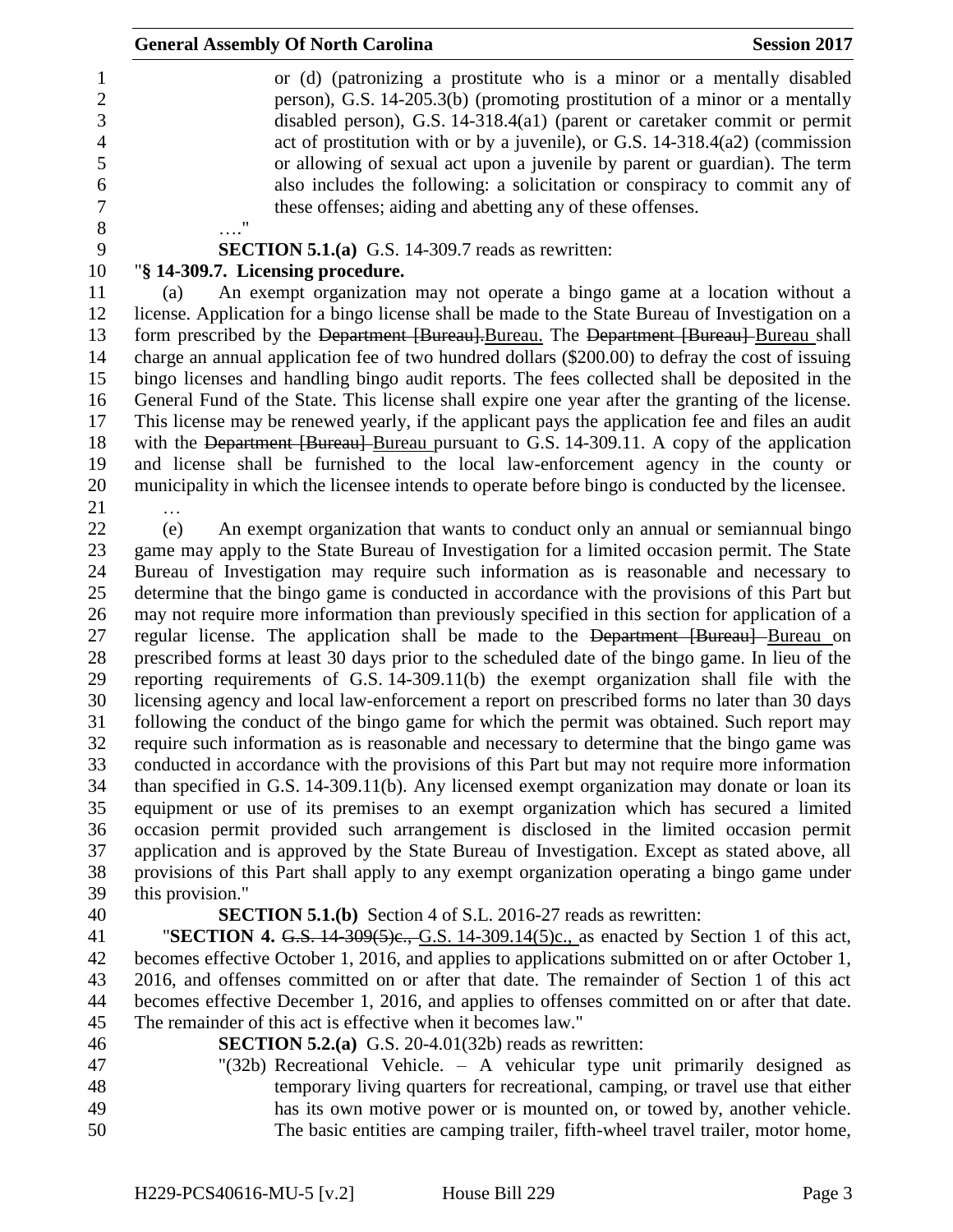| <b>General Assembly Of North Carolina</b> |                                                                                         | <b>Session 2017</b>                                                                                                                                                                                    |
|-------------------------------------------|-----------------------------------------------------------------------------------------|--------------------------------------------------------------------------------------------------------------------------------------------------------------------------------------------------------|
|                                           |                                                                                         | travel trailer, and truck camper. <del>[The basic entities are defined as</del>                                                                                                                        |
|                                           | follows: The basic entities are defined as follows:                                     |                                                                                                                                                                                                        |
| a.                                        | Motor home. $-$ As defined in G.S. 20-4.01(27)d2.                                       |                                                                                                                                                                                                        |
| b.                                        |                                                                                         | Travel trailer. $-$ A vehicular unit mounted on wheels, designed to                                                                                                                                    |
|                                           |                                                                                         | provide temporary living quarters for recreational, camping, or travel                                                                                                                                 |
|                                           |                                                                                         | use, and of a size or weight that does not require a special highway                                                                                                                                   |
|                                           | movement permit when towed by a motorized vehicle.                                      |                                                                                                                                                                                                        |
| c.                                        |                                                                                         | Fifth-wheel trailer. $- A$ vehicular unit mounted on wheels designed                                                                                                                                   |
|                                           |                                                                                         | to provide temporary living quarters for recreational, camping, or                                                                                                                                     |
|                                           |                                                                                         | travel use, of a size and weight that does not require a special                                                                                                                                       |
|                                           |                                                                                         | highway movement permit and designed to be towed by a motorized                                                                                                                                        |
|                                           |                                                                                         | vehicle that contains a towing mechanism that is mounted above or                                                                                                                                      |
|                                           | forward of the tow vehicle's rear axle.                                                 |                                                                                                                                                                                                        |
| d.                                        |                                                                                         | Camping trailer. $- A$ vehicular portable unit mounted on wheels and                                                                                                                                   |
|                                           |                                                                                         | constructed with collapsible partial side walls that fold for towing by                                                                                                                                |
|                                           |                                                                                         | another vehicle and unfold at the campsite to provide temporary                                                                                                                                        |
|                                           | living quarters for recreational, camping, or travel use.                               |                                                                                                                                                                                                        |
| e.                                        |                                                                                         | Truck camper. $-$ A portable unit that is constructed to provide                                                                                                                                       |
|                                           |                                                                                         | temporary living quarters for recreational, camping, or travel use,                                                                                                                                    |
|                                           |                                                                                         | consisting of a roof, floor, and sides and is designed to be loaded                                                                                                                                    |
|                                           | onto and unloaded from the bed of a pickup truck."                                      |                                                                                                                                                                                                        |
|                                           |                                                                                         | <b>SECTION 5.2.(b)</b> The Revisor of Statutes is authorized to reletter the definitions                                                                                                               |
|                                           |                                                                                         | in G.S. $20-4.01(27)$ and G.S. $20-4.01(32b)$ to place them in alphabetical order. The Revisor of                                                                                                      |
|                                           | Statutes may conform any citations that change as a result of the relettering.          |                                                                                                                                                                                                        |
|                                           | <b>SECTION 6.</b> G.S. 20-45 reads as rewritten:                                        |                                                                                                                                                                                                        |
|                                           | "§ 20-45. Seizure of documents and plates.                                              |                                                                                                                                                                                                        |
| (a)                                       |                                                                                         | The Division is hereby-authorized to take possession of any certificate of title,                                                                                                                      |
|                                           |                                                                                         | registration card, permit, license, or registration plate issued by it upon expiration, revocation,                                                                                                    |
|                                           |                                                                                         | cancellation, or suspension thereof, or which is fictitious, or which has been unlawfully or                                                                                                           |
|                                           | erroneously issued, or which has been unlawfully used.                                  |                                                                                                                                                                                                        |
| (b)                                       |                                                                                         | The Division may give notice to the owner, licensee or lessee of its authority to take                                                                                                                 |
|                                           |                                                                                         | possession of any certificate of title, registration card, permit, license, or registration plate                                                                                                      |
|                                           |                                                                                         | issued by it and require that person to surrender it to the Commissioner or his the                                                                                                                    |
|                                           |                                                                                         | Commissioner's officers or agents. Any person who fails to surrender the certificate of title,                                                                                                         |
|                                           |                                                                                         | registration card, permit, license, or registration plate or any duplicate thereof, upon personal                                                                                                      |
|                                           |                                                                                         | service of notice or within 10 days after receipt of notice by mail as provided in G.S. 20-48,                                                                                                         |
| shall be guilty of a Class 2 misdemeanor. |                                                                                         |                                                                                                                                                                                                        |
| (c)                                       |                                                                                         | Any sworn law enforcement officer with jurisdiction, including a member of the                                                                                                                         |
|                                           |                                                                                         | State Highway Patrol, is authorized to seize the certificate of title, registration card, permit,                                                                                                      |
|                                           |                                                                                         | license, or registration plate, if the officer has electronic or other notification from the Division                                                                                                  |
|                                           |                                                                                         | that the item has been revoked or cancelled, or otherwise has probable cause to believe that the                                                                                                       |
|                                           |                                                                                         | item has been revoked or cancelled under any law or statute, including G.S. 20 309(e).                                                                                                                 |
|                                           |                                                                                         | G.S. 20-311. If a criminal proceeding relating to a certificate of title, registration card, permit,<br>or license is pending, the law enforcement officer in possession of that item shall retain the |
|                                           |                                                                                         | item pending the entry of a final judgment by a court with jurisdiction. If there is no criminal                                                                                                       |
|                                           | proceeding pending, the law enforcement officer shall deliver the item to the Division. |                                                                                                                                                                                                        |
| (d)                                       |                                                                                         | Any law enforcement officer who seizes a registration plate pursuant to this section                                                                                                                   |
|                                           |                                                                                         | shall report the seizure to the Division within AR hours of the seizure and shall return the                                                                                                           |

 shall report the seizure to the Division within 48 hours of the seizure and shall return the registration plate, but not a fictitious registration plate, to the Division within 10 business days of the seizure."

- 
- **SECTION 7.** The catch line of G.S. 20-171.24 reads as rewritten: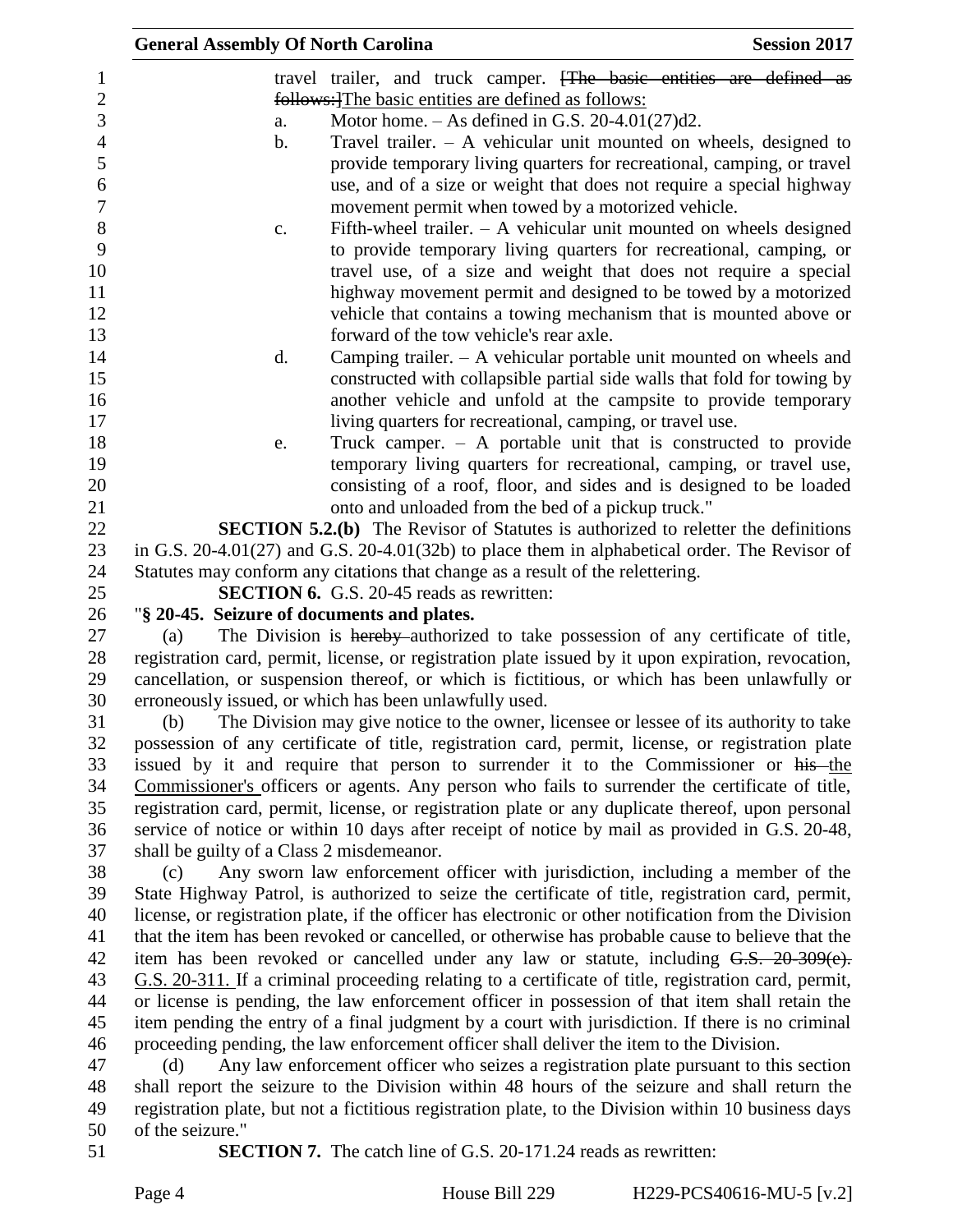|                  |      | <b>Session 2017</b><br><b>General Assembly Of North Carolina</b>                                                                                                                               |  |
|------------------|------|------------------------------------------------------------------------------------------------------------------------------------------------------------------------------------------------|--|
| $\mathbf{1}$     |      | "§ 20-171.24. Motorized all-terrain vehicle use by municipal and county employees of                                                                                                           |  |
| $\boldsymbol{2}$ |      | listed municipalities and counties permitted on certain highways."                                                                                                                             |  |
| 3                |      | <b>SECTION 7.1.</b> G.S. 20-179 reads as rewritten:                                                                                                                                            |  |
| $\overline{4}$   |      | "§ 20-179. Sentencing hearing after conviction for impaired driving; determination of                                                                                                          |  |
| 5                |      | grossly aggravating and aggravating and mitigating factors; punishments.                                                                                                                       |  |
| 6                | (a)  | Sentencing Hearing Required. - After a conviction under G.S. 20-138.1,                                                                                                                         |  |
| $\tau$           |      | G.S. 20-138.2, a second or subsequent conviction under G.S. 20-138.2A, or a second or                                                                                                          |  |
| $8\,$            |      | subsequent conviction under G.S. 20-138.2B, or when any of those offenses are remanded back                                                                                                    |  |
| 9                |      | to district court after an appeal to superior court, the judge shall hold a sentencing hearing to                                                                                              |  |
| 10               |      | determine whether there are aggravating or mitigating factors that affect the sentence to be                                                                                                   |  |
| 11               |      | imposed. The following apply:                                                                                                                                                                  |  |
| 12               | (1)  | The court shall consider evidence of aggravating or mitigating factors                                                                                                                         |  |
| 13               |      | present in the offense that make an aggravated or mitigated sentence                                                                                                                           |  |
| 14               |      | appropriate. The State bears the burden of proving beyond a reasonable                                                                                                                         |  |
| 15               |      | doubt that an aggravating factor exists, and the offender bears the burden of                                                                                                                  |  |
| 16               |      | proving by a preponderance of the evidence that a mitigating factor exists.                                                                                                                    |  |
| 17               | (2)  | Before the hearing the prosecutor shall make all feasible efforts to secure the                                                                                                                |  |
| 18               |      | defendant's full record of traffic convictions, and shall present to the judge                                                                                                                 |  |
| 19               |      | that record for consideration in the hearing. Upon request of the defendant,                                                                                                                   |  |
| 20               |      | the prosecutor shall furnish the defendant or his the defendant's attorney a                                                                                                                   |  |
| 21               |      | copy of the defendant's record of traffic convictions at a reasonable time                                                                                                                     |  |
| 22               |      | prior to the introduction of the record into evidence. In addition, the                                                                                                                        |  |
| 23<br>24         |      | prosecutor shall present all other appropriate grossly aggravating and                                                                                                                         |  |
| 25               |      | aggravating factors of which he the prosecutor is aware, and the defendant or<br>his the defendant's attorney may present all appropriate mitigating factors. In                               |  |
| 26               |      | every instance in which a valid chemical analysis is made of the defendant,                                                                                                                    |  |
| 27               |      | the prosecutor shall present evidence of the resulting alcohol concentration.                                                                                                                  |  |
| 28               |      |                                                                                                                                                                                                |  |
| 29               | (a2) | Jury Trial on Aggravating Factors in Superior Court. Court. -                                                                                                                                  |  |
| 30               | (1)  | Defendant admits aggravating factor only. - If the defendant admits that an                                                                                                                    |  |
| 31               |      | aggravating factor exists, but pleads not guilty to the underlying charge, a                                                                                                                   |  |
| 32               |      | jury shall be impaneled to dispose of the charge only. In that case, evidence                                                                                                                  |  |
| 33               |      | that relates solely to the establishment of an aggravating factor shall not be                                                                                                                 |  |
| 34               |      | admitted in the trial.                                                                                                                                                                         |  |
| 35               | (2)  | Defendant pleads guilty to the charge only. - If the defendant pleads guilty                                                                                                                   |  |
| 36               |      | to the charge, but contests the existence of one or more aggravating factors,                                                                                                                  |  |
| 37               |      | a jury shall be impaneled to determine if the aggravating factor or factors                                                                                                                    |  |
| 38               |      | exist.                                                                                                                                                                                         |  |
| 39               |      |                                                                                                                                                                                                |  |
| 40               | (c)  | Determining Existence of Grossly Aggravating Factors. - At the sentencing hearing,                                                                                                             |  |
| 41               |      | based upon the evidence presented at trial and in the hearing, the judge, or the jury in superior                                                                                              |  |
| 42               |      | court, must first determine whether there are any grossly aggravating factors in the case.                                                                                                     |  |
| 43<br>44         |      | Whether a prior conviction exists under subdivision (1) of this subsection, or whether a<br>conviction exists under subdivision $(d)(5)$ of this section, shall be matters to be determined by |  |
| 45               |      | the judge, and not the jury, in district or superior court. If the sentencing hearing is for a case                                                                                            |  |
| 46               |      | remanded back to district court from superior court, the judge shall determine whether the                                                                                                     |  |
| 47               |      | defendant has been convicted of any offense that was not considered at the initial sentencing                                                                                                  |  |
| 48               |      | hearing and impose the appropriate sentence under this section. The judge must impose the                                                                                                      |  |
| 49               |      | Aggravated Level One punishment under subsection (f3) of this section if it is determined that                                                                                                 |  |
| 50               |      | three or more grossly aggravating factors apply. The judge must impose the Level One                                                                                                           |  |
| 51               |      | punishment under subsection (g) of this section if it is determined that the grossly aggravating                                                                                               |  |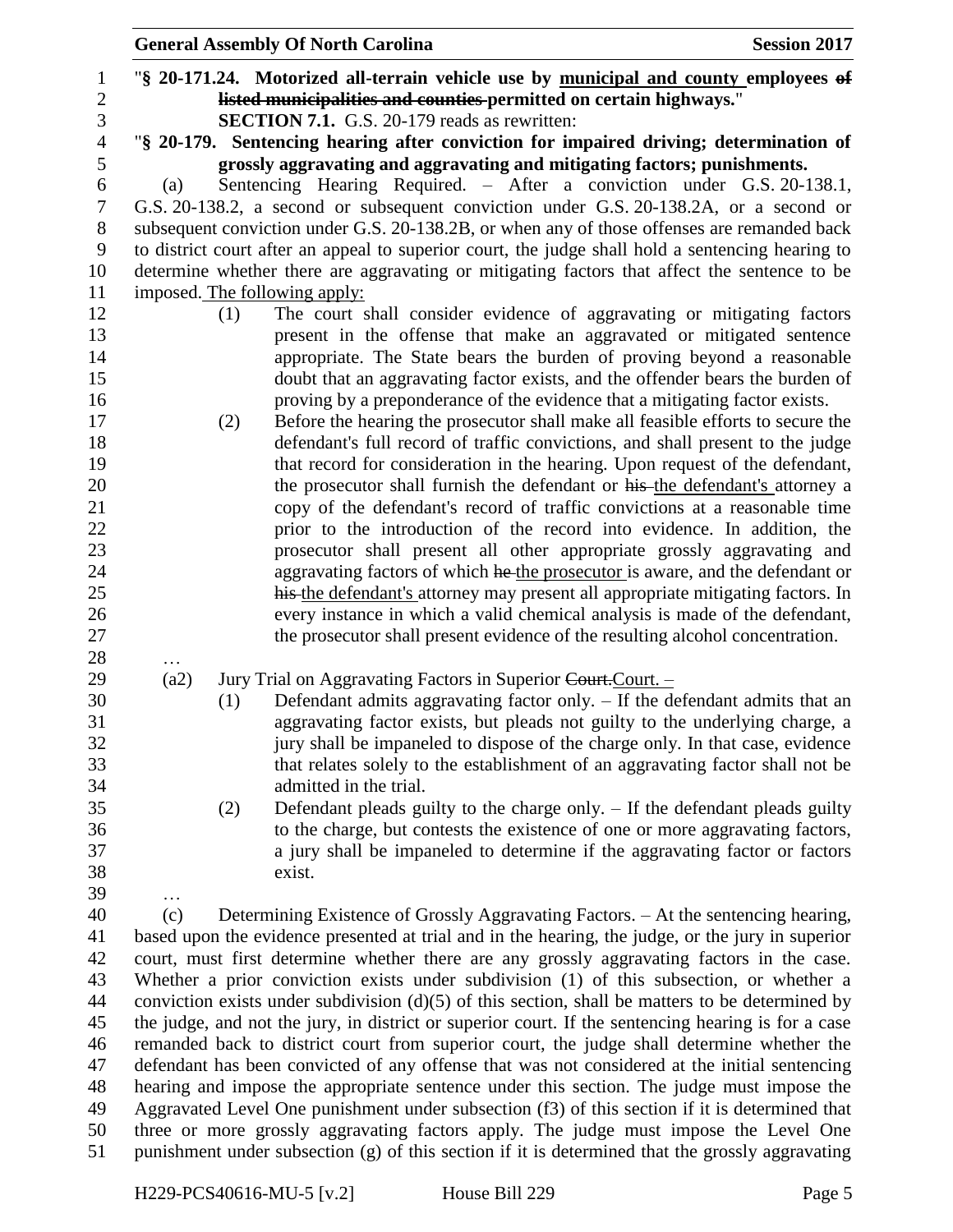| factors apply. If the judge does not find that the aggravating factor at subdivision (4) of this<br>3<br>subsection applies, then the judge must impose the Level Two punishment under subsection (h)<br>$\overline{4}$<br>of this section if it is determined that only one of the other grossly aggravating factors applies.<br>$\mathfrak s$<br>The grossly aggravating factors are:<br>6<br>A prior conviction for an offense involving impaired driving if:<br>(1)<br>$\boldsymbol{7}$<br>The conviction occurred within seven years before the date of the<br>a.<br>8<br>offense for which the defendant is being sentenced; or<br>9<br>The conviction occurs after the date of the offense for which the<br>$\mathbf b$ .<br>10<br>defendant is presently being sentenced, but prior<br>to<br><b>or</b><br>11<br>contemporaneously with the present sentencing; or<br>12<br>The conviction occurred in district court; the case was appealed to<br>$\mathbf{c}.$<br>13<br>superior court; the appeal has been withdrawn, or the case has been<br>14<br>remanded back to district court; and a new sentencing hearing has<br>15<br>not been held pursuant to G.S. 20-38.7.<br>16<br>Each prior conviction is a separate grossly aggravating factor.<br>17<br>Driving by the defendant at the time of the offense while his the defendant's<br>(2)<br>18<br>driver's license was revoked pursuant to G.S. 20-28(a1).<br>19<br>Serious injury to another person caused by the defendant's impaired driving<br>(3)<br>20<br>at the time of the offense.<br>21<br>Driving by the defendant while (i) a child under the age of 18 years, (ii) a<br>(4)<br>22<br>person with the mental development of a child under the age of 18 years, or<br>23<br>(iii) a person with a physical disability preventing unaided exit from the<br>24<br>vehicle was in the vehicle at the time of the offense.<br>25<br>In imposing an Aggravated Level One, a Level One, or a Level Two punishment, the judge<br>26<br>may consider the aggravating and mitigating factors in subsections (d) and (e) of this section in<br>27<br>determining the appropriate sentence. If there are no grossly aggravating factors in the case, the<br>28<br>judge must weigh all aggravating and mitigating factors and impose punishment as required by<br>29<br>subsection $(f)(f)$ of this section.<br>30<br>31<br>Aggravating Factors to Be Weighed. – The judge, or the jury in superior court, shall<br>(d)<br>32<br>determine before sentencing under subsection (f) of this section whether any of the aggravating<br>33<br>factors listed below apply to the defendant. The judge shall weigh the seriousness of each<br>aggravating factor in the light of the particular circumstances of the case. The factors are:<br>34<br>35<br>Gross impairment of the defendant's faculties while driving or an alcohol<br>(1)<br>36<br>concentration of 0.15 or more within a relevant time after the driving. For<br>37<br>purposes of this subdivision, the results of a chemical analysis presented at<br>38<br>trial or sentencing shall be sufficient to prove the person's alcohol<br>39<br>concentration, shall be conclusive, and shall not be subject to modification<br>40<br>by any party, with or without approval by the court.<br>Especially reckless or dangerous driving.<br>41<br>(2)<br>42<br>(3)<br>Negligent driving that led to a reportable accident.<br>43<br>Driving by the defendant while his the defendant's driver's license was<br>(4)<br>44<br>revoked.<br>45<br>(5)<br>Two or more prior convictions of a motor vehicle offense not involving<br>46<br>impaired driving for which at least three points are assigned under<br>47<br>G.S. 20-16 or for which the convicted person's license is subject to | 1            |  | factor in subdivision (4) of this subsection applies or two of the other grossly aggravating |  |  |
|----------------------------------------------------------------------------------------------------------------------------------------------------------------------------------------------------------------------------------------------------------------------------------------------------------------------------------------------------------------------------------------------------------------------------------------------------------------------------------------------------------------------------------------------------------------------------------------------------------------------------------------------------------------------------------------------------------------------------------------------------------------------------------------------------------------------------------------------------------------------------------------------------------------------------------------------------------------------------------------------------------------------------------------------------------------------------------------------------------------------------------------------------------------------------------------------------------------------------------------------------------------------------------------------------------------------------------------------------------------------------------------------------------------------------------------------------------------------------------------------------------------------------------------------------------------------------------------------------------------------------------------------------------------------------------------------------------------------------------------------------------------------------------------------------------------------------------------------------------------------------------------------------------------------------------------------------------------------------------------------------------------------------------------------------------------------------------------------------------------------------------------------------------------------------------------------------------------------------------------------------------------------------------------------------------------------------------------------------------------------------------------------------------------------------------------------------------------------------------------------------------------------------------------------------------------------------------------------------------------------------------------------------------------------------------------------------------------------------------------------------------------------------------------------------------------------------------------------------------------------------------------------------------------------------------------------------------------------------------------------------------------------------------------------------------------------------------------------------------------------------------------------------------------------------------------------------------------------------------------------------------------------------------------------------------------------------------------------------------------------------------------------------------------------------------------------------------------------------------------------------------------------------------------------------------------------------------------------------------------------------------------------------------------------------------------------------------------------------------------------------------------------------------------------------------------|--------------|--|----------------------------------------------------------------------------------------------|--|--|
|                                                                                                                                                                                                                                                                                                                                                                                                                                                                                                                                                                                                                                                                                                                                                                                                                                                                                                                                                                                                                                                                                                                                                                                                                                                                                                                                                                                                                                                                                                                                                                                                                                                                                                                                                                                                                                                                                                                                                                                                                                                                                                                                                                                                                                                                                                                                                                                                                                                                                                                                                                                                                                                                                                                                                                                                                                                                                                                                                                                                                                                                                                                                                                                                                                                                                                                                                                                                                                                                                                                                                                                                                                                                                                                                                                                                                | $\mathbf{2}$ |  |                                                                                              |  |  |
|                                                                                                                                                                                                                                                                                                                                                                                                                                                                                                                                                                                                                                                                                                                                                                                                                                                                                                                                                                                                                                                                                                                                                                                                                                                                                                                                                                                                                                                                                                                                                                                                                                                                                                                                                                                                                                                                                                                                                                                                                                                                                                                                                                                                                                                                                                                                                                                                                                                                                                                                                                                                                                                                                                                                                                                                                                                                                                                                                                                                                                                                                                                                                                                                                                                                                                                                                                                                                                                                                                                                                                                                                                                                                                                                                                                                                |              |  |                                                                                              |  |  |
|                                                                                                                                                                                                                                                                                                                                                                                                                                                                                                                                                                                                                                                                                                                                                                                                                                                                                                                                                                                                                                                                                                                                                                                                                                                                                                                                                                                                                                                                                                                                                                                                                                                                                                                                                                                                                                                                                                                                                                                                                                                                                                                                                                                                                                                                                                                                                                                                                                                                                                                                                                                                                                                                                                                                                                                                                                                                                                                                                                                                                                                                                                                                                                                                                                                                                                                                                                                                                                                                                                                                                                                                                                                                                                                                                                                                                |              |  |                                                                                              |  |  |
|                                                                                                                                                                                                                                                                                                                                                                                                                                                                                                                                                                                                                                                                                                                                                                                                                                                                                                                                                                                                                                                                                                                                                                                                                                                                                                                                                                                                                                                                                                                                                                                                                                                                                                                                                                                                                                                                                                                                                                                                                                                                                                                                                                                                                                                                                                                                                                                                                                                                                                                                                                                                                                                                                                                                                                                                                                                                                                                                                                                                                                                                                                                                                                                                                                                                                                                                                                                                                                                                                                                                                                                                                                                                                                                                                                                                                |              |  |                                                                                              |  |  |
|                                                                                                                                                                                                                                                                                                                                                                                                                                                                                                                                                                                                                                                                                                                                                                                                                                                                                                                                                                                                                                                                                                                                                                                                                                                                                                                                                                                                                                                                                                                                                                                                                                                                                                                                                                                                                                                                                                                                                                                                                                                                                                                                                                                                                                                                                                                                                                                                                                                                                                                                                                                                                                                                                                                                                                                                                                                                                                                                                                                                                                                                                                                                                                                                                                                                                                                                                                                                                                                                                                                                                                                                                                                                                                                                                                                                                |              |  |                                                                                              |  |  |
|                                                                                                                                                                                                                                                                                                                                                                                                                                                                                                                                                                                                                                                                                                                                                                                                                                                                                                                                                                                                                                                                                                                                                                                                                                                                                                                                                                                                                                                                                                                                                                                                                                                                                                                                                                                                                                                                                                                                                                                                                                                                                                                                                                                                                                                                                                                                                                                                                                                                                                                                                                                                                                                                                                                                                                                                                                                                                                                                                                                                                                                                                                                                                                                                                                                                                                                                                                                                                                                                                                                                                                                                                                                                                                                                                                                                                |              |  |                                                                                              |  |  |
|                                                                                                                                                                                                                                                                                                                                                                                                                                                                                                                                                                                                                                                                                                                                                                                                                                                                                                                                                                                                                                                                                                                                                                                                                                                                                                                                                                                                                                                                                                                                                                                                                                                                                                                                                                                                                                                                                                                                                                                                                                                                                                                                                                                                                                                                                                                                                                                                                                                                                                                                                                                                                                                                                                                                                                                                                                                                                                                                                                                                                                                                                                                                                                                                                                                                                                                                                                                                                                                                                                                                                                                                                                                                                                                                                                                                                |              |  |                                                                                              |  |  |
|                                                                                                                                                                                                                                                                                                                                                                                                                                                                                                                                                                                                                                                                                                                                                                                                                                                                                                                                                                                                                                                                                                                                                                                                                                                                                                                                                                                                                                                                                                                                                                                                                                                                                                                                                                                                                                                                                                                                                                                                                                                                                                                                                                                                                                                                                                                                                                                                                                                                                                                                                                                                                                                                                                                                                                                                                                                                                                                                                                                                                                                                                                                                                                                                                                                                                                                                                                                                                                                                                                                                                                                                                                                                                                                                                                                                                |              |  |                                                                                              |  |  |
|                                                                                                                                                                                                                                                                                                                                                                                                                                                                                                                                                                                                                                                                                                                                                                                                                                                                                                                                                                                                                                                                                                                                                                                                                                                                                                                                                                                                                                                                                                                                                                                                                                                                                                                                                                                                                                                                                                                                                                                                                                                                                                                                                                                                                                                                                                                                                                                                                                                                                                                                                                                                                                                                                                                                                                                                                                                                                                                                                                                                                                                                                                                                                                                                                                                                                                                                                                                                                                                                                                                                                                                                                                                                                                                                                                                                                |              |  |                                                                                              |  |  |
|                                                                                                                                                                                                                                                                                                                                                                                                                                                                                                                                                                                                                                                                                                                                                                                                                                                                                                                                                                                                                                                                                                                                                                                                                                                                                                                                                                                                                                                                                                                                                                                                                                                                                                                                                                                                                                                                                                                                                                                                                                                                                                                                                                                                                                                                                                                                                                                                                                                                                                                                                                                                                                                                                                                                                                                                                                                                                                                                                                                                                                                                                                                                                                                                                                                                                                                                                                                                                                                                                                                                                                                                                                                                                                                                                                                                                |              |  |                                                                                              |  |  |
|                                                                                                                                                                                                                                                                                                                                                                                                                                                                                                                                                                                                                                                                                                                                                                                                                                                                                                                                                                                                                                                                                                                                                                                                                                                                                                                                                                                                                                                                                                                                                                                                                                                                                                                                                                                                                                                                                                                                                                                                                                                                                                                                                                                                                                                                                                                                                                                                                                                                                                                                                                                                                                                                                                                                                                                                                                                                                                                                                                                                                                                                                                                                                                                                                                                                                                                                                                                                                                                                                                                                                                                                                                                                                                                                                                                                                |              |  |                                                                                              |  |  |
|                                                                                                                                                                                                                                                                                                                                                                                                                                                                                                                                                                                                                                                                                                                                                                                                                                                                                                                                                                                                                                                                                                                                                                                                                                                                                                                                                                                                                                                                                                                                                                                                                                                                                                                                                                                                                                                                                                                                                                                                                                                                                                                                                                                                                                                                                                                                                                                                                                                                                                                                                                                                                                                                                                                                                                                                                                                                                                                                                                                                                                                                                                                                                                                                                                                                                                                                                                                                                                                                                                                                                                                                                                                                                                                                                                                                                |              |  |                                                                                              |  |  |
|                                                                                                                                                                                                                                                                                                                                                                                                                                                                                                                                                                                                                                                                                                                                                                                                                                                                                                                                                                                                                                                                                                                                                                                                                                                                                                                                                                                                                                                                                                                                                                                                                                                                                                                                                                                                                                                                                                                                                                                                                                                                                                                                                                                                                                                                                                                                                                                                                                                                                                                                                                                                                                                                                                                                                                                                                                                                                                                                                                                                                                                                                                                                                                                                                                                                                                                                                                                                                                                                                                                                                                                                                                                                                                                                                                                                                |              |  |                                                                                              |  |  |
|                                                                                                                                                                                                                                                                                                                                                                                                                                                                                                                                                                                                                                                                                                                                                                                                                                                                                                                                                                                                                                                                                                                                                                                                                                                                                                                                                                                                                                                                                                                                                                                                                                                                                                                                                                                                                                                                                                                                                                                                                                                                                                                                                                                                                                                                                                                                                                                                                                                                                                                                                                                                                                                                                                                                                                                                                                                                                                                                                                                                                                                                                                                                                                                                                                                                                                                                                                                                                                                                                                                                                                                                                                                                                                                                                                                                                |              |  |                                                                                              |  |  |
|                                                                                                                                                                                                                                                                                                                                                                                                                                                                                                                                                                                                                                                                                                                                                                                                                                                                                                                                                                                                                                                                                                                                                                                                                                                                                                                                                                                                                                                                                                                                                                                                                                                                                                                                                                                                                                                                                                                                                                                                                                                                                                                                                                                                                                                                                                                                                                                                                                                                                                                                                                                                                                                                                                                                                                                                                                                                                                                                                                                                                                                                                                                                                                                                                                                                                                                                                                                                                                                                                                                                                                                                                                                                                                                                                                                                                |              |  |                                                                                              |  |  |
|                                                                                                                                                                                                                                                                                                                                                                                                                                                                                                                                                                                                                                                                                                                                                                                                                                                                                                                                                                                                                                                                                                                                                                                                                                                                                                                                                                                                                                                                                                                                                                                                                                                                                                                                                                                                                                                                                                                                                                                                                                                                                                                                                                                                                                                                                                                                                                                                                                                                                                                                                                                                                                                                                                                                                                                                                                                                                                                                                                                                                                                                                                                                                                                                                                                                                                                                                                                                                                                                                                                                                                                                                                                                                                                                                                                                                |              |  |                                                                                              |  |  |
|                                                                                                                                                                                                                                                                                                                                                                                                                                                                                                                                                                                                                                                                                                                                                                                                                                                                                                                                                                                                                                                                                                                                                                                                                                                                                                                                                                                                                                                                                                                                                                                                                                                                                                                                                                                                                                                                                                                                                                                                                                                                                                                                                                                                                                                                                                                                                                                                                                                                                                                                                                                                                                                                                                                                                                                                                                                                                                                                                                                                                                                                                                                                                                                                                                                                                                                                                                                                                                                                                                                                                                                                                                                                                                                                                                                                                |              |  |                                                                                              |  |  |
|                                                                                                                                                                                                                                                                                                                                                                                                                                                                                                                                                                                                                                                                                                                                                                                                                                                                                                                                                                                                                                                                                                                                                                                                                                                                                                                                                                                                                                                                                                                                                                                                                                                                                                                                                                                                                                                                                                                                                                                                                                                                                                                                                                                                                                                                                                                                                                                                                                                                                                                                                                                                                                                                                                                                                                                                                                                                                                                                                                                                                                                                                                                                                                                                                                                                                                                                                                                                                                                                                                                                                                                                                                                                                                                                                                                                                |              |  |                                                                                              |  |  |
|                                                                                                                                                                                                                                                                                                                                                                                                                                                                                                                                                                                                                                                                                                                                                                                                                                                                                                                                                                                                                                                                                                                                                                                                                                                                                                                                                                                                                                                                                                                                                                                                                                                                                                                                                                                                                                                                                                                                                                                                                                                                                                                                                                                                                                                                                                                                                                                                                                                                                                                                                                                                                                                                                                                                                                                                                                                                                                                                                                                                                                                                                                                                                                                                                                                                                                                                                                                                                                                                                                                                                                                                                                                                                                                                                                                                                |              |  |                                                                                              |  |  |
|                                                                                                                                                                                                                                                                                                                                                                                                                                                                                                                                                                                                                                                                                                                                                                                                                                                                                                                                                                                                                                                                                                                                                                                                                                                                                                                                                                                                                                                                                                                                                                                                                                                                                                                                                                                                                                                                                                                                                                                                                                                                                                                                                                                                                                                                                                                                                                                                                                                                                                                                                                                                                                                                                                                                                                                                                                                                                                                                                                                                                                                                                                                                                                                                                                                                                                                                                                                                                                                                                                                                                                                                                                                                                                                                                                                                                |              |  |                                                                                              |  |  |
|                                                                                                                                                                                                                                                                                                                                                                                                                                                                                                                                                                                                                                                                                                                                                                                                                                                                                                                                                                                                                                                                                                                                                                                                                                                                                                                                                                                                                                                                                                                                                                                                                                                                                                                                                                                                                                                                                                                                                                                                                                                                                                                                                                                                                                                                                                                                                                                                                                                                                                                                                                                                                                                                                                                                                                                                                                                                                                                                                                                                                                                                                                                                                                                                                                                                                                                                                                                                                                                                                                                                                                                                                                                                                                                                                                                                                |              |  |                                                                                              |  |  |
|                                                                                                                                                                                                                                                                                                                                                                                                                                                                                                                                                                                                                                                                                                                                                                                                                                                                                                                                                                                                                                                                                                                                                                                                                                                                                                                                                                                                                                                                                                                                                                                                                                                                                                                                                                                                                                                                                                                                                                                                                                                                                                                                                                                                                                                                                                                                                                                                                                                                                                                                                                                                                                                                                                                                                                                                                                                                                                                                                                                                                                                                                                                                                                                                                                                                                                                                                                                                                                                                                                                                                                                                                                                                                                                                                                                                                |              |  |                                                                                              |  |  |
|                                                                                                                                                                                                                                                                                                                                                                                                                                                                                                                                                                                                                                                                                                                                                                                                                                                                                                                                                                                                                                                                                                                                                                                                                                                                                                                                                                                                                                                                                                                                                                                                                                                                                                                                                                                                                                                                                                                                                                                                                                                                                                                                                                                                                                                                                                                                                                                                                                                                                                                                                                                                                                                                                                                                                                                                                                                                                                                                                                                                                                                                                                                                                                                                                                                                                                                                                                                                                                                                                                                                                                                                                                                                                                                                                                                                                |              |  |                                                                                              |  |  |
|                                                                                                                                                                                                                                                                                                                                                                                                                                                                                                                                                                                                                                                                                                                                                                                                                                                                                                                                                                                                                                                                                                                                                                                                                                                                                                                                                                                                                                                                                                                                                                                                                                                                                                                                                                                                                                                                                                                                                                                                                                                                                                                                                                                                                                                                                                                                                                                                                                                                                                                                                                                                                                                                                                                                                                                                                                                                                                                                                                                                                                                                                                                                                                                                                                                                                                                                                                                                                                                                                                                                                                                                                                                                                                                                                                                                                |              |  |                                                                                              |  |  |
|                                                                                                                                                                                                                                                                                                                                                                                                                                                                                                                                                                                                                                                                                                                                                                                                                                                                                                                                                                                                                                                                                                                                                                                                                                                                                                                                                                                                                                                                                                                                                                                                                                                                                                                                                                                                                                                                                                                                                                                                                                                                                                                                                                                                                                                                                                                                                                                                                                                                                                                                                                                                                                                                                                                                                                                                                                                                                                                                                                                                                                                                                                                                                                                                                                                                                                                                                                                                                                                                                                                                                                                                                                                                                                                                                                                                                |              |  |                                                                                              |  |  |
|                                                                                                                                                                                                                                                                                                                                                                                                                                                                                                                                                                                                                                                                                                                                                                                                                                                                                                                                                                                                                                                                                                                                                                                                                                                                                                                                                                                                                                                                                                                                                                                                                                                                                                                                                                                                                                                                                                                                                                                                                                                                                                                                                                                                                                                                                                                                                                                                                                                                                                                                                                                                                                                                                                                                                                                                                                                                                                                                                                                                                                                                                                                                                                                                                                                                                                                                                                                                                                                                                                                                                                                                                                                                                                                                                                                                                |              |  |                                                                                              |  |  |
|                                                                                                                                                                                                                                                                                                                                                                                                                                                                                                                                                                                                                                                                                                                                                                                                                                                                                                                                                                                                                                                                                                                                                                                                                                                                                                                                                                                                                                                                                                                                                                                                                                                                                                                                                                                                                                                                                                                                                                                                                                                                                                                                                                                                                                                                                                                                                                                                                                                                                                                                                                                                                                                                                                                                                                                                                                                                                                                                                                                                                                                                                                                                                                                                                                                                                                                                                                                                                                                                                                                                                                                                                                                                                                                                                                                                                |              |  |                                                                                              |  |  |
|                                                                                                                                                                                                                                                                                                                                                                                                                                                                                                                                                                                                                                                                                                                                                                                                                                                                                                                                                                                                                                                                                                                                                                                                                                                                                                                                                                                                                                                                                                                                                                                                                                                                                                                                                                                                                                                                                                                                                                                                                                                                                                                                                                                                                                                                                                                                                                                                                                                                                                                                                                                                                                                                                                                                                                                                                                                                                                                                                                                                                                                                                                                                                                                                                                                                                                                                                                                                                                                                                                                                                                                                                                                                                                                                                                                                                |              |  |                                                                                              |  |  |
|                                                                                                                                                                                                                                                                                                                                                                                                                                                                                                                                                                                                                                                                                                                                                                                                                                                                                                                                                                                                                                                                                                                                                                                                                                                                                                                                                                                                                                                                                                                                                                                                                                                                                                                                                                                                                                                                                                                                                                                                                                                                                                                                                                                                                                                                                                                                                                                                                                                                                                                                                                                                                                                                                                                                                                                                                                                                                                                                                                                                                                                                                                                                                                                                                                                                                                                                                                                                                                                                                                                                                                                                                                                                                                                                                                                                                |              |  |                                                                                              |  |  |
|                                                                                                                                                                                                                                                                                                                                                                                                                                                                                                                                                                                                                                                                                                                                                                                                                                                                                                                                                                                                                                                                                                                                                                                                                                                                                                                                                                                                                                                                                                                                                                                                                                                                                                                                                                                                                                                                                                                                                                                                                                                                                                                                                                                                                                                                                                                                                                                                                                                                                                                                                                                                                                                                                                                                                                                                                                                                                                                                                                                                                                                                                                                                                                                                                                                                                                                                                                                                                                                                                                                                                                                                                                                                                                                                                                                                                |              |  |                                                                                              |  |  |
|                                                                                                                                                                                                                                                                                                                                                                                                                                                                                                                                                                                                                                                                                                                                                                                                                                                                                                                                                                                                                                                                                                                                                                                                                                                                                                                                                                                                                                                                                                                                                                                                                                                                                                                                                                                                                                                                                                                                                                                                                                                                                                                                                                                                                                                                                                                                                                                                                                                                                                                                                                                                                                                                                                                                                                                                                                                                                                                                                                                                                                                                                                                                                                                                                                                                                                                                                                                                                                                                                                                                                                                                                                                                                                                                                                                                                |              |  |                                                                                              |  |  |
|                                                                                                                                                                                                                                                                                                                                                                                                                                                                                                                                                                                                                                                                                                                                                                                                                                                                                                                                                                                                                                                                                                                                                                                                                                                                                                                                                                                                                                                                                                                                                                                                                                                                                                                                                                                                                                                                                                                                                                                                                                                                                                                                                                                                                                                                                                                                                                                                                                                                                                                                                                                                                                                                                                                                                                                                                                                                                                                                                                                                                                                                                                                                                                                                                                                                                                                                                                                                                                                                                                                                                                                                                                                                                                                                                                                                                |              |  |                                                                                              |  |  |
|                                                                                                                                                                                                                                                                                                                                                                                                                                                                                                                                                                                                                                                                                                                                                                                                                                                                                                                                                                                                                                                                                                                                                                                                                                                                                                                                                                                                                                                                                                                                                                                                                                                                                                                                                                                                                                                                                                                                                                                                                                                                                                                                                                                                                                                                                                                                                                                                                                                                                                                                                                                                                                                                                                                                                                                                                                                                                                                                                                                                                                                                                                                                                                                                                                                                                                                                                                                                                                                                                                                                                                                                                                                                                                                                                                                                                |              |  |                                                                                              |  |  |
|                                                                                                                                                                                                                                                                                                                                                                                                                                                                                                                                                                                                                                                                                                                                                                                                                                                                                                                                                                                                                                                                                                                                                                                                                                                                                                                                                                                                                                                                                                                                                                                                                                                                                                                                                                                                                                                                                                                                                                                                                                                                                                                                                                                                                                                                                                                                                                                                                                                                                                                                                                                                                                                                                                                                                                                                                                                                                                                                                                                                                                                                                                                                                                                                                                                                                                                                                                                                                                                                                                                                                                                                                                                                                                                                                                                                                |              |  |                                                                                              |  |  |
|                                                                                                                                                                                                                                                                                                                                                                                                                                                                                                                                                                                                                                                                                                                                                                                                                                                                                                                                                                                                                                                                                                                                                                                                                                                                                                                                                                                                                                                                                                                                                                                                                                                                                                                                                                                                                                                                                                                                                                                                                                                                                                                                                                                                                                                                                                                                                                                                                                                                                                                                                                                                                                                                                                                                                                                                                                                                                                                                                                                                                                                                                                                                                                                                                                                                                                                                                                                                                                                                                                                                                                                                                                                                                                                                                                                                                |              |  |                                                                                              |  |  |
|                                                                                                                                                                                                                                                                                                                                                                                                                                                                                                                                                                                                                                                                                                                                                                                                                                                                                                                                                                                                                                                                                                                                                                                                                                                                                                                                                                                                                                                                                                                                                                                                                                                                                                                                                                                                                                                                                                                                                                                                                                                                                                                                                                                                                                                                                                                                                                                                                                                                                                                                                                                                                                                                                                                                                                                                                                                                                                                                                                                                                                                                                                                                                                                                                                                                                                                                                                                                                                                                                                                                                                                                                                                                                                                                                                                                                |              |  |                                                                                              |  |  |
|                                                                                                                                                                                                                                                                                                                                                                                                                                                                                                                                                                                                                                                                                                                                                                                                                                                                                                                                                                                                                                                                                                                                                                                                                                                                                                                                                                                                                                                                                                                                                                                                                                                                                                                                                                                                                                                                                                                                                                                                                                                                                                                                                                                                                                                                                                                                                                                                                                                                                                                                                                                                                                                                                                                                                                                                                                                                                                                                                                                                                                                                                                                                                                                                                                                                                                                                                                                                                                                                                                                                                                                                                                                                                                                                                                                                                |              |  |                                                                                              |  |  |
|                                                                                                                                                                                                                                                                                                                                                                                                                                                                                                                                                                                                                                                                                                                                                                                                                                                                                                                                                                                                                                                                                                                                                                                                                                                                                                                                                                                                                                                                                                                                                                                                                                                                                                                                                                                                                                                                                                                                                                                                                                                                                                                                                                                                                                                                                                                                                                                                                                                                                                                                                                                                                                                                                                                                                                                                                                                                                                                                                                                                                                                                                                                                                                                                                                                                                                                                                                                                                                                                                                                                                                                                                                                                                                                                                                                                                |              |  |                                                                                              |  |  |
|                                                                                                                                                                                                                                                                                                                                                                                                                                                                                                                                                                                                                                                                                                                                                                                                                                                                                                                                                                                                                                                                                                                                                                                                                                                                                                                                                                                                                                                                                                                                                                                                                                                                                                                                                                                                                                                                                                                                                                                                                                                                                                                                                                                                                                                                                                                                                                                                                                                                                                                                                                                                                                                                                                                                                                                                                                                                                                                                                                                                                                                                                                                                                                                                                                                                                                                                                                                                                                                                                                                                                                                                                                                                                                                                                                                                                |              |  |                                                                                              |  |  |
|                                                                                                                                                                                                                                                                                                                                                                                                                                                                                                                                                                                                                                                                                                                                                                                                                                                                                                                                                                                                                                                                                                                                                                                                                                                                                                                                                                                                                                                                                                                                                                                                                                                                                                                                                                                                                                                                                                                                                                                                                                                                                                                                                                                                                                                                                                                                                                                                                                                                                                                                                                                                                                                                                                                                                                                                                                                                                                                                                                                                                                                                                                                                                                                                                                                                                                                                                                                                                                                                                                                                                                                                                                                                                                                                                                                                                |              |  |                                                                                              |  |  |
|                                                                                                                                                                                                                                                                                                                                                                                                                                                                                                                                                                                                                                                                                                                                                                                                                                                                                                                                                                                                                                                                                                                                                                                                                                                                                                                                                                                                                                                                                                                                                                                                                                                                                                                                                                                                                                                                                                                                                                                                                                                                                                                                                                                                                                                                                                                                                                                                                                                                                                                                                                                                                                                                                                                                                                                                                                                                                                                                                                                                                                                                                                                                                                                                                                                                                                                                                                                                                                                                                                                                                                                                                                                                                                                                                                                                                |              |  |                                                                                              |  |  |
|                                                                                                                                                                                                                                                                                                                                                                                                                                                                                                                                                                                                                                                                                                                                                                                                                                                                                                                                                                                                                                                                                                                                                                                                                                                                                                                                                                                                                                                                                                                                                                                                                                                                                                                                                                                                                                                                                                                                                                                                                                                                                                                                                                                                                                                                                                                                                                                                                                                                                                                                                                                                                                                                                                                                                                                                                                                                                                                                                                                                                                                                                                                                                                                                                                                                                                                                                                                                                                                                                                                                                                                                                                                                                                                                                                                                                |              |  |                                                                                              |  |  |
|                                                                                                                                                                                                                                                                                                                                                                                                                                                                                                                                                                                                                                                                                                                                                                                                                                                                                                                                                                                                                                                                                                                                                                                                                                                                                                                                                                                                                                                                                                                                                                                                                                                                                                                                                                                                                                                                                                                                                                                                                                                                                                                                                                                                                                                                                                                                                                                                                                                                                                                                                                                                                                                                                                                                                                                                                                                                                                                                                                                                                                                                                                                                                                                                                                                                                                                                                                                                                                                                                                                                                                                                                                                                                                                                                                                                                |              |  |                                                                                              |  |  |
|                                                                                                                                                                                                                                                                                                                                                                                                                                                                                                                                                                                                                                                                                                                                                                                                                                                                                                                                                                                                                                                                                                                                                                                                                                                                                                                                                                                                                                                                                                                                                                                                                                                                                                                                                                                                                                                                                                                                                                                                                                                                                                                                                                                                                                                                                                                                                                                                                                                                                                                                                                                                                                                                                                                                                                                                                                                                                                                                                                                                                                                                                                                                                                                                                                                                                                                                                                                                                                                                                                                                                                                                                                                                                                                                                                                                                |              |  |                                                                                              |  |  |
|                                                                                                                                                                                                                                                                                                                                                                                                                                                                                                                                                                                                                                                                                                                                                                                                                                                                                                                                                                                                                                                                                                                                                                                                                                                                                                                                                                                                                                                                                                                                                                                                                                                                                                                                                                                                                                                                                                                                                                                                                                                                                                                                                                                                                                                                                                                                                                                                                                                                                                                                                                                                                                                                                                                                                                                                                                                                                                                                                                                                                                                                                                                                                                                                                                                                                                                                                                                                                                                                                                                                                                                                                                                                                                                                                                                                                |              |  |                                                                                              |  |  |
| 48<br>revocation, if the convictions occurred within five years of the date of the                                                                                                                                                                                                                                                                                                                                                                                                                                                                                                                                                                                                                                                                                                                                                                                                                                                                                                                                                                                                                                                                                                                                                                                                                                                                                                                                                                                                                                                                                                                                                                                                                                                                                                                                                                                                                                                                                                                                                                                                                                                                                                                                                                                                                                                                                                                                                                                                                                                                                                                                                                                                                                                                                                                                                                                                                                                                                                                                                                                                                                                                                                                                                                                                                                                                                                                                                                                                                                                                                                                                                                                                                                                                                                                             |              |  |                                                                                              |  |  |
| offense for which the defendant is being sentenced, or one or more prior<br>49                                                                                                                                                                                                                                                                                                                                                                                                                                                                                                                                                                                                                                                                                                                                                                                                                                                                                                                                                                                                                                                                                                                                                                                                                                                                                                                                                                                                                                                                                                                                                                                                                                                                                                                                                                                                                                                                                                                                                                                                                                                                                                                                                                                                                                                                                                                                                                                                                                                                                                                                                                                                                                                                                                                                                                                                                                                                                                                                                                                                                                                                                                                                                                                                                                                                                                                                                                                                                                                                                                                                                                                                                                                                                                                                 |              |  |                                                                                              |  |  |
| 50<br>convictions of an offense involving impaired driving that occurred more than                                                                                                                                                                                                                                                                                                                                                                                                                                                                                                                                                                                                                                                                                                                                                                                                                                                                                                                                                                                                                                                                                                                                                                                                                                                                                                                                                                                                                                                                                                                                                                                                                                                                                                                                                                                                                                                                                                                                                                                                                                                                                                                                                                                                                                                                                                                                                                                                                                                                                                                                                                                                                                                                                                                                                                                                                                                                                                                                                                                                                                                                                                                                                                                                                                                                                                                                                                                                                                                                                                                                                                                                                                                                                                                             |              |  |                                                                                              |  |  |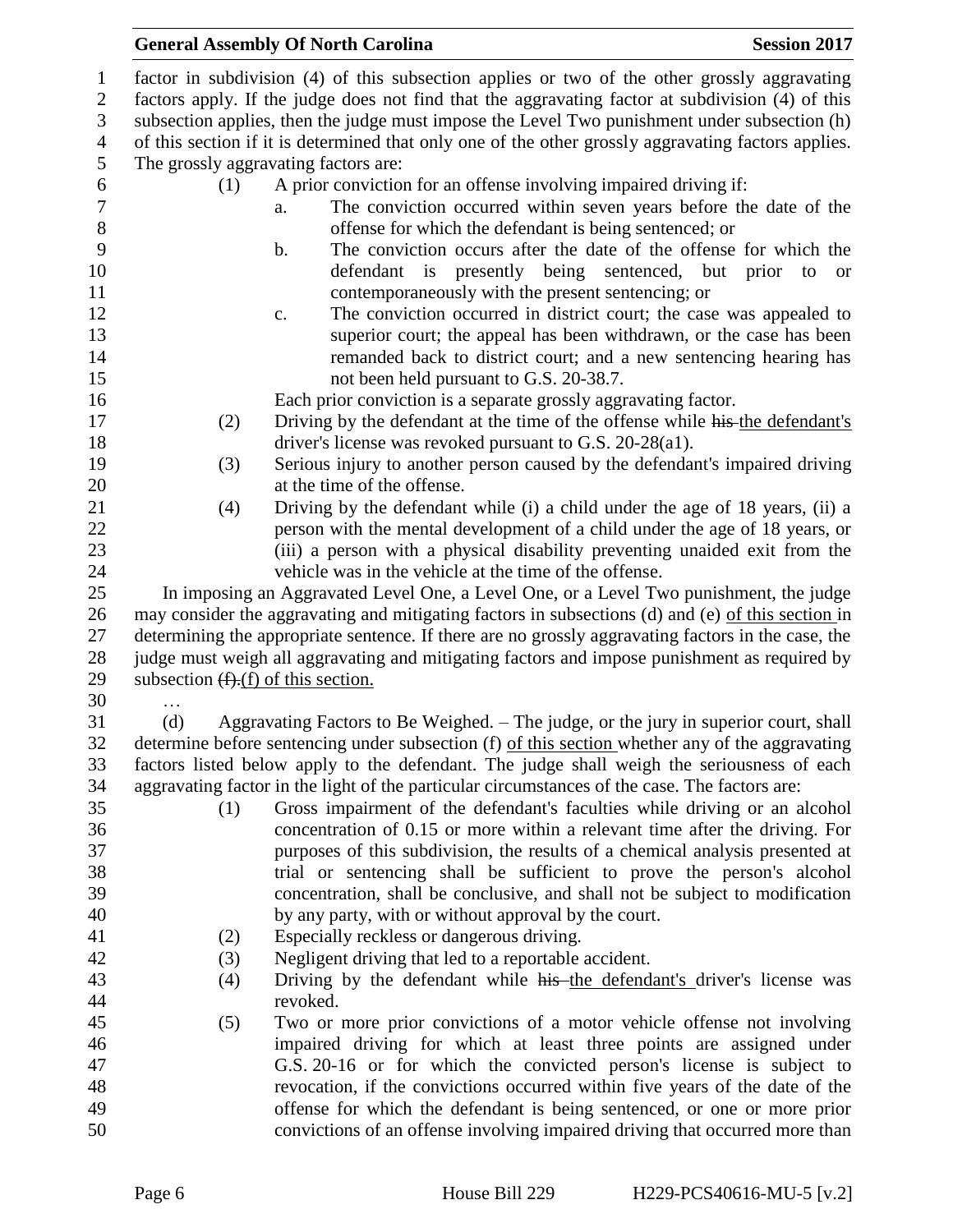|                               | <b>General Assembly Of North Carolina</b>                                                                                                                    | <b>Session 2017</b> |
|-------------------------------|--------------------------------------------------------------------------------------------------------------------------------------------------------------|---------------------|
|                               | seven years before the date of the offense for which the defendant is being<br>sentenced.                                                                    |                     |
| (6)                           | Conviction under G.S. 20-141.5 of speeding by the defendant while fleeing                                                                                    |                     |
|                               | or attempting to elude apprehension.                                                                                                                         |                     |
| (7)                           | Conviction under G.S. 20-141 of speeding by the defendant by at least 30                                                                                     |                     |
|                               | miles per hour over the legal limit.                                                                                                                         |                     |
| (8)                           | Passing a stopped school bus in violation of G.S. 20-217.                                                                                                    |                     |
| (9)                           | Any other factor that aggravates the seriousness of the offense.                                                                                             |                     |
|                               | Except for the factor in subdivision $(5)$ of this subsection the conduct constituting the                                                                   |                     |
|                               | aggravating factor shall occur during the same transaction or occurrence as the impaired                                                                     |                     |
| driving offense.              |                                                                                                                                                              |                     |
| (e)                           | Mitigating Factors to Be Weighed. - The judge shall also determine before                                                                                    |                     |
|                               | sentencing under subsection (f) of this section whether any of the mitigating factors listed                                                                 |                     |
|                               | below apply to the defendant. The judge shall weigh the degree of mitigation of each factor in                                                               |                     |
|                               | light of the particular circumstances of the case. The factors are:                                                                                          |                     |
| (1)                           | Slight impairment of the defendant's faculties resulting solely from alcohol,                                                                                |                     |
|                               | and an alcohol concentration that did not exceed 0.09 at any relevant time                                                                                   |                     |
|                               | after the driving.                                                                                                                                           |                     |
| (2)                           | Slight impairment of the defendant's faculties, resulting solely from alcohol,                                                                               |                     |
|                               | with no chemical analysis having been available to the defendant.                                                                                            |                     |
| (3)                           | Driving at the time of the offense that was safe and lawful except for the                                                                                   |                     |
|                               | impairment of the defendant's faculties.                                                                                                                     |                     |
| (4)                           | A safe driving record, with the defendant's having no conviction for any                                                                                     |                     |
|                               | motor vehicle offense for which at least four points are assigned under                                                                                      |                     |
|                               | G.S. 20-16 or for which the person's license is subject to revocation within                                                                                 |                     |
|                               | five years of the date of the offense for which the defendant is being                                                                                       |                     |
|                               | sentenced.                                                                                                                                                   |                     |
| (5)                           | Impairment of the defendant's faculties caused primarily by a lawfully                                                                                       |                     |
|                               | prescribed drug for an existing medical condition, and the amount of the                                                                                     |                     |
|                               | drug taken was within the prescribed dosage.                                                                                                                 |                     |
| (6)                           | The defendant's voluntary submission to a mental health facility for                                                                                         |                     |
|                               | assessment after he was being charged with the impaired driving offense for                                                                                  |                     |
|                               | which he the defendant is being sentenced, and, if recommended by the                                                                                        |                     |
|                               | facility, his voluntary participation in the recommended treatment.                                                                                          |                     |
| (6a)                          | Completion of a substance abuse assessment, compliance with its                                                                                              |                     |
|                               | recommendations, and simultaneously maintaining 60 days of continuous                                                                                        |                     |
|                               | abstinence from alcohol consumption, as proven by a continuous alcohol                                                                                       |                     |
|                               | monitoring system. The continuous alcohol monitoring system shall be of a                                                                                    |                     |
|                               | type approved by the Division of Adult Correction of the Department of                                                                                       |                     |
|                               | Public Safety.                                                                                                                                               |                     |
| (7)                           | Any other factor that mitigates the seriousness of the offense.                                                                                              |                     |
|                               | Except for the factors in subdivisions (4), (6), (6a), and $(7)$ , (7) of this subsection, the conduct                                                       |                     |
|                               | constituting the mitigating factor shall occur during the same transaction or occurrence as the                                                              |                     |
| impaired driving offense.     |                                                                                                                                                              |                     |
| (f)                           | Weighing the Aggravating and Mitigating Factors. - If the judge or the jury in the                                                                           |                     |
|                               | sentencing hearing determines that there are no grossly aggravating factors, the judge shall                                                                 |                     |
|                               | weigh all aggravating and mitigating factors listed in subsections (d) and $(e)$ . (e) of this section.                                                      |                     |
| If the judge determines that: |                                                                                                                                                              |                     |
| (1)                           | The aggravating factors substantially outweigh any mitigating factors, the<br>judge shall note in the judgment the factors found and his the judge's finding |                     |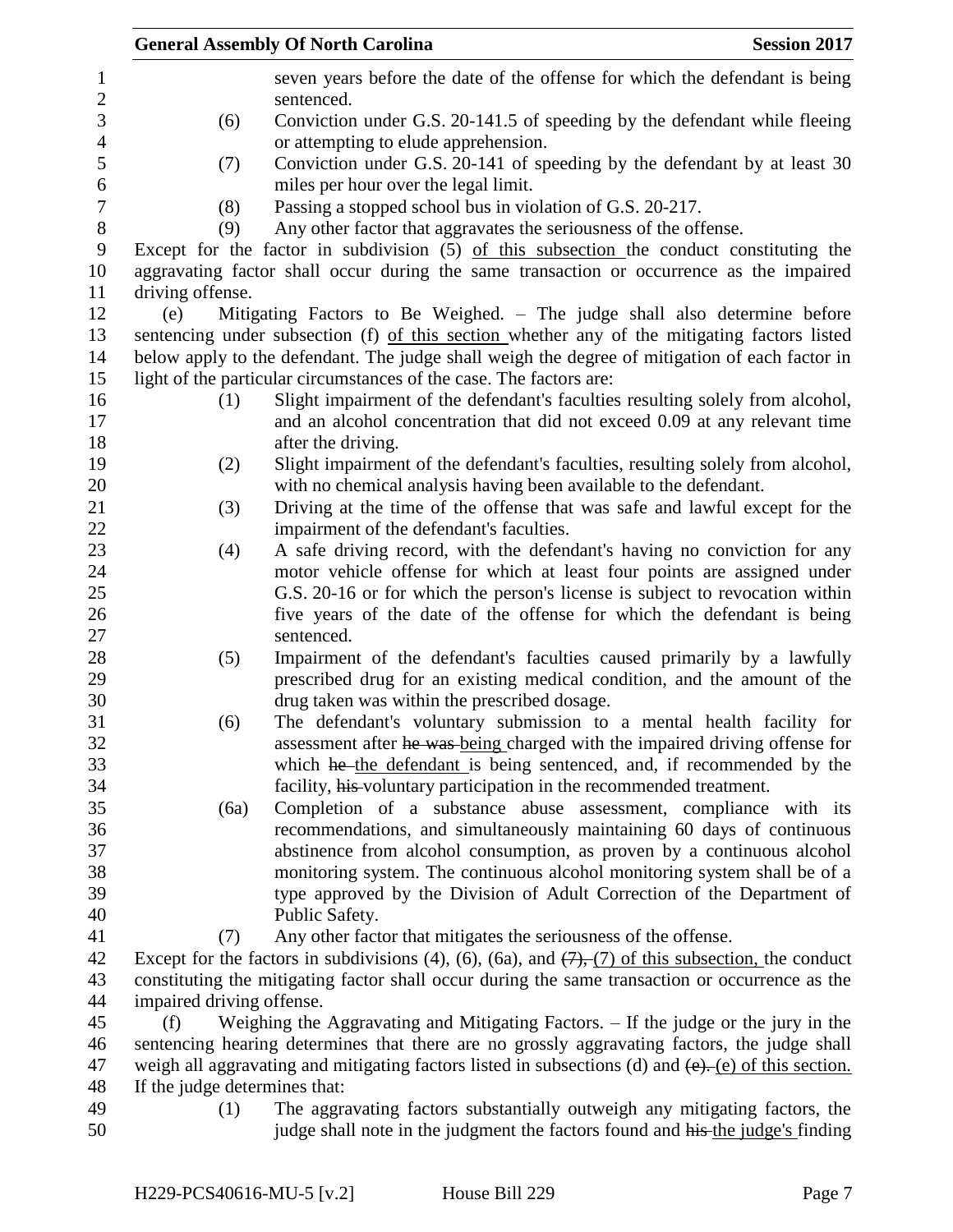|                                                                                   |                  | <b>General Assembly Of North Carolina</b>                                             | <b>Session 2017</b>                                                                                                                                                                                                                                                                                                                                                                                                                                                                |
|-----------------------------------------------------------------------------------|------------------|---------------------------------------------------------------------------------------|------------------------------------------------------------------------------------------------------------------------------------------------------------------------------------------------------------------------------------------------------------------------------------------------------------------------------------------------------------------------------------------------------------------------------------------------------------------------------------|
| $\mathbf{1}$<br>$\mathbf{2}$<br>3<br>$\overline{4}$<br>5<br>6<br>$\boldsymbol{7}$ | (2)              | limits defined in subsection $(i)$ . (i) of this section.                             | that the defendant is subject to the Level Three punishment and impose a<br>punishment within the limits defined in subsection $(i)$ . (i) of this section.<br>There are no aggravating and mitigating factors, or that aggravating factors<br>are substantially counterbalanced by mitigating factors, the judge shall note<br>in the judgment any factors found and the finding that the defendant is<br>subject to the Level Four punishment and impose a punishment within the |
| 8<br>9<br>10                                                                      | (3)              |                                                                                       | The mitigating factors substantially outweigh any aggravating factors, the<br>judge shall note in the judgment the factors found and his the judge's finding<br>that the defendant is subject to the Level Five punishment and impose a                                                                                                                                                                                                                                            |
| 11                                                                                |                  |                                                                                       | punishment within the limits defined in subsection $(k)$ . $(k)$ of this section.                                                                                                                                                                                                                                                                                                                                                                                                  |
| 12<br>13                                                                          |                  |                                                                                       | It is not a mitigating factor that the driver of the vehicle was suffering from alcoholism, drug                                                                                                                                                                                                                                                                                                                                                                                   |
| 14                                                                                |                  |                                                                                       | addiction, diminished capacity, or mental disease or defect. Evidence of these matters may be<br>received in the sentencing hearing, however, for use by the judge in formulating terms and                                                                                                                                                                                                                                                                                        |
| 15                                                                                |                  | conditions of sentence after determining which punishment level shall be imposed.     |                                                                                                                                                                                                                                                                                                                                                                                                                                                                                    |
| 16                                                                                |                  |                                                                                       |                                                                                                                                                                                                                                                                                                                                                                                                                                                                                    |
| 17                                                                                | (f2)             |                                                                                       | Limit on Consolidation of Judgments. – Except as provided in subsection $(f1), (f1)$                                                                                                                                                                                                                                                                                                                                                                                               |
| 18                                                                                |                  |                                                                                       | of this section, in each charge of impaired driving for which there is a conviction the judge                                                                                                                                                                                                                                                                                                                                                                                      |
| 19                                                                                |                  |                                                                                       | shall determine if the sentencing factors described in subsections (c), (d) and (e) of this section                                                                                                                                                                                                                                                                                                                                                                                |
| 20                                                                                |                  |                                                                                       | are applicable unless the impaired driving charge is consolidated with a charge carrying a                                                                                                                                                                                                                                                                                                                                                                                         |
| 21                                                                                |                  |                                                                                       | greater punishment. Two or more impaired driving charges may not be consolidated for                                                                                                                                                                                                                                                                                                                                                                                               |
| 22                                                                                | judgment.        |                                                                                       |                                                                                                                                                                                                                                                                                                                                                                                                                                                                                    |
| 23                                                                                | (f3)             |                                                                                       | Aggravated Level One Punishment. - A defendant subject to Aggravated Level One                                                                                                                                                                                                                                                                                                                                                                                                     |
| 24                                                                                |                  |                                                                                       | punishment may be fined up to ten thousand dollars (\$10,000) and shall be sentenced to a term                                                                                                                                                                                                                                                                                                                                                                                     |
| 25                                                                                |                  |                                                                                       | of imprisonment that includes a minimum term of not less than 12 months and a maximum                                                                                                                                                                                                                                                                                                                                                                                              |
| 26                                                                                |                  |                                                                                       | term of not more than 36 months. Notwithstanding G.S. 15A-1371, a defendant sentenced to a                                                                                                                                                                                                                                                                                                                                                                                         |
| 27                                                                                |                  |                                                                                       | term of imprisonment pursuant to this subsection shall not be eligible for parole. However, the                                                                                                                                                                                                                                                                                                                                                                                    |
| 28                                                                                |                  |                                                                                       | defendant shall be released from the Statewide Misdemeanant Confinement Program on the                                                                                                                                                                                                                                                                                                                                                                                             |
| 29<br>30                                                                          |                  |                                                                                       | date equivalent to the defendant's maximum imposed term of imprisonment less four months<br>and shall be supervised by the Section of Community Supervision of the Division of Adult                                                                                                                                                                                                                                                                                               |
| 31                                                                                |                  |                                                                                       | Correction under and subject to the provisions of Article 84A of Chapter 15A of the General                                                                                                                                                                                                                                                                                                                                                                                        |
| 32                                                                                |                  |                                                                                       | Statutes and shall also be required to abstain from alcohol consumption for the four-month                                                                                                                                                                                                                                                                                                                                                                                         |
| 33                                                                                |                  |                                                                                       | period of supervision as verified by a continuous alcohol monitoring system. For purposes of                                                                                                                                                                                                                                                                                                                                                                                       |
| 34                                                                                |                  |                                                                                       | revocation, violation of the requirement to abstain from alcohol or comply with the use of a                                                                                                                                                                                                                                                                                                                                                                                       |
| 35                                                                                |                  |                                                                                       | continuous alcohol monitoring system shall be deemed a controlling condition under                                                                                                                                                                                                                                                                                                                                                                                                 |
| 36                                                                                | G.S. 15A-1368.4. |                                                                                       |                                                                                                                                                                                                                                                                                                                                                                                                                                                                                    |
| 37                                                                                |                  |                                                                                       | The term of imprisonment may be suspended only if a condition of special probation is                                                                                                                                                                                                                                                                                                                                                                                              |
| 38                                                                                |                  |                                                                                       | imposed to require the defendant to serve a term of imprisonment of at least 120 days. If the                                                                                                                                                                                                                                                                                                                                                                                      |
| 39                                                                                |                  |                                                                                       | defendant is placed on probation, the judge shall impose as requirements that the defendant (i)                                                                                                                                                                                                                                                                                                                                                                                    |
| 40                                                                                |                  |                                                                                       | abstain from alcohol consumption for a minimum of 120 days to a maximum of the term of                                                                                                                                                                                                                                                                                                                                                                                             |
| 41                                                                                |                  |                                                                                       | probation, as verified by a continuous alcohol monitoring system pursuant to subsections (h1)                                                                                                                                                                                                                                                                                                                                                                                      |
| 42                                                                                |                  |                                                                                       | and $(h3)$ -subsection $(h1)$ of this section, and (ii) obtain a substance abuse assessment and the                                                                                                                                                                                                                                                                                                                                                                                |
| 43                                                                                |                  |                                                                                       | education or treatment required by G.S. 20-17.6 for the restoration of a drivers license and as a                                                                                                                                                                                                                                                                                                                                                                                  |
| 44                                                                                |                  | condition of probation. The judge may impose any other lawful condition of probation. |                                                                                                                                                                                                                                                                                                                                                                                                                                                                                    |
| 45                                                                                |                  |                                                                                       |                                                                                                                                                                                                                                                                                                                                                                                                                                                                                    |
| 46                                                                                | (h1)             |                                                                                       | Alcohol Abstinence as Condition of Probation for Level One and Level Two                                                                                                                                                                                                                                                                                                                                                                                                           |
| 47<br>48                                                                          |                  |                                                                                       | Punishments. - The judge may impose, as a condition of probation for defendants subject to                                                                                                                                                                                                                                                                                                                                                                                         |
| 49                                                                                |                  |                                                                                       | Level One or Level Two punishments, that the defendant abstain from alcohol consumption for<br>a minimum of 30 days, to a maximum of the term of probation, as verified by a continuous                                                                                                                                                                                                                                                                                            |
| 50                                                                                |                  |                                                                                       | alcohol monitoring system. The defendant's abstinence from alcohol shall be verified by a                                                                                                                                                                                                                                                                                                                                                                                          |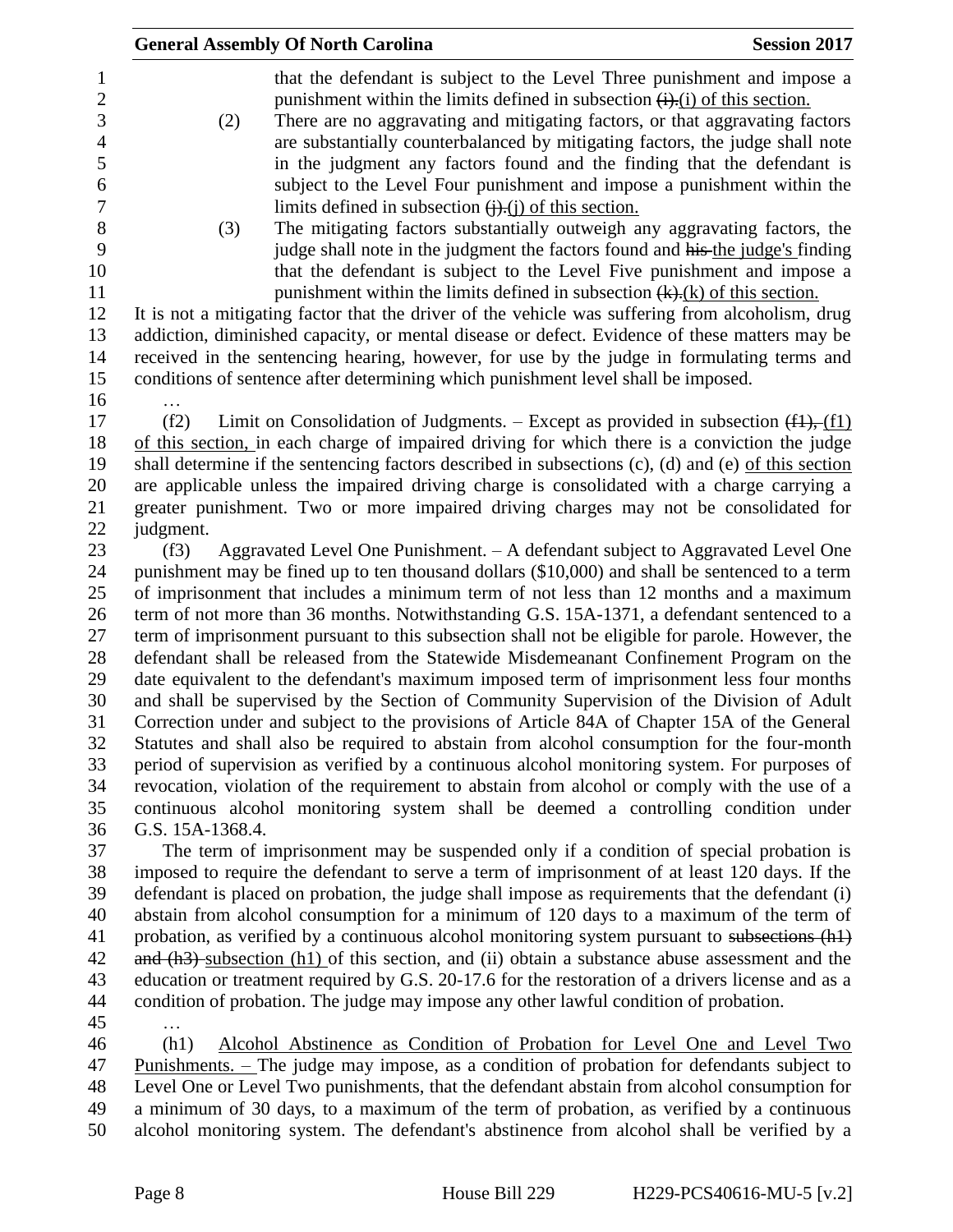|                                                                      | <b>General Assembly Of North Carolina</b>                                                                                                                                                                                                                                                                                                                                                                                                                                                                                                                                                                                                                                                                                                                                                                                                                                                                                                                                                                                                                                                                                                                                                            | <b>Session 2017</b> |
|----------------------------------------------------------------------|------------------------------------------------------------------------------------------------------------------------------------------------------------------------------------------------------------------------------------------------------------------------------------------------------------------------------------------------------------------------------------------------------------------------------------------------------------------------------------------------------------------------------------------------------------------------------------------------------------------------------------------------------------------------------------------------------------------------------------------------------------------------------------------------------------------------------------------------------------------------------------------------------------------------------------------------------------------------------------------------------------------------------------------------------------------------------------------------------------------------------------------------------------------------------------------------------|---------------------|
| $\mathbf{1}$<br>$\boldsymbol{2}$<br>3                                | continuous alcohol monitoring system of a type approved by the Division of Adult Correction<br>of the Department of Public Safety.                                                                                                                                                                                                                                                                                                                                                                                                                                                                                                                                                                                                                                                                                                                                                                                                                                                                                                                                                                                                                                                                   |                     |
| $\overline{4}$<br>5<br>6<br>7<br>$8\,$                               | (k)<br>Level Five Punishment. $-$ A defendant subject to Level Five punishment may be<br>fined up to two hundred dollars (\$200.00) and shall be sentenced to a term of imprisonment<br>that includes a minimum term of not less than 24 hours and a maximum term of not more than<br>60 days. The term of imprisonment may be suspended. However, the suspended sentence shall<br>include the condition that the defendant:                                                                                                                                                                                                                                                                                                                                                                                                                                                                                                                                                                                                                                                                                                                                                                         |                     |
| 9<br>10<br>11<br>12<br>13                                            | Be imprisoned for a term of 24 hours as a condition of special probation; or<br>(1)<br>Perform community service for a term of 24 hours; or<br>(2)<br>Repealed by Session Laws 2006-253, s. 23, effective December 1, 2006, and<br>(3)<br>applicable to offenses committed on or after that date.<br>Any combination of these conditions.<br>(4)                                                                                                                                                                                                                                                                                                                                                                                                                                                                                                                                                                                                                                                                                                                                                                                                                                                     |                     |
| 14<br>15<br>16<br>17<br>18                                           | If the defendant is placed on probation, the judge shall impose a requirement that the<br>defendant obtain a substance abuse assessment and the education or treatment required by<br>G.S. 20-17.6 for the restoration of a drivers license and as a condition of probation. The judge<br>may impose any other lawful condition of probation.                                                                                                                                                                                                                                                                                                                                                                                                                                                                                                                                                                                                                                                                                                                                                                                                                                                        |                     |
| 19<br>20<br>21<br>22<br>23                                           | Probationary Requirement for Abstinence and Use of Continuous Alcohol<br>(k2)<br>Monitoring. - The judge may order that as a condition of special probation for any level of<br>offense under G.S. 20-179 the defendant abstain from alcohol consumption, as verified by a<br>continuous alcohol monitoring system, of a type approved by the Division of Adult Correction<br>of the Department of Public Safety.                                                                                                                                                                                                                                                                                                                                                                                                                                                                                                                                                                                                                                                                                                                                                                                    |                     |
| 24<br>25<br>26<br>27<br>28<br>29                                     | Continuous Alcohol Monitoring During Probation. $-$ The court, in the sentencing<br>(k3)<br>order, may authorize probation officers to require defendants to submit to continuous alcohol<br>monitoring for assessment purposes if the defendant has been required to abstain from alcohol<br>consumption during the term of probation and the probation officer believes the defendant is<br>consuming alcohol. The defendant shall bear the costs of the continuous alcohol monitoring<br>system if the use of the system has been authorized by a judge in accordance with this                                                                                                                                                                                                                                                                                                                                                                                                                                                                                                                                                                                                                   |                     |
| 30<br>31<br>32<br>33<br>34<br>35<br>36<br>37                         | subsection.<br>Continuous Alcohol Monitoring Exception. – Notwithstanding the provisions of<br>(k4)<br>subsections (g), (h), (k2), and (k3) of this section, if the court finds, upon good cause shown,<br>that the defendant should not be required to pay the costs of the continuous alcohol monitoring<br>system, the court shall not impose the use of a continuous alcohol monitoring system unless the<br>local governmental entity responsible for the incarceration of the defendant in the local<br>confinement facility agrees to pay the costs of the system.                                                                                                                                                                                                                                                                                                                                                                                                                                                                                                                                                                                                                            |                     |
| 38<br>39<br>40<br>41<br>42<br>43<br>44<br>45<br>46<br>47<br>48<br>49 | (0)<br>Evidentiary Standards; Proof of Prior Convictions. – In the sentencing hearing, the<br>State shall prove any grossly aggravating or aggravating factor beyond a reasonable doubt, and<br>the defendant shall prove any mitigating factor by the greater weight of the evidence. Evidence<br>adduced by either party at trial may be utilized in the sentencing hearing. Except as modified<br>by this section, the procedure in G.S. 15A-1334(b) governs. The judge may accept any<br>evidence as to the presence or absence of previous convictions that he the judge finds reliable<br>but he shall give prima facie effect to convictions recorded by the Division or any other agency<br>of the State of North Carolina. A copy of such conviction records transmitted by the police<br>information network in general accordance with the procedure authorized by G.S. 20-26(b) is<br>admissible in evidence without further authentication. If the judge decides to impose an active<br>sentence of imprisonment that would not have been imposed but for a prior conviction of an<br>offense, the judge shall afford the defendant an opportunity to introduce evidence that the prior |                     |
| 50<br>51                                                             | conviction had been obtained in a case in which he the defendant was indigent, had no counsel,<br>and had not waived his the right to counsel. If the defendant proves by the preponderance of the                                                                                                                                                                                                                                                                                                                                                                                                                                                                                                                                                                                                                                                                                                                                                                                                                                                                                                                                                                                                   |                     |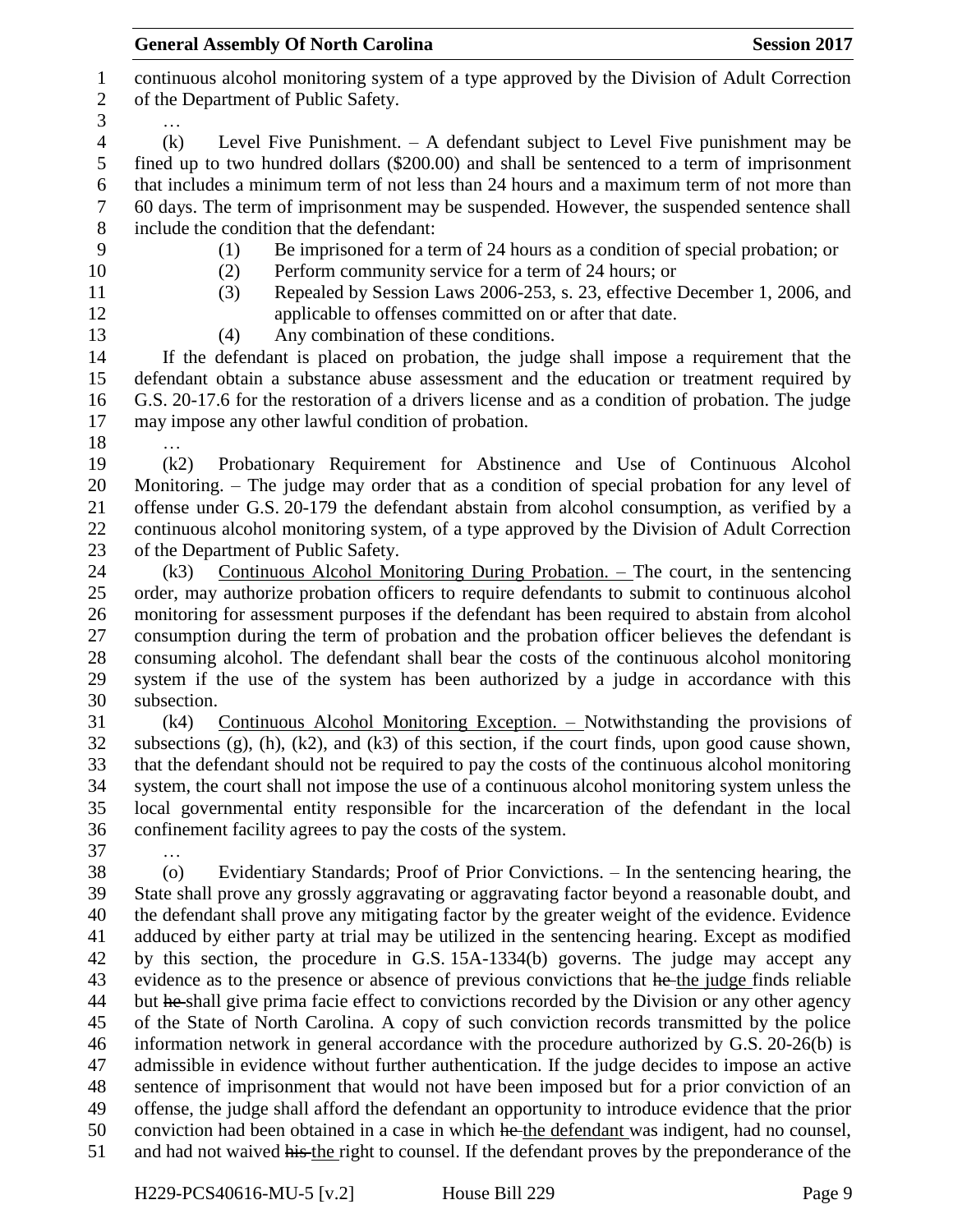|                     | <b>General Assembly Of North Carolina</b><br><b>Session 2017</b>                                                                                                                         |
|---------------------|------------------------------------------------------------------------------------------------------------------------------------------------------------------------------------------|
|                     | evidence all three above facts concerning the prior case, the conviction may not be used as a                                                                                            |
|                     | grossly aggravating or aggravating factor.                                                                                                                                               |
| (p)                 | Limit on Amelioration of Punishment. – For active terms of imprisonment imposed                                                                                                          |
| under this section: |                                                                                                                                                                                          |
| (1)                 | The judge may not give credit to the defendant for the first 24 hours of time                                                                                                            |
|                     | spent in incarceration pending trial.                                                                                                                                                    |
| (2)                 | The defendant shall serve the mandatory minimum period of imprisonment                                                                                                                   |
|                     | and good or gain time credit may not be used to reduce that mandatory                                                                                                                    |
|                     | minimum period.                                                                                                                                                                          |
| (3)                 | The defendant may not be released on parole unless he the defendant is                                                                                                                   |
|                     | otherwise eligible, has served the mandatory minimum period of                                                                                                                           |
|                     | imprisonment, and has obtained a substance abuse assessment and                                                                                                                          |
|                     |                                                                                                                                                                                          |
|                     | completed any recommended treatment or training program or is paroled<br>into a residential treatment program.                                                                           |
|                     |                                                                                                                                                                                          |
|                     | With respect to the minimum or specific term of imprisonment imposed as a condition of                                                                                                   |
|                     | special probation under this section, the judge may not give credit to the defendant for the first<br>24 hours of time spent in incarceration pending trial.                             |
|                     |                                                                                                                                                                                          |
| (r)                 |                                                                                                                                                                                          |
|                     | Supervised Probation Terminated. - Unless a judge in his the judge's discretion<br>determines that supervised probation is necessary, and includes in the record that he the judge       |
|                     |                                                                                                                                                                                          |
|                     | has received evidence and finds as a fact that supervised probation is necessary, and states in                                                                                          |
|                     | his the judgment that supervised probation is necessary, a defendant convicted of an offense of                                                                                          |
|                     | impaired driving shall be placed on unsupervised probation if he the defendant meets three                                                                                               |
|                     | conditions. These conditions are that he-the defendant (i) has not been convicted of an offense                                                                                          |
|                     | of impaired driving within the seven years preceding the date of this offense for which he the                                                                                           |
|                     | defendant is sentenced, that the defendant is (ii) is being sentenced under subsections (i), (j),                                                                                        |
|                     | and (k) of this section, and (iii) has obtained any necessary substance abuse assessment and                                                                                             |
|                     | completed any recommended treatment or training program.<br>When a judge determines in accordance with the above procedures that a defendant should                                      |
|                     |                                                                                                                                                                                          |
|                     | be placed on supervised probation, the judge shall authorize the probation officer to modify the                                                                                         |
|                     | defendant's probation by placing the defendant on unsupervised probation upon the completion                                                                                             |
|                     | by the defendant of the following conditions of his the suspended sentence:<br>Community service; or                                                                                     |
| (1)                 |                                                                                                                                                                                          |
| (2)                 | Repealed by Session Laws 1995 c. 496, s. 2.                                                                                                                                              |
| (3)                 | Payment of any fines, court costs, and fees; or                                                                                                                                          |
| (4)                 | Any combination of these conditions.                                                                                                                                                     |
| (s)                 | Method of Serving Sentence. - The judge in his the judge's discretion may order a<br>term of imprisonment to be served on weekends, even if the sentence cannot be served in             |
|                     |                                                                                                                                                                                          |
|                     | consecutive sequence. However, if the defendant is ordered to a term of 48 hours or more, or                                                                                             |
|                     | has 48 hours or more remaining on a term of imprisonment, the defendant shall be required to<br>serve 48 continuous hours of imprisonment to be given credit for time served. All of the |
|                     |                                                                                                                                                                                          |
|                     | <u>following apply to a sentence served under this subsection:</u>                                                                                                                       |
| (1)                 | Credit for any jail time shall only be given hour for hour for time actually                                                                                                             |
|                     | served. The jail shall maintain a log showing number of hours served.                                                                                                                    |
| (2)                 | The defendant shall be refused entrance and shall be reported back to court if                                                                                                           |
|                     | the defendant appears at the jail and has remaining in his the defendant's                                                                                                               |
|                     | body any alcohol as shown by an alcohol screening device or controlled                                                                                                                   |
|                     | substance previously consumed, unless lawfully obtained and taken in                                                                                                                     |
|                     | therapeutically appropriate amounts.<br>If a defendant has been reported back to court under subdivision (2) of this                                                                     |
| (3)                 | subsection, the court shall hold a hearing. The defendant shall be ordered to                                                                                                            |
|                     |                                                                                                                                                                                          |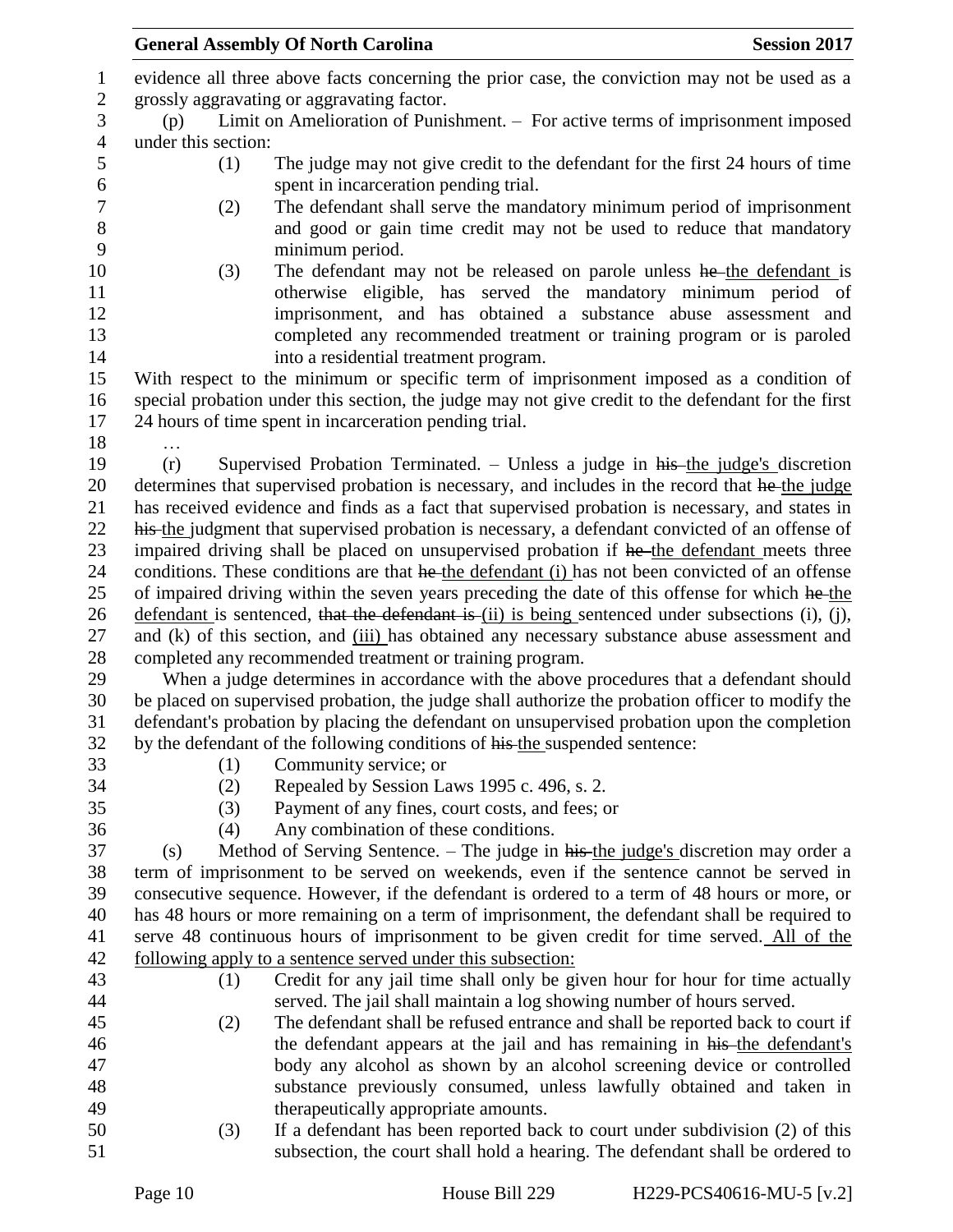|                                                                  |                                | <b>General Assembly Of North Carolina</b>                                                                                                                                                                                                                                                    | <b>Session 2017</b> |
|------------------------------------------------------------------|--------------------------------|----------------------------------------------------------------------------------------------------------------------------------------------------------------------------------------------------------------------------------------------------------------------------------------------|---------------------|
| $\mathbf{1}$<br>$\mathbf{2}$<br>$\mathfrak{Z}$<br>$\overline{4}$ |                                | serve his the defendant's jail time immediately and shall not be eligible to<br>serve jail time on weekends if the court determines that, at the time of his<br>entrance to the jail, at least one of the following apply:<br>The defendant had previously consumed alcohol in his the<br>a. |                     |
| 5<br>6<br>$\boldsymbol{7}$                                       |                                | defendant's body as shown by an alcohol screening device, ordevice.<br>The defendant had a previously consumed controlled substance in his<br>$\mathbf{b}$ .<br>the defendant's body.                                                                                                        |                     |
| $8\,$<br>9<br>10<br>11                                           |                                | It shall be a defense to an immediate service of sentence of jail time and<br>ineligibility for weekend service of jail time if the court determines that<br>alcohol or controlled substance was lawfully obtained and was taken in<br>therapeutically appropriate amounts.                  |                     |
| 12                                                               | $\ldots$ "                     |                                                                                                                                                                                                                                                                                              |                     |
| 13                                                               |                                | <b>SECTION 8.</b> G.S. 24-10.1(a) reads as rewritten:                                                                                                                                                                                                                                        |                     |
| 14                                                               | "(a)                           | Subject to the limitations contained in subsection (b) of this section, any lender may                                                                                                                                                                                                       |                     |
| 15<br>16                                                         |                                | charge a party to a loan or extension of credit governed by the provisions of $G.S. 24-1.1$ ,<br>$24-1.2$ , G.S. 24-1.1 or $24-1.1A$ G.S. 24-1.1A a late payment charge as agreed upon by the                                                                                                |                     |
| 17                                                               | parties in the loan contract." |                                                                                                                                                                                                                                                                                              |                     |
| 18                                                               |                                | <b>SECTION 9.</b> G.S. 28A-2-4 reads as rewritten:                                                                                                                                                                                                                                           |                     |
| 19                                                               | $\sqrt{8}$ 28A-2-4.            | Subject matter jurisdiction of the clerk of superior court in estate                                                                                                                                                                                                                         |                     |
| 20<br>21                                                         | (a)                            | proceedings.<br>The clerks of superior court of this State, as ex officio judges of probate, shall have                                                                                                                                                                                      |                     |
| 22                                                               |                                | original jurisdiction of estate proceedings. Except as provided in subdivision (4) of this                                                                                                                                                                                                   |                     |
| 23                                                               |                                | subsection, the jurisdiction of the clerk of superior court is exclusive. Estate proceedings                                                                                                                                                                                                 |                     |
| 24                                                               |                                | include, but are not limited to, the following:                                                                                                                                                                                                                                              |                     |
| 25                                                               | (1)                            | Probate of wills.                                                                                                                                                                                                                                                                            |                     |
| 26                                                               | (2)                            | Granting and revoking of letters testamentary and letters of administration,                                                                                                                                                                                                                 |                     |
| 27                                                               |                                | or other proper letters of authority for the administration of estates.                                                                                                                                                                                                                      |                     |
| 28                                                               | (3)                            | Determination of the elective share for a surviving spouse as provided in                                                                                                                                                                                                                    |                     |
| 29                                                               |                                | G.S. 30-3.                                                                                                                                                                                                                                                                                   |                     |
| 30                                                               | (4)                            | Proceedings to ascertain heirs or devisees, to approve settlement agreements                                                                                                                                                                                                                 |                     |
| 31                                                               |                                | pursuant to G.S. 28A-2-10, to determine questions of construction of wills,                                                                                                                                                                                                                  |                     |
| 32                                                               |                                | to determine priority among creditors, to determine whether a person is in                                                                                                                                                                                                                   |                     |
| 33                                                               |                                | possession of property belonging to an estate, to order the recovery of                                                                                                                                                                                                                      |                     |
| 34                                                               |                                | property of the estate in possession of third parties, and to determine the                                                                                                                                                                                                                  |                     |
| 35                                                               |                                | existence or nonexistence of any immunity, power, privilege, duty, or right.                                                                                                                                                                                                                 |                     |
| 36                                                               |                                | Any party or the clerk of superior court may file a notice of transfer of a                                                                                                                                                                                                                  |                     |
| 37                                                               |                                | proceeding pursuant to this subdivision to the Superior Court Division of the                                                                                                                                                                                                                |                     |
| 38                                                               |                                | General Court of Justice as provided in G.S. 28A-2-6(h). In the absence of a                                                                                                                                                                                                                 |                     |
| 39                                                               |                                | transfer to superior court, Article 26 of Chapter 1 of the General Statutes                                                                                                                                                                                                                  |                     |
| 40                                                               |                                | shall apply to a trust an estate proceeding pending before the clerk of                                                                                                                                                                                                                      |                     |
| 41                                                               |                                | superior court to the extent consistent with this Article.                                                                                                                                                                                                                                   |                     |
| 42                                                               | (b)                            | Nothing in this section shall affect the right of a person to file an action in the                                                                                                                                                                                                          |                     |
| 43                                                               |                                | Superior Court Division of the General Court of Justice for declaratory relief under Article 26                                                                                                                                                                                              |                     |
| 44                                                               |                                | of Chapter 1 of the General Statutes. In the event that either the petitioner or the respondent in                                                                                                                                                                                           |                     |
| 45<br>46                                                         |                                | an estate proceeding requests declaratory relief under Article 26 of Chapter 1 of the General                                                                                                                                                                                                |                     |
| 47                                                               |                                | Statutes, either party may move for a transfer of the proceeding to the Superior Court Division<br>of the General Court of Justice as provided in Article 21 of Chapter 7A of the General Statutes.                                                                                          |                     |
| 48                                                               |                                | In the absence of a removal to superior court, Article 26 of Chapter 1 of the General Statutes                                                                                                                                                                                               |                     |
| 49                                                               |                                | shall apply to an estate proceeding to the extent consistent with this Article.                                                                                                                                                                                                              |                     |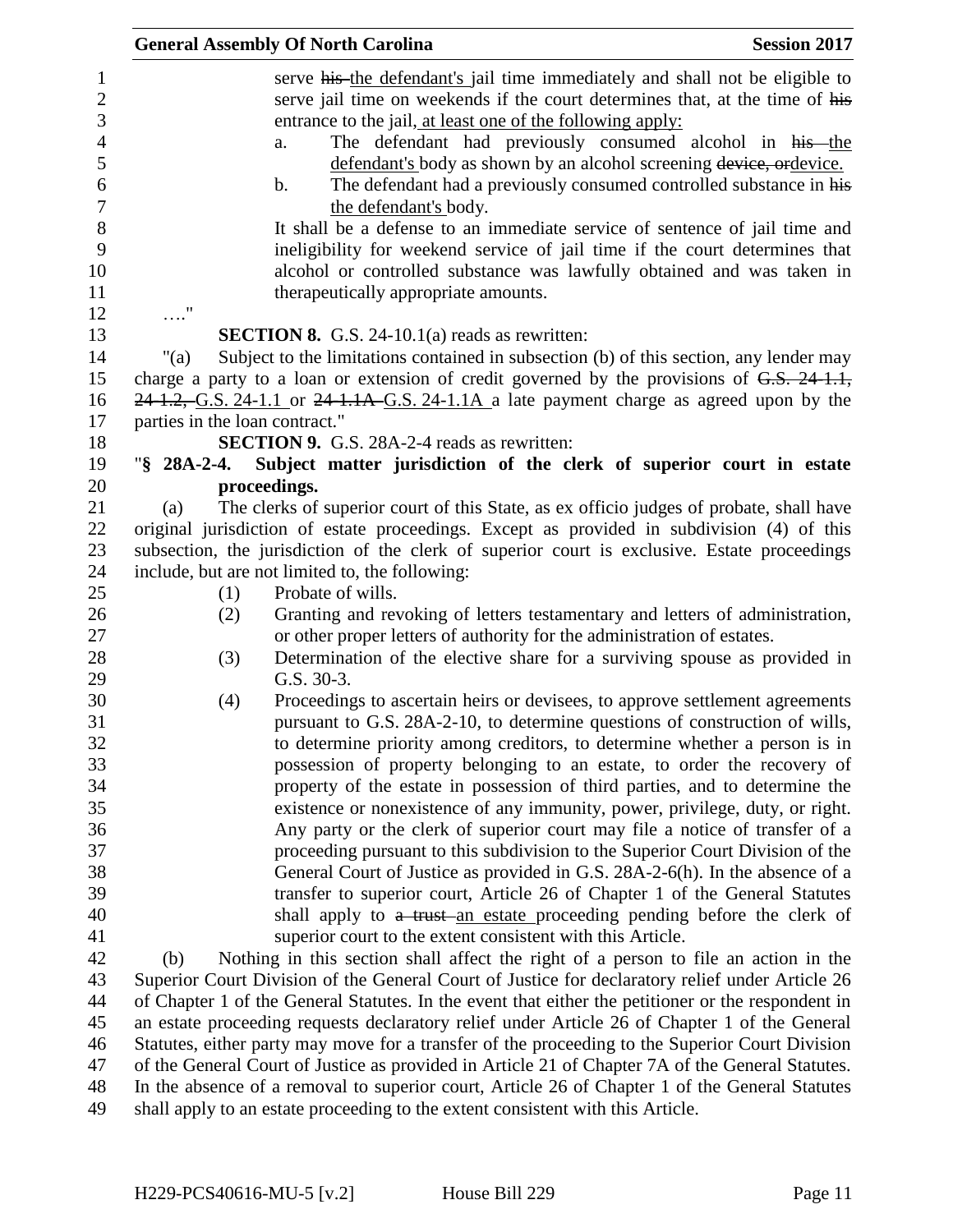|                  |                                                                    |     | <b>General Assembly Of North Carolina</b>                                                                                   | <b>Session 2017</b> |
|------------------|--------------------------------------------------------------------|-----|-----------------------------------------------------------------------------------------------------------------------------|---------------------|
| $\mathbf{1}$     | (c)                                                                |     | Without otherwise limiting the jurisdiction of the Superior Court Division of the                                           |                     |
| $\boldsymbol{2}$ |                                                                    |     | General Court of Justice, the clerk of superior court shall not have jurisdiction under subsection                          |                     |
| $\mathfrak{Z}$   | (a) or $(e)$ (b) of this section or G.S. 28A-2-5 of the following: |     |                                                                                                                             |                     |
| $\overline{4}$   |                                                                    | (1) | Actions by or against creditors or debtors of an estate, except as provided in                                              |                     |
| 5                |                                                                    |     | Article 19 of this Chapter.                                                                                                 |                     |
| 6                |                                                                    | (2) | Actions involving claims for monetary damages, including claims for breach                                                  |                     |
| $\boldsymbol{7}$ |                                                                    |     | of fiduciary duty, fraud, and negligence.                                                                                   |                     |
| 8                |                                                                    | (3) | Caveats, except as provided under G.S. 31-36.                                                                               |                     |
| 9                |                                                                    | (4) | Proceeding to determine proper county of venue as provided in                                                               |                     |
| 10               |                                                                    |     | G.S. 28A-3-2.                                                                                                               |                     |
| 11               |                                                                    | (5) | Recovery of property transferred or conveyed by a decedent with intent to                                                   |                     |
| 12               |                                                                    |     | hinder, delay, or defraud creditors, pursuant to G.S. 28A-15-10(b)."                                                        |                     |
| 13               |                                                                    |     | <b>SECTION 10.</b> G.S. 28A-19-5(b) reads as rewritten:                                                                     |                     |
| 14               | " $(b)$                                                            |     | With respect to a contingent or unliquidated claim rejected by a personal                                                   |                     |
| 15               |                                                                    |     | representative pursuant to G.S. 28A-19-16, the claimant may, within the three-month period                                  |                     |
| 16               |                                                                    |     | prescribed by G.S. 28A-19-16, file a petition for an order of the clerk of superior court in                                |                     |
| 17               |                                                                    |     | accordance with subsection (a) of this section, provided that nothing in this section shall require                         |                     |
| 18               |                                                                    |     | the clerk of superior court to hear and determine the validity of, priority of, or amount of a                              |                     |
| 19               |                                                                    |     | contingent or unliquidated claim that has not yet become absolute."<br><b>SECTION 11.</b> G.S. 31B-1(a) reads as rewritten: |                     |
| 20               |                                                                    |     |                                                                                                                             |                     |
| 21<br>22         | " $(a)$                                                            |     | A person who succeeds to a property interest as:                                                                            |                     |
| 23               |                                                                    | (8) | Appointee–Appointee, permissible appointee, or taker in default under a                                                     |                     |
| 24               |                                                                    |     | power of appointment exercised by a testamentary instrument or a                                                            |                     |
| 25               |                                                                    |     | nontestamentary instrument;                                                                                                 |                     |
| 26               |                                                                    |     |                                                                                                                             |                     |
| 27               |                                                                    |     | may renounce at anytime, in whole or in part, the right of succession to any property or interest                           |                     |
| 28               |                                                                    |     | therein, including a future interest, by filing a written instrument under the provisions of this                           |                     |
| 29               |                                                                    |     | Chapter. A renunciation may be of a fractional share or any limited interest or estate. The                                 |                     |
| 30               |                                                                    |     | renunciation shall be deemed to include the entire interest of the person whose property or                                 |                     |
| 31               |                                                                    |     | interest is being renounced unless otherwise specifically limited. A person may renounce any                                |                     |
| 32               |                                                                    |     | interest in or power over property, including a power of appointment, even if its creator                                   |                     |
| 33               |                                                                    |     | imposed a spendthrift provision or similar restriction on transfer or a restriction or limitation on                        |                     |
| 34               |                                                                    |     | the right to renounce. Notwithstanding the foregoing, there shall be no right of partial                                    |                     |
| 35               |                                                                    |     | renunciation if the instrument creating the interest expressly so provides."                                                |                     |
| 36               |                                                                    |     | <b>SECTION 12.(a)</b> G.S. 36C-8-816.1 reads as rewritten:                                                                  |                     |
| 37               |                                                                    |     | "§ 36C-8-816.1. Trustee's special power to appoint to a second trust.                                                       |                     |
| 38               | (a)                                                                |     | For purposes of this section, the following definitions apply:                                                              |                     |
| 39               |                                                                    | (1) | Current beneficiary. $-$ A person who is a permissible distributee of trust                                                 |                     |
| 40               |                                                                    |     | income or principal.                                                                                                        |                     |
| 41               |                                                                    | (2) | Original trust. $-$ A trust established under an irrevocable trust instrument                                               |                     |
| 42               |                                                                    |     | pursuant to the terms of which a trustee has a discretionary power to                                                       |                     |
| 43               |                                                                    |     | distribute principal or income of the trust to or for the benefit of one or more                                            |                     |
| 44               |                                                                    |     | current beneficiaries of the trust.                                                                                         |                     |
| 45               |                                                                    | (3) | Second trust. $- A$ trust established under an irrevocable trust instrument, the                                            |                     |
| 46               |                                                                    |     | current beneficiaries of which are one or more of the current beneficiaries of                                              |                     |
| 47               |                                                                    |     | the original trust. The second trust may be a trust created under the same                                                  |                     |
| 48               |                                                                    |     | trust instrument as the original trust or under a different trust instrument.                                               |                     |
| 49               | (b)                                                                |     | A trustee of an original trust may, without authorization by the court, exercise the                                        |                     |
| 50               |                                                                    |     | discretionary power to distribute principal or income to or for the benefit of one or more current                          |                     |
| 51               |                                                                    |     | beneficiaries of the original trust by appointing all or part of the principal or income of the                             |                     |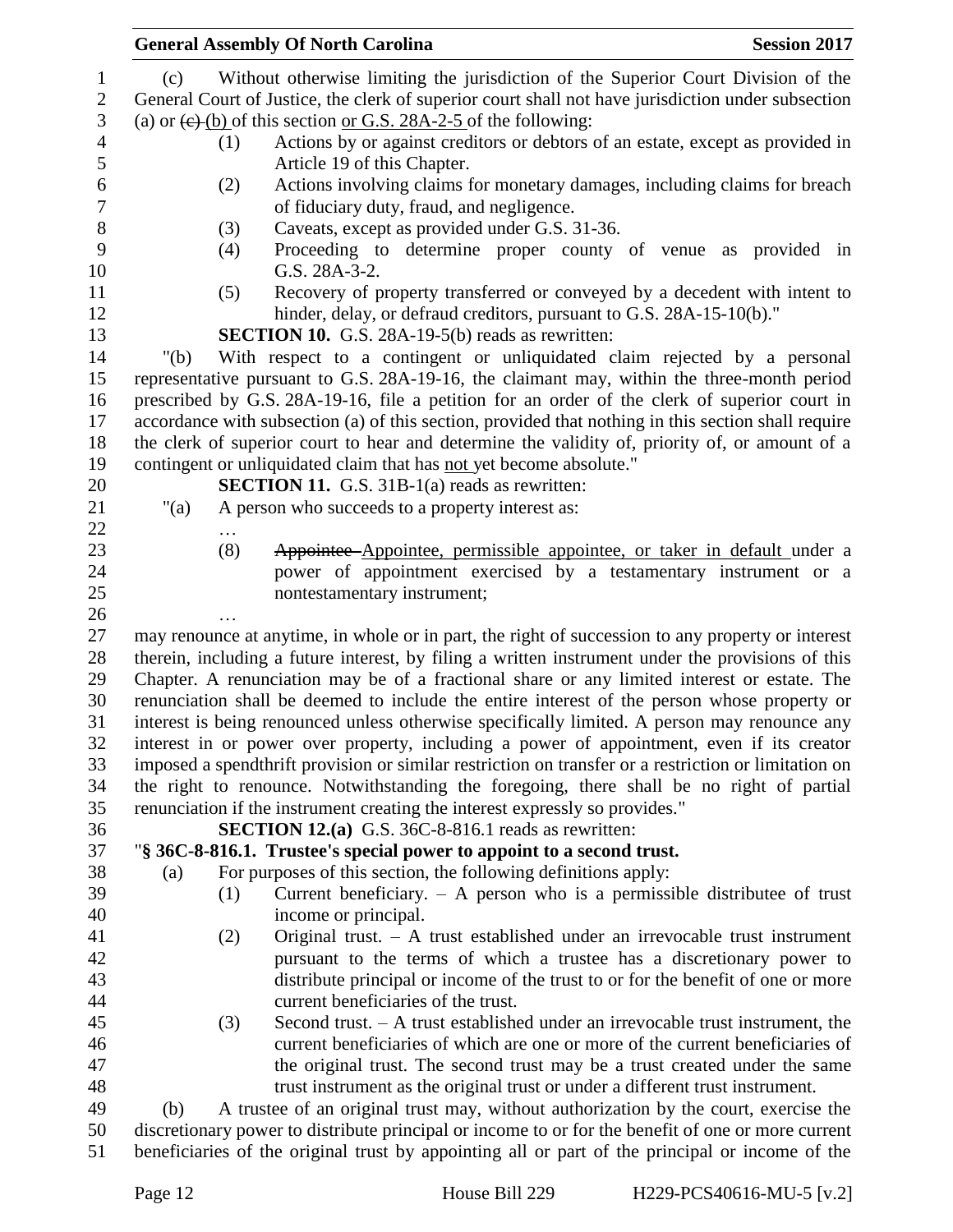original trust subject to the power in favor of a trustee of a second trust. The trustee of the original trust may exercise this power whether or not there is a current need to distribute principal or income under any standard provided in the terms of the original trust. The trustee's special power to appoint trust principal or income in further trust under this section includes the power to create the second trust. The second trust may have a duration that is longer than the 6 duration of the first trust.<br>  $\frac{7}{100}$  C The terms of t (c) The terms of the second trust shall be subject to all of the following: (1) The beneficiaries of the second trust may include only beneficiaries of the original trust. (2) A beneficiary who has only a future beneficial interest, vested or contingent, in the original trust cannot have the future beneficial interest accelerated to a present interest in the second trust. (3) The terms of the second trust may not reduce any fixed income, annuity, or unitrust interest of a beneficiary in the assets of the original trust if that interest has come into effect with respect to the beneficiary. (4) If any contribution to the original trust qualified for a marital or charitable deduction for federal income, gift, or estate tax purposes under the Internal Revenue Code, then the second trust shall not contain any provision that, if included in the original trust, would have prevented the original trust from qualifying for the deduction or that would have reduced the amount of the 21 deduction. (5) If contributions to the original trust have been excluded from the gift tax by the application of section 2503(b) and section 2503(c) of the Internal Revenue Code, then the second trust shall provide that the beneficiary's remainder interest in the contributions shall vest and become distributable no later than the date upon which the interest would have vested and become distributable under the terms of the original trust. (6) If any beneficiary of the original trust has a power of withdrawal over trust 29 property, then either: a. The terms of the second trust must provide a power of withdrawal in the second trust identical to the power of withdrawal in the original trust; or b. Sufficient trust property must remain in the original trust to satisfy the outstanding power of withdrawal. (7) If a trustee of an original trust exercises a power to distribute principal or income that is subject to an ascertainable standard by appointing property to a second trust, then the power to distribute income or principal in the second trust must be subject to the same ascertainable standard as in the original trust and must be exercisable in favor of the same current beneficiaries to whom such distribution could be made in the original trust. (8) The second trust may confer a power of appointment upon a beneficiary of the original trust to whom or for the benefit of whom the trustee has the power to distribute principal or income of the original trust. The permissible appointees of the power of appointment conferred upon a beneficiary may include persons who are not beneficiaries of the original or second trust. The power of appointment conferred upon a beneficiary shall be subject to the provisions of G.S. 41-23 specifying the permissible period allowed for the suspension of the power of alienation of the original trust and the time from which that permissible period is computed. (9) The terms of the second trust shall not contain any provisions that would jeopardize (i) the qualification of a transfer as a direct skip under section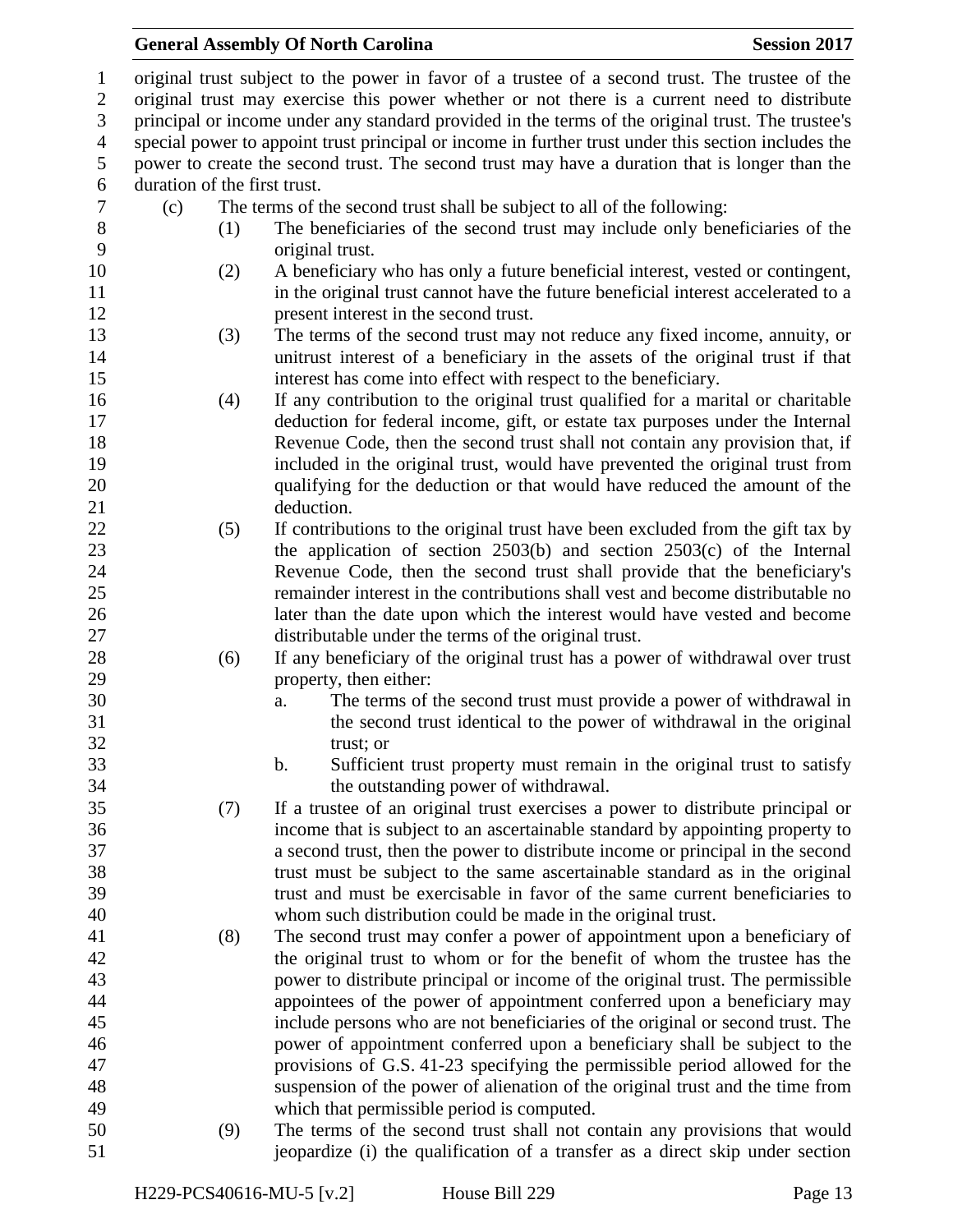| $\mathbf{1}$     |      | $2642(c)$ of the <del>[Internal Revenue]</del> Internal Revenue Code, (ii) if the first trust |
|------------------|------|-----------------------------------------------------------------------------------------------|
| $\overline{c}$   |      | owns subchapter S Corporation stock, the election to treat a corporation as a                 |
| $\overline{3}$   |      | subchapter S Corporation under section 1362 of the Internal Revenue Code,                     |
| $\overline{4}$   |      | (iii) if the first trust owns an interest in property subject to the minimum                  |
| 5                |      | distribution rules of section $401(a)(9)$ of the Internal Revenue Code, a                     |
| $\boldsymbol{6}$ |      | favorable distribution period by shortening the minimum distribution period,                  |
| $\tau$           |      | or (iv) any other specific tax benefit for which a contribution originally the                |
| $8\,$            |      | first trust was clearly designed to qualify and for which the first trust                     |
| 9                |      | qualified or would have qualified for income, gift, estate, or                                |
| 10               |      | generation skipping transfer tax purposes. but for the enactment of this                      |
| 11               |      | section. In this subdivision, "tax benefit" means a federal or State tax                      |
| 12               |      | deduction, exemption, exclusion, or other benefit not otherwise listed in this                |
|                  |      |                                                                                               |
| 13               |      | section, except for the benefit from having the settlor considered the owner                  |
| 14               |      | under sections 671 through 679 of the Internal Revenue Code. Subject to                       |
| 15               |      | clause (ii) above, the second trust may be a trust as to which the settlor is not             |
| 16               |      | considered the owner under sections 671 through 679 of the Internal                           |
| 17               |      | Revenue Code even if the settlor is considered the owner of the first trust,                  |
| 18               |      | and the second trust may be a trust as to which the settlor of the first trust is             |
| 19               |      | considered the owner under sections 671 through 679 of the Internal                           |
| 20               |      | Revenue Code, even if the settlor is not considered the owner of the first                    |
| 21               |      | trust.                                                                                        |
| 22               | (10) | Notwithstanding any other provision of this section, but subject to the                       |
| 23               |      | limitations of subdivisions $(1)$ , $(2)$ , $(4)$ , $(5)$ , and $(9)$ of this subsection, a   |
| 24               |      | trustee may exercise the power to appoint principal and income under                          |
| 25               |      | subsection (b) of this section with respect to a disabled beneficiary's interest              |
| 26               |      | in the original trust to a second trust that is a supplemental needs trust that               |
| 27               |      | does not have (i) an ascertainable standard (or has a different ascertainable                 |
| 28               |      | standard); (ii) a fixed income, annuity, or unitrust interest in the assets of the            |
| 29               |      | original trust; or (iii) a right of withdrawal, if the trustee determines that it             |
| 30               |      | would be in the best interest of the disabled beneficiary. For purposes of this               |
| 31               |      | subsection, the following apply:                                                              |
| 32               |      | A "supplemental needs trust" means a trust that is a discretionary<br>a.                      |
| 33               |      | trust under G.S. 36C-5-504 and relative to the original trust contains                        |
| 34               |      | either lesser or greater restrictions on the trustee's power to distribute                    |
| 35               |      | income or principal, and which the trustee believes would, if                                 |
| 36               |      | implemented, allow the disabled beneficiary to receive greater                                |
| 37               |      | governmental benefits than the disabled beneficiary would receive if                          |
| 38               |      | the power to appoint principal and income had not been exercised.                             |
| 39               |      | "Governmental benefits" means medical assistance, financial aid, or<br>$\mathbf b$ .          |
| 40               |      | services from any local, State, or federal agency or department.                              |
| 41               |      | A "disabled beneficiary" means a current beneficiary of the original<br>$\mathbf{c}.$         |
| 42               |      | trust who the trustee determines has a condition that substantially                           |
| 43               |      | impairs the beneficiary's ability to provide for his or her own support,                      |
| 44               |      | care, or custody whether or not the beneficiary has been adjudicated                          |
| 45               |      | a "disabled person" by any government agency or department.                                   |
| 46               |      | The second supplemental needs trust shall not be liable to pay or<br>d.                       |
| 47               |      | reimburse the State or any government or public agency for medical                            |
| 48               |      | assistance, financial aid, or services provided to the disabled                               |
| 49               |      | beneficiary except as provided in the second supplemental needs                               |
| 50               |      | trust.                                                                                        |
|                  |      |                                                                                               |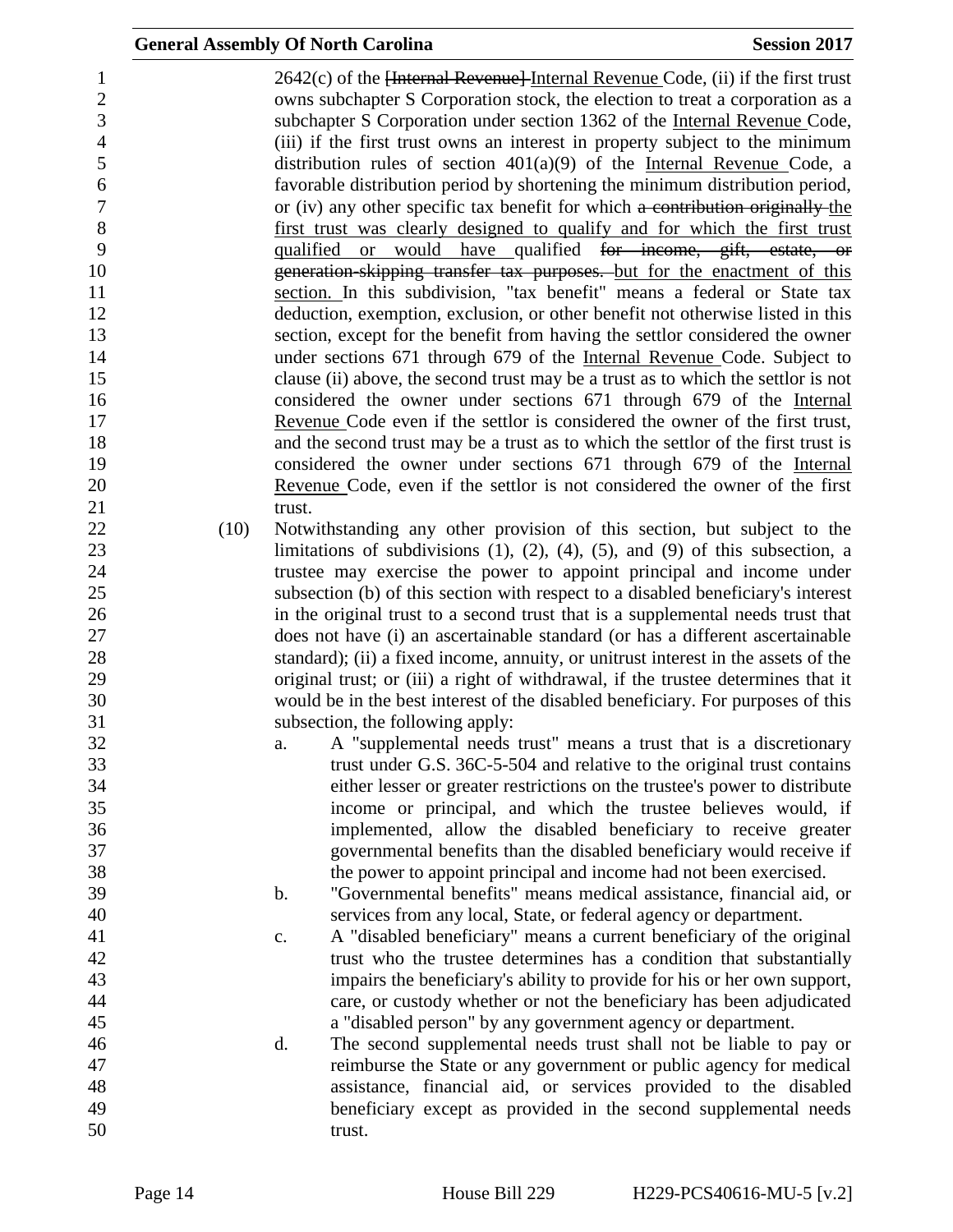| $\mathbf{1}$     | A trustee may not exercise the power to appoint principal or income under<br>(d)                  |
|------------------|---------------------------------------------------------------------------------------------------|
| $\boldsymbol{2}$ | subsection (b) of this section if the trustee is a beneficiary of the original trust, but the     |
| 3                | remaining cotrustee or a majority of the remaining cotrustees may act for the trust. If all the   |
| $\overline{4}$   | trustees are beneficiaries of the original trust, then the court may appoint a special fiduciary  |
| 5                | with authority to exercise the power to appoint principal or income under subsection (b) of this  |
| 6                | section.                                                                                          |
| $\boldsymbol{7}$ | The exercise of the power to appoint principal or income under subsection (b) of<br>(e)           |
| $8\,$            | this section:                                                                                     |
| 9                | Shall be considered the exercise of a power of appointment, other than a<br>(1)                   |
| 10               | power to appoint to the trustee, the trustee's creditors, the trustee's estate, or                |
| 11               | the creditors of the trustee's estate; and                                                        |
| 12               | Shall be subject to the provisions of G.S. 41-23 specifying the permissible<br>(2)                |
| 13               | period allowed for the suspension of the power of alienation of the original                      |
| 14               | trust and the time from which that permissible period is computed; and                            |
| 15               | Is not prohibited by a spendthrift provision or by a provision in the original<br>(3)             |
| 16               | trust instrument that prohibits amendment or revocation of the trust.                             |
| 17               | To effect the exercise of the power to appoint principal or income under subsection<br>(f)        |
| 18               | (b) of this section, all of the following shall apply:                                            |
| 19               | The exercise of the power to appoint shall be made by an instrument in<br>(1)                     |
| 20               | writing, signed and acknowledged by the trustee, setting forth the manner of                      |
| 21               | the exercise of the power, including the terms of the second trust, and the                       |
| 22               |                                                                                                   |
| 23               | effective date of the exercise of the power. The instrument shall be filed with                   |
| 24               | the records of the original trust.                                                                |
| 25               | The trustee shall give written notice to all qualified beneficiaries of the<br>(2)                |
|                  | original trust, at least 60 days prior to the effective date of the exercise of the               |
| 26<br>27         | power to appoint, of the trustee's intention to exercise the power. The notice                    |
|                  | shall include a copy of the instrument described in subdivision (1) of this<br>subsection.        |
| 28               |                                                                                                   |
| 29<br>30         | If all qualified beneficiaries waive the notice period by a signed written<br>(3)                 |
| 31               | instrument delivered to the trustee, the trustee's power to appoint principal or                  |
|                  | income shall be exercisable after notice is waived by all qualified                               |
| 32               | beneficiaries, notwithstanding the effective date of the exercise of the power.                   |
| 33               | The trustee's notice under this subsection shall not limit the right of any<br>(4)                |
| 34               | beneficiary to object to the exercise of the trustee's power to appoint and                       |
| 35               | bring an action for breach of trust seeking appropriate relief as provided by                     |
| 36               | G.S. 36C-10-1001.                                                                                 |
| 37               | Nothing in this section shall be construed to create or imply a duty of the trustee to<br>(g)     |
| 38               | exercise the power to distribute principal or income, and no inference of impropriety shall be    |
| 39               | made as a result of a trustee not exercising the power to appoint principal or income conferred   |
| 40               | under subsection (b) of this section. Nothing in this section shall be construed to abridge the   |
| 41               | right of any trustee who has a power to appoint property in further trust that arises under the   |
| 42               | terms of the original trust or under any other section of this Chapter or under another provision |
| 43               | of law or under common law.                                                                       |
| 44               | A trustee or beneficiary may commence a proceeding to approve or disapprove a<br>(h)              |
| 45               | proposed exercise of the trustee's special power to appoint to a second trust pursuant to         |
| 46               | subsection (b) of this section."                                                                  |
| 47               | <b>SECTION 12.(b)</b> If Senate Bill 450, 2017 Regular Session, becomes law, this                 |
| 48               | section is repealed.                                                                              |
| 49               | <b>SECTION 12.1.(a)</b> G.S. 36F-2 reads as rewritten:                                            |
| 50               | "§ 36F-2. Definitions.                                                                            |
| 51               | The following definitions apply in this Chapter:                                                  |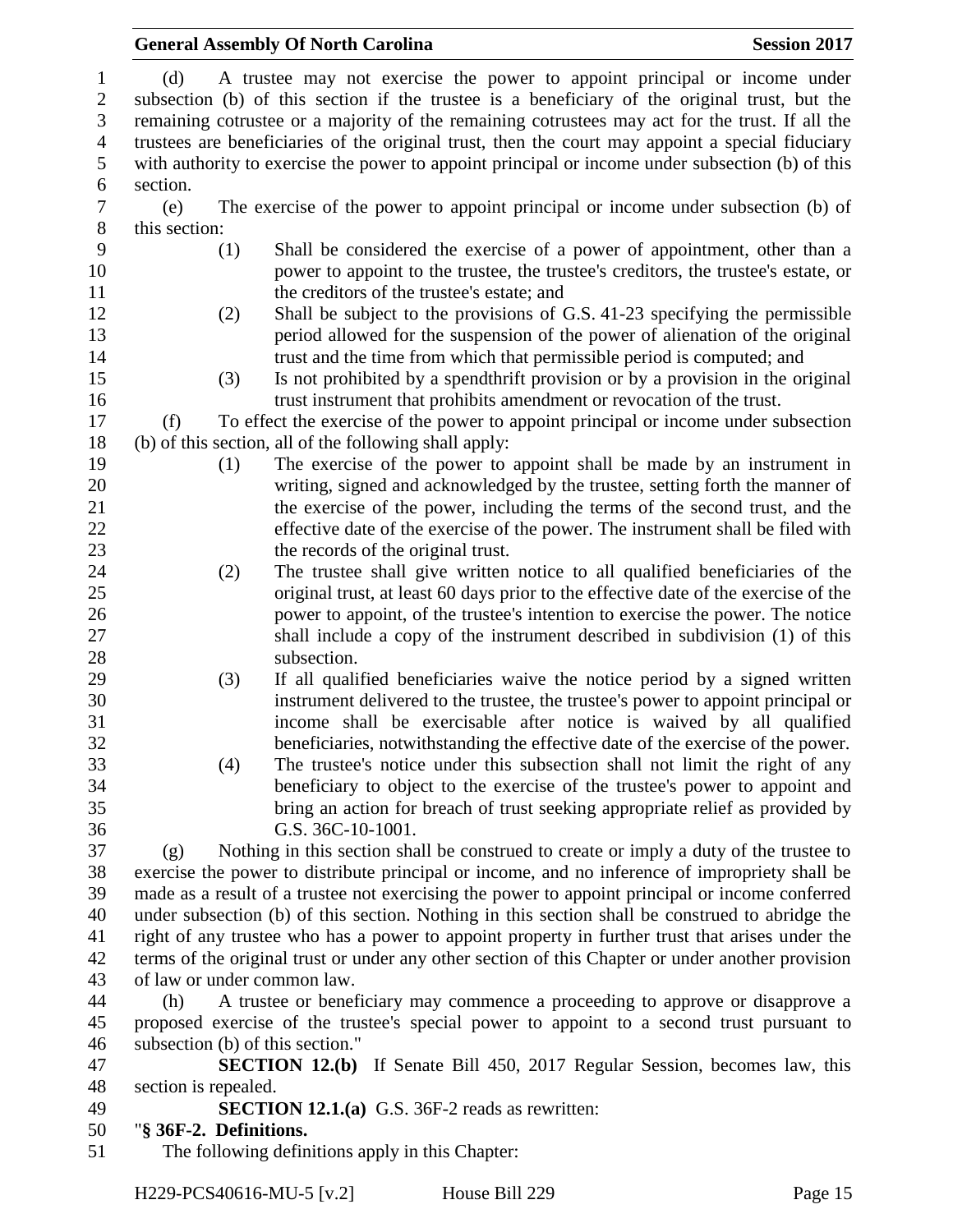|                        |          | <b>General Assembly Of North Carolina</b>                                                                                                    | <b>Session 2017</b> |
|------------------------|----------|----------------------------------------------------------------------------------------------------------------------------------------------|---------------------|
|                        | (5)      | Reserved.                                                                                                                                    |                     |
|                        | $\cdots$ |                                                                                                                                              |                     |
|                        | (21)     | Reserved.                                                                                                                                    |                     |
|                        |          | <b>SECTION 12.1.(b)</b> G.S. 36F-13 reads as rewritten:                                                                                      |                     |
|                        |          | "§ 36F-13. Disclosure of other digital assets held in trust when trustee not original user.                                                  |                     |
|                        |          | Unless otherwise ordered by the court, directed by the user, or provided in a trust, a                                                       |                     |
|                        |          | custodian shall disclose, to a trustee that is not an original user of an account, a catalogue of                                            |                     |
|                        |          | electronic communications sent or received by an original or successor user and stored, carried,                                             |                     |
|                        |          | or maintained by the custodian in an account of the trust and any digital assets, other than the                                             |                     |
|                        |          | content of electronic communications, in which the trust has a right or interest if the trustee<br>gives the custodian all of the following: |                     |
|                        | (1)      | A written request for disclosure in physical or electronic form.                                                                             |                     |
|                        | (2)      | A certified-verified copy of the trust instrument or a certification of the trust                                                            |                     |
|                        |          | under G.S. 36C-10-1013.                                                                                                                      |                     |
|                        | (3)      | A certification by the trustee, under penalty of perjury, that the trust exists                                                              |                     |
|                        |          | and the trustee is a currently acting trustee of the trust.                                                                                  |                     |
|                        | (4)      | If requested by the custodian, any of the following:                                                                                         |                     |
|                        |          | A number, username, address, or other unique subscriber or account<br>a.                                                                     |                     |
|                        |          | identifier assigned by the custodian to identify the trust's account.                                                                        |                     |
|                        |          | Evidence linking the account to the trust."<br>b.                                                                                            |                     |
|                        |          | <b>SECTION 13.(a)</b> G.S. 39-33 and G.S. 39-34 are repealed.                                                                                |                     |
|                        |          | <b>SECTION 13.(b)</b> G.S. 39-35 is recodified as G.S. 31D-5-505.                                                                            |                     |
|                        |          | <b>SECTION 13.(c)</b> G.S. 39-36 is recodified as G.S. 31D-4-403.1.<br><b>SECTION 13.1.</b> G.S. 42A-4 reads as rewritten:                   |                     |
| "§ 42A-4. Definitions. |          |                                                                                                                                              |                     |
|                        |          | The following definitions apply in this Chapter:                                                                                             |                     |
|                        |          |                                                                                                                                              |                     |
|                        | (1b)     | through (1f) Reserved.                                                                                                                       |                     |
|                        |          |                                                                                                                                              |                     |
|                        | (4)      | Vacation rental agreement. $- A$ written agreement between a landlord or his                                                                 |                     |
|                        |          | or her the landlord's real estate broker and a tenant in which the tenant agrees                                                             |                     |
|                        |          | to rent residential property belonging to the landlord for a vacation rental."                                                               |                     |
|                        |          | <b>SECTION 14. Reserved.</b><br><b>SECTION 14.1.(a)</b> G.S. 53-208.42(20) reads as rewritten:                                               |                     |
|                        | "(20)    | Virtual currency. $-$ A digital representation of value that can be digitally                                                                |                     |
|                        |          | traded and functions as a medium of exchange, a unit of account, or a store                                                                  |                     |
|                        |          | of value but only to the extent defined as stored value under                                                                                |                     |
|                        |          | G.S. 53-208.42(19), subdivision (19) of this section, but does not have legal                                                                |                     |
|                        |          | tender status as recognized by the United States Government."                                                                                |                     |
|                        |          | <b>SECTION 14.1.(b)</b> G.S. 53-208.44(a) reads as rewritten:                                                                                |                     |
| " $(a)$                |          | This Article shall not apply to any of the following:                                                                                        |                     |
|                        | .        |                                                                                                                                              |                     |
|                        | (7)      | A person that is engaged exclusively in any of the following:                                                                                |                     |
|                        |          | Delivering wages or salaries on behalf of employers<br>a.                                                                                    | to                  |
|                        |          | employees; employees.                                                                                                                        |                     |
|                        |          | Facilitating the payment of payroll taxes to State and federal<br>b.<br>agencies; agencies.                                                  |                     |
|                        |          | Making payments relating to employee benefit plans; plans.<br>c.                                                                             |                     |
|                        |          |                                                                                                                                              |                     |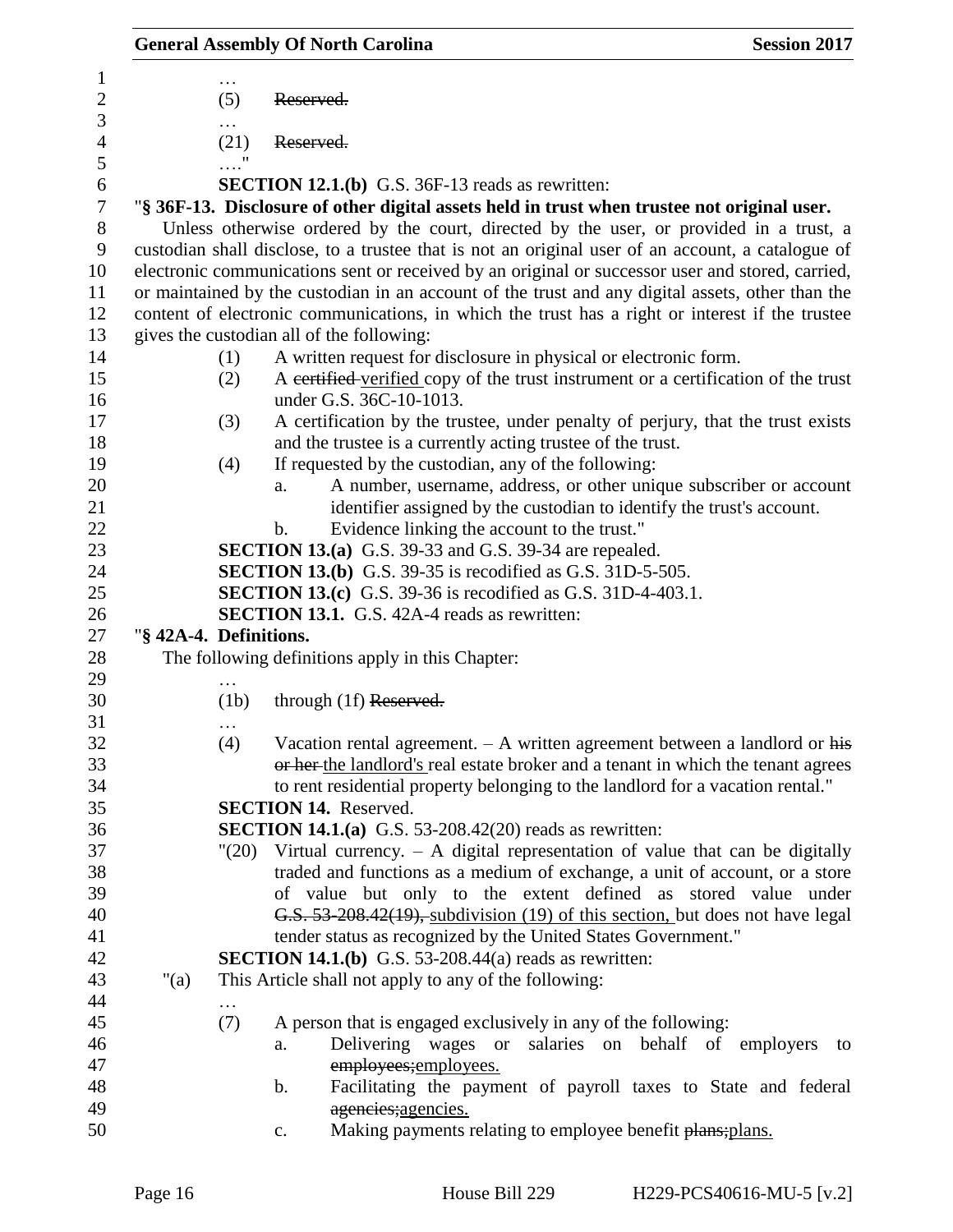|                            | <b>General Assembly Of North Carolina</b>                                                          | <b>Session 2017</b> |
|----------------------------|----------------------------------------------------------------------------------------------------|---------------------|
|                            | d.<br>Making distribution of other authorized deductions from employees'                           |                     |
|                            | wages or salaries; or salaries.                                                                    |                     |
|                            | Transmitting other funds on behalf of an employer in connection<br>e.                              |                     |
|                            | with transactions related to employees.                                                            |                     |
| (8)                        | A person appointed by a payee to collect and process payments as the bona                          |                     |
|                            | fide agent of the payee, provided the person can demonstrate to the                                |                     |
|                            | Commissioner that: all of the following:                                                           |                     |
|                            | There exists a written agreement between the payee and agent<br>a.                                 |                     |
|                            | directing the agent to collect and process payments on the payee's                                 |                     |
|                            | behalf; behalf.                                                                                    |                     |
|                            | The payee holds the agent out to the public as accepting payments on<br>b.                         |                     |
|                            | the payee's behalf; and behalf.                                                                    |                     |
|                            | Payment is treated as received by the payee upon receipt by the<br>$C_{\bullet}$                   |                     |
|                            | agent.                                                                                             |                     |
|                            | This exemption would extend extends to those otherwise engaged in money                            |                     |
|                            | transmission as set forth in $G.S. 53-208.42(13)b$ , including those                               |                     |
|                            | transactions conducted in whole or in part in virtual currency."                                   |                     |
|                            | <b>SECTION 14.1.(c)</b> G.S. 53-208.47 reads as rewritten:                                         |                     |
| "§ 53-208.47. Surety bond. |                                                                                                    |                     |
|                            |                                                                                                    |                     |
| (c)                        | Any increased surety bond required under subsection (b) [of this section] of this                  |                     |
|                            | section shall be filed with the Commissioner on or before May 31 annually. Failure to obtain       |                     |
|                            | the additional surety bond required is grounds for summary suspension pursuant to                  |                     |
| G.S. $53-208.57(d)(2)$ .   |                                                                                                    |                     |
| (d)                        | The surety bond shall be in a form satisfactory to the Commissioner and shall run to               |                     |
|                            | the State for the benefit of any claimants against the licensee to secure the faithful performance |                     |
|                            | of the obligations of the licensee with respect to the receipt, handling, transmission, and        |                     |
|                            | payment of money or monetary value in connection with the sale and issuance of payment             |                     |
|                            | instruments, stored value, or transmission of money. The Commissioner has the discretion to        |                     |
|                            | require the applicant [to] to obtain additional insurance coverage to address related              |                     |
|                            | cybersecurity risks inherent in the applicant's business model as it relates to virtual currency   |                     |
|                            | transmission and to the extent such risks are not within the scope of the required surety bond.    |                     |
| . "                        |                                                                                                    |                     |
|                            | <b>SECTION 14.1.(d)</b> G.S. 53-208.51 reads as rewritten:                                         |                     |
|                            | "§ 53-208.51. Prohibited practices.                                                                |                     |
|                            | No person required to be licensed under this Article shall: shall do any of the following:         |                     |
| (1)                        | Fail to remit all money or monetary value received for transmission pursuant                       |                     |
|                            | to G.S. $53-208.42(13)$ b., or give instructions committing equivalent money                       |                     |
|                            | or monetary value to the person designated by the sender within 10 days                            |                     |
|                            | after receipt by the licensee unless otherwise directed by the sender; sender.                     |                     |
| (2)                        | Fail to immediately notify the Commissioner in writing if the licensee                             |                     |
|                            | dishonors or fails to satisfy any money transmission transaction within the                        |                     |
|                            | 10 days following receipt for any reason other than direction by the                               |                     |
|                            | sender;sender.                                                                                     |                     |
| (3)                        | Engage in the business of money transmission in the State under any name                           |                     |
|                            | other than that [under] under which it is organized or otherwise authorized to                     |                     |
|                            | do business in the State; State.                                                                   |                     |
| (4)                        | Fail to comply with the Federal Bank Secrecy Act, 31 U.S.C. [§] 5311 et                            |                     |
|                            | seq., 31 U.S.C. § 5311, et seq., and 31 C.F.R. Part 1022, including                                |                     |
|                            | maintenance of active registration with the United States Department of                            |                     |
|                            | Treasury Financial Crimes Enforcement Network; Network.                                            |                     |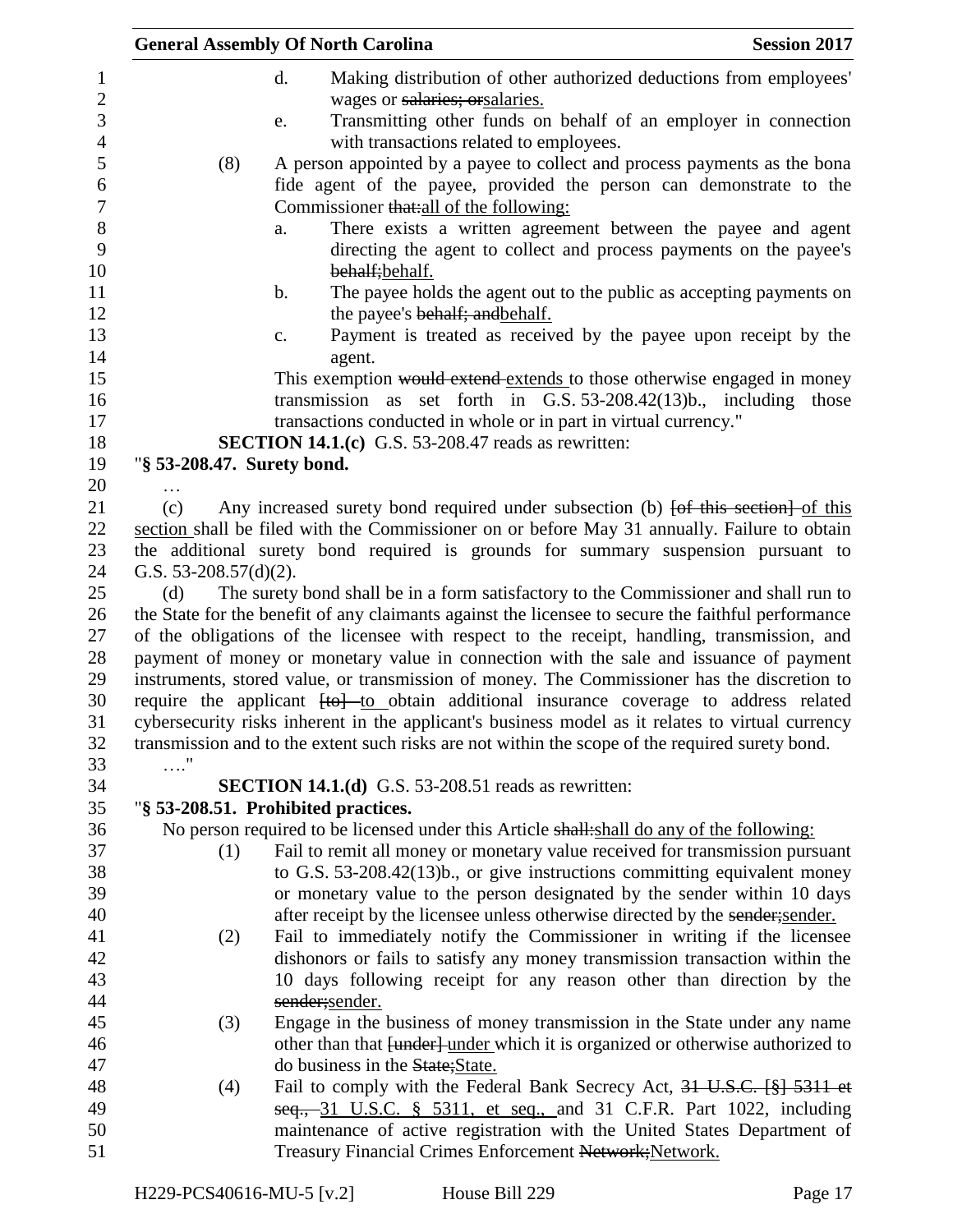|                                |                           |            | <b>General Assembly Of North Carolina</b>                                                                                                                                                 | <b>Session 2017</b> |
|--------------------------------|---------------------------|------------|-------------------------------------------------------------------------------------------------------------------------------------------------------------------------------------------|---------------------|
| 1<br>$\overline{c}$            |                           | (5)        | Fail to comply with the Federal Electronic Funds Transfer Act, 12 U.S.C. [§]<br>1693 et seq., 12 U.S.C. § 1693, et seq., and Regulation E, 12 C.F.R. [§] 1005                             |                     |
| 3<br>$\overline{4}$<br>5       |                           | (6)        | et seq.;12 C.F.R. § 1005, et seq.<br>Fail to safeguard identifying information obtained in the course of money<br>transmission and otherwise comply with the requirements set forth under |                     |
| $\sqrt{6}$<br>$\boldsymbol{7}$ |                           | (7)        | G.S. 75-60 et seq.; G.S. 75-60, et seq.<br>Fail to comply with applicable State and federal laws and regulations related                                                                  |                     |
| $8\,$<br>9                     |                           | (8)        | to the business of money transmission; transmission.<br>Use or cause to be published or disseminated any advertising communication                                                        |                     |
| 10                             |                           |            | which contains any false, misleading, or deceptive statement or                                                                                                                           |                     |
| 11                             |                           |            | representation; orrepresentation.                                                                                                                                                         |                     |
| 12                             |                           | (9)        | Engage in unfair, deceptive, or fraudulent practices."                                                                                                                                    |                     |
| 13<br>14                       | " $(d)$                   |            | <b>SECTION 14.1.(e)</b> G.S. 53-208.53(d) reads as rewritten:<br>[Timely reporting.] - Timely Reporting. - Failure to timely submit any reports                                           |                     |
| 15                             | required                  | under this | grounds for<br>section is<br>suspension<br>summary                                                                                                                                        | pursuant<br>to      |
| 16                             | G.S. $53-208.57(d)(2)$ ." |            |                                                                                                                                                                                           |                     |
| 17                             |                           |            | <b>SECTION 14.1.(f)</b> G.S. 53-208.57 reads as rewritten:                                                                                                                                |                     |
| 18                             |                           |            | "§ 53-208.57. Disciplinary authority.                                                                                                                                                     |                     |
| 19                             |                           |            |                                                                                                                                                                                           |                     |
| 20                             | (c)                       |            | The Commissioner may by order:                                                                                                                                                            |                     |
| 21                             |                           | (1)        | Impose a civil money penalty upon any person required to be licensed under                                                                                                                |                     |
| 22                             |                           |            | this Article for any violation of or failure to comply with this Article or any                                                                                                           |                     |
| 23<br>24                       |                           |            | order of the Commissioner in an amount specified by the Commissioner, not<br>to exceed five thousand dollars (\$5,000) for each violation or, in the case of                              |                     |
| 25                             |                           |            | a continuing violation, one thousand dollars (\$1,000) for each day that the                                                                                                              |                     |
| 26                             |                           |            | violation continues. Each violation of or failure to comply with this Article                                                                                                             |                     |
| 27                             |                           |            | shall be a separate and distinct violation. All civil money penalties collected                                                                                                           |                     |
| 28                             |                           |            | under this Article shall be paid to the county school fund. Civil Penalty and                                                                                                             |                     |
| 29                             |                           |            | Forfeiture Fund in accordance with G.S. 115C-457.2.                                                                                                                                       |                     |
| 30                             |                           | (2)        | Require that any person required to be licensed under this Article to disgorge                                                                                                            |                     |
| 31                             |                           |            | and pay to the sender any amounts that were not remitted or refunded in                                                                                                                   |                     |
| 32                             |                           |            | violation of G.S. 53-208.51(1).                                                                                                                                                           |                     |
| 33                             | .                         |            |                                                                                                                                                                                           |                     |
| 34                             | (h)                       |            | The Commissioner, in the exercise of reasonable judgment, may compromise, settle,                                                                                                         |                     |
| 35                             |                           |            | and collect civil penalties with any person for violations of any provision of this Article, or of                                                                                        |                     |
| 36                             |                           |            | any rule, regulation, or order issued or promulgated [pursuant]-pursuant to this Article."                                                                                                |                     |
| 37                             |                           |            | <b>SECTION 14.2.(a)</b> G.S. 55-1-40(13a) reads as rewritten:                                                                                                                             |                     |
| 38<br>39                       |                           |            | "(13a) An item is "mailed" when it is deposited "Mail," when used as a verb, means<br>to deposit in the United States mail with postage thereon prepaid and                               |                     |
| 40                             |                           |            | correctly addressed. When a corporation mails an item to a shareholder,                                                                                                                   |                     |
| 41                             |                           |            | "correctly addressed" means addressed to the shareholder's address as shown                                                                                                               |                     |
| 42                             |                           |            | in the corporation's current record of shareholders."                                                                                                                                     |                     |
| 43                             |                           |            | <b>SECTION 14.2.(b)</b> If Senate Bill 622, 2017 Regular Session, becomes law, this                                                                                                       |                     |
| 44                             | section is repealed.      |            |                                                                                                                                                                                           |                     |
| 45                             |                           |            | SECTION 14.3. G.S. 66-71.14(b) reads as rewritten:                                                                                                                                        |                     |
| 46                             | " $(b)$                   |            | A person failing to file an assumed business name certificate or a certificate of                                                                                                         |                     |
| 47                             |                           |            | amendment as required by this Article is liable to any person injured by the failure for the                                                                                              |                     |
| 48                             |                           |            | reasonable expenses, including attorneys' fees, incurred by the person in ascertaining, for a                                                                                             |                     |
| 49                             |                           |            | reasonable purpose, the information required to be stated in the assumed business name                                                                                                    |                     |
| 50                             |                           |            | certificate or certificate of amendment. Notwithstanding this subsection, a person is not liable                                                                                          |                     |
| 51                             |                           |            | for expenses caused by an error or ambiguity in describing the nature of the business in an                                                                                               |                     |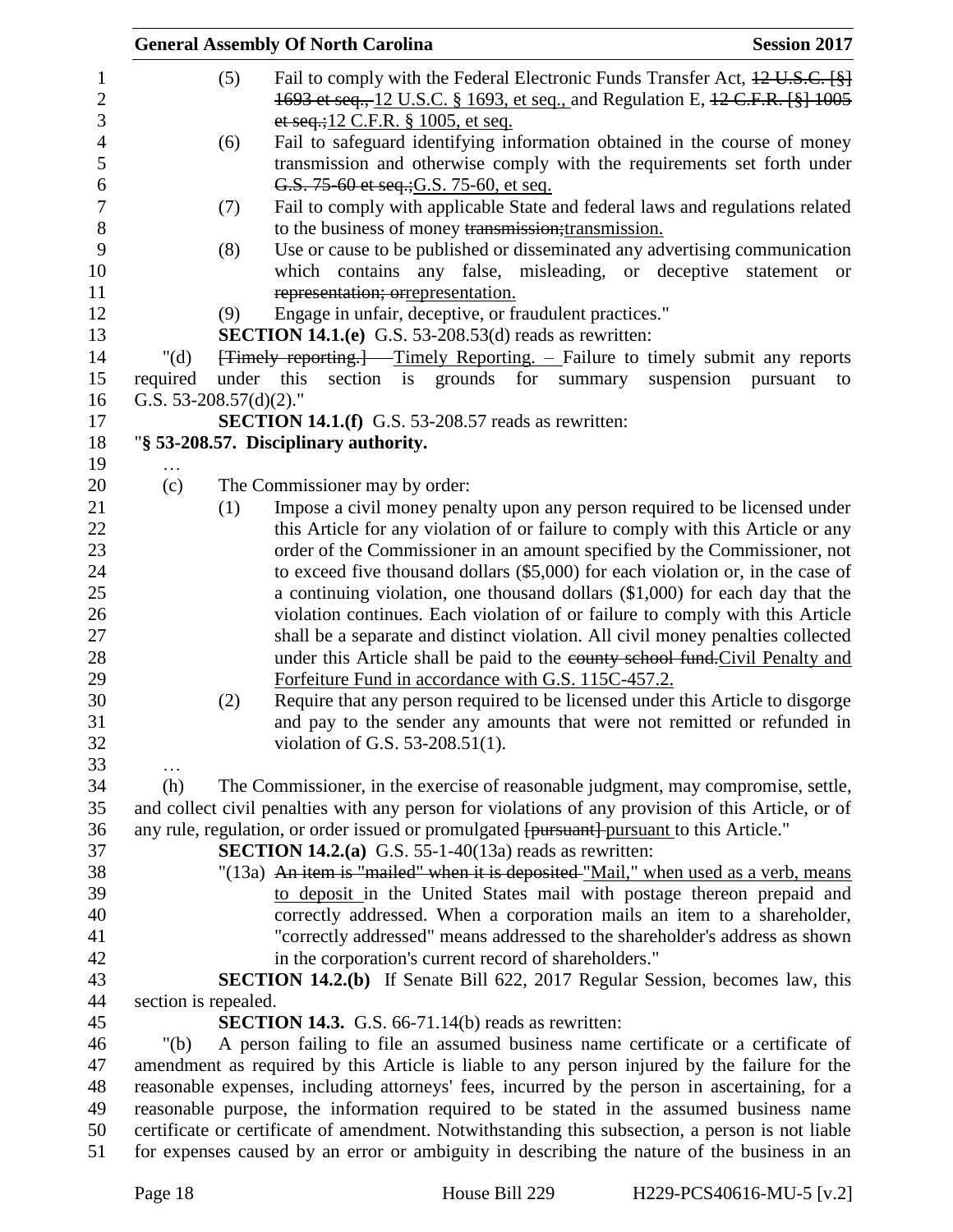assumed business name certificate under G.S. 66-71.5 or a certificate of amendment under 2 G.S. 71.7 [G.S. 66-71.7] [G.S. 66-71.7."

**SECTION 14.4.(a)** G.S. 69-25.15(d) reads as rewritten:

 "(d) Whenever a city is required to make fire protection district tax payments by subsection (c) of this section, and the city has paid or has contracted to pay to a rural fire department funds under G.S. 160A-37.1 or G.S. 160A-58.57, the county shall pay to the city from funds of the rural fire protection district an amount equal to the amount paid by the city (or to be paid by the city) to a rural fire department under G.S. 160A-37.1 or G.S. 160A-58.57 on account of annexation of territory in the rural fire protection district for the number of months in that fiscal year used in calculating the numerator under subsection (c) of this section; provided that the required payments by the county to the city shall not exceed the total of fire protection district payments made to taxpayers in the district on account of that annexation."

**SECTION 14.4.(b)** G.S. 153A-304.1(d) reads as rewritten:

 "(d) Whenever a city is required to make fire protection district tax payments by subsection (c) of this section, and the city has paid or has contracted to pay to a rural fire 16 department funds under G.S. 160A-37.1 or G.S. 160A-58.57, the county shall pay to the city from funds of the county service district an amount equal to the amount paid by the city (or to 18 be paid by the city) to a rural fire department under G.S. 160A-37.1 or G.S. 160A-58.57 on account of annexation of territory in the county service district for the number of months in that fiscal year used in calculating the numerator under subsection (c) of this section; provided that the required payments by the county to the city shall not exceed the total of fire protection district payments made to taxpayers in the district on account of that annexation."

# **SECTION 15.** G.S. 97-25(f) reads as rewritten:

 "(f) In claims subject to G.S. 97-18(b) and (d), a party may file a motion as set forth in this subsection regarding a request for medical compensation or a dispute involving medical issues. The nonmoving party shall have the right to contest the motion. Motions and responses 27 shall be submitted contemporaneously via electronic mail means to the Commission and to the 28 opposing party or the opposing party's attorney, as follows:  $\frac{1}{2}$  as follows:

| 29 | (1) | A party may file a motion with the Executive Secretary for an administrative   |
|----|-----|--------------------------------------------------------------------------------|
| 30 |     | ruling regarding a request for medical compensation or a dispute involving     |
| 31 |     | medical issues. The motion shall be decided administratively pursuant to       |
| 32 |     | rules governing motions practices in contested cases. The Commission shall     |
| 33 |     | decide the motion within 30 days of the filing of the motion unless an         |
| 34 |     | extension of time to respond to the motion has been granted for good cause     |
| 35 |     | shown. Either party may file a motion for reconsideration of the               |
| 36 |     | administrative order with the Executive Secretary. Either party may request    |
| 37 |     | an expedited formal hearing pursuant to G.S. $97-84$ and subdivision (2) of    |
| 38 |     | this subsection to appeal the decision of the Executive Secretary approving    |
| 39 |     | or denying the original motion or the motion for reconsideration. Within five  |
| 40 |     | days of the filing of a request for an expedited formal hearing pursuant to    |
| 41 |     | G.S. 97-84 and subdivision (2) of this subsection to appeal the decision of    |
| 42 |     | the Executive Secretary, the Commission shall assign a Deputy                  |
| 43 |     | Commissioner to conduct the formal hearing. The decision shall not be          |
| 44 |     | stayed during the pendency of an appeal pursuant to G.S. 97-84 and             |
| 45 |     | subdivision (2) of this subsection except under those circumstances set out in |
| 46 |     | subdivision (4) of this subsection. A motion to stay shall be filed with the   |
| 47 |     | Deputy Commissioner scheduled to conduct the formal hearing pursuant to        |
| 48 |     | G.S. 97-84. Either party may appeal the decision of the Deputy                 |
| 49 |     | Commissioner pursuant to G.S. 97-84 to the Full Commission pursuant to         |
| 50 |     | G.S. 97-85. The decision of the Deputy Commissioner shall not be stayed        |
| 51 |     | during the pendency of an appeal except under those circumstances set out in   |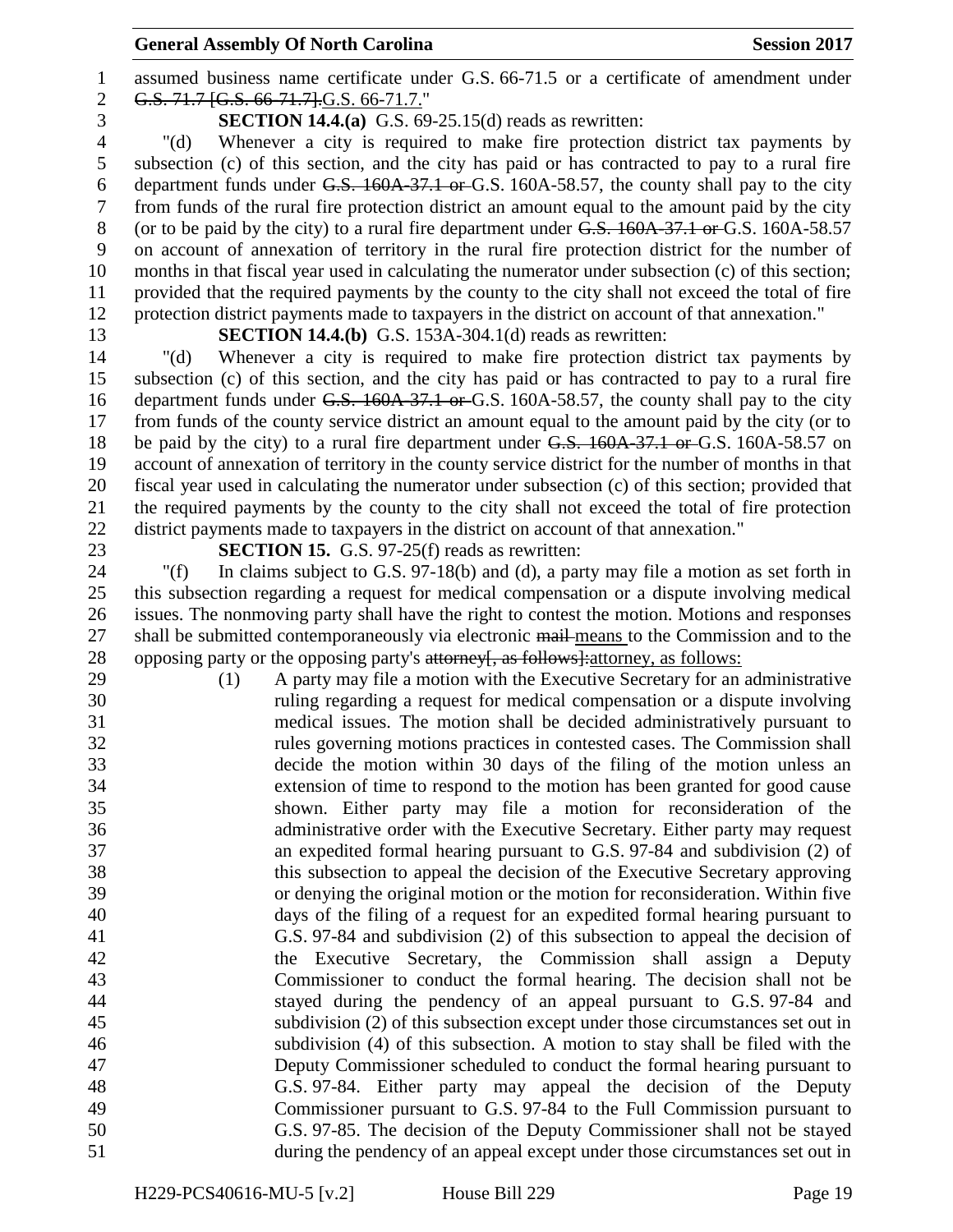|          |     | <b>General Assembly Of North Carolina</b>                                                                                                                                                                                                                                                                                                                                                                                                                                                                                                              | <b>Session 2017</b> |
|----------|-----|--------------------------------------------------------------------------------------------------------------------------------------------------------------------------------------------------------------------------------------------------------------------------------------------------------------------------------------------------------------------------------------------------------------------------------------------------------------------------------------------------------------------------------------------------------|---------------------|
|          |     | subdivision (4) of this subsection. A motion to stay the decision of the<br>Deputy Commissioner pursuant to G.S. 97-84 shall be directed to the Chair<br>of the Commission. The Full Commission shall render a decision on the<br>appeal of the Deputy Commissioner's decision on the motion within 60 days<br>of the filing of the notice of appeal.                                                                                                                                                                                                  |                     |
|          | (2) | In lieu of filing a motion with the Executive Secretary for an administrative<br>ruling pursuant to subdivision (1) of this subsection, when appealing a ruling<br>made pursuant to subdivision (1) of this subsection or when appealing an<br>administrative ruling of the Chief Deputy or the Chief Deputy's designee on<br>an emergency motion, a party may request a full evidentiary hearing<br>pursuant to G.S. 97-84 on an expedited basis, limited to a request for<br>medical compensation or a dispute involving medical issues, by filing a |                     |
|          |     | motion with the Office of the Chief Deputy Commissioner. The case will not                                                                                                                                                                                                                                                                                                                                                                                                                                                                             |                     |
|          |     | be ordered into mediation based upon a party's request for hearing on the                                                                                                                                                                                                                                                                                                                                                                                                                                                                              |                     |
|          |     | motion or appeal under this subdivision, except upon the consent of the                                                                                                                                                                                                                                                                                                                                                                                                                                                                                |                     |
| 16       |     | parties. The Commission shall set the date of the expedited hearing, which                                                                                                                                                                                                                                                                                                                                                                                                                                                                             |                     |
|          |     | shall be held within 30 days of the filing of the motion or appeal and shall                                                                                                                                                                                                                                                                                                                                                                                                                                                                           |                     |
| 18       |     | notify the parties of the time and place of the hearing on the motion or                                                                                                                                                                                                                                                                                                                                                                                                                                                                               |                     |
| 19       |     | appeal. Upon request, the Commission may order expedited discovery. The                                                                                                                                                                                                                                                                                                                                                                                                                                                                                |                     |
| 20       |     | record shall be closed within 60 days of the filing of the motion, or in the                                                                                                                                                                                                                                                                                                                                                                                                                                                                           |                     |
|          |     | case of an appeal pursuant to subdivisions (1) and (3) of this subsection,                                                                                                                                                                                                                                                                                                                                                                                                                                                                             |                     |
| 22<br>23 |     | within 60 days of the filing of the appeal, unless the parties agree otherwise<br>or the Commission so orders. Transcripts of depositions shall be expedited if                                                                                                                                                                                                                                                                                                                                                                                        |                     |
| 24       |     | necessary and paid pursuant to rules promulgated by the Commission related                                                                                                                                                                                                                                                                                                                                                                                                                                                                             |                     |
| 25       |     | to depositions and shall be submitted electronically to the Commission. The                                                                                                                                                                                                                                                                                                                                                                                                                                                                            |                     |
| 26       |     | Commission shall decide the issue in dispute and make findings of fact                                                                                                                                                                                                                                                                                                                                                                                                                                                                                 |                     |
| 27       |     | based upon the preponderance of the evidence in view of the entire record.                                                                                                                                                                                                                                                                                                                                                                                                                                                                             |                     |
| 28       |     | The award, together with a statement of the findings of fact, rulings of law,                                                                                                                                                                                                                                                                                                                                                                                                                                                                          |                     |
|          |     | and other matters pertinent to the questions at issue shall be filed with the                                                                                                                                                                                                                                                                                                                                                                                                                                                                          |                     |
| 30       |     | record of the proceedings within 15 days of the close of the hearing record,                                                                                                                                                                                                                                                                                                                                                                                                                                                                           |                     |
|          |     | and a copy of the award shall immediately be sent to the parties. Either party                                                                                                                                                                                                                                                                                                                                                                                                                                                                         |                     |
|          |     | may appeal the decision of the Deputy Commissioner pursuant to G.S. 97-84                                                                                                                                                                                                                                                                                                                                                                                                                                                                              |                     |
|          |     | to the Full Commission pursuant to G.S. 97-85. The decision of the Deputy                                                                                                                                                                                                                                                                                                                                                                                                                                                                              |                     |
|          |     | Commissioner pursuant to G.S. 97-84 shall not be stayed during the<br>pendency of an appeal except under those circumstances set out in                                                                                                                                                                                                                                                                                                                                                                                                                |                     |
| 36       |     | subdivision (4) of this subsection. A motion to stay the decision of the                                                                                                                                                                                                                                                                                                                                                                                                                                                                               |                     |
|          |     | Deputy Commissioner pursuant to G.S. 97-84 shall be directed to the Chair                                                                                                                                                                                                                                                                                                                                                                                                                                                                              |                     |
|          |     | of the Commission. The Full Commission shall render a decision on the                                                                                                                                                                                                                                                                                                                                                                                                                                                                                  |                     |
|          |     | appeal of the Deputy Commissioner's decision on the motion within 60 days                                                                                                                                                                                                                                                                                                                                                                                                                                                                              |                     |
|          |     | of the filing of the notice of appeal.                                                                                                                                                                                                                                                                                                                                                                                                                                                                                                                 |                     |
|          | (3) | An emergency medical motion filed by either party shall be filed with the                                                                                                                                                                                                                                                                                                                                                                                                                                                                              |                     |
|          |     | Office of the Chief Deputy Commissioner. The Chief Deputy or Chief                                                                                                                                                                                                                                                                                                                                                                                                                                                                                     |                     |
|          |     | Deputy's designee shall rule on the motion within five days of receipt unless                                                                                                                                                                                                                                                                                                                                                                                                                                                                          |                     |
|          |     | the Chief Deputy or Chief Deputy's designee determines that the motion is                                                                                                                                                                                                                                                                                                                                                                                                                                                                              |                     |
|          |     | not an emergency, in which case the motion shall be referred to the                                                                                                                                                                                                                                                                                                                                                                                                                                                                                    |                     |
|          |     | Executive Secretary for an administrative ruling pursuant to subdivision (1)                                                                                                                                                                                                                                                                                                                                                                                                                                                                           |                     |
|          |     | of this subsection. Motions requesting emergency medical relief shall                                                                                                                                                                                                                                                                                                                                                                                                                                                                                  |                     |
|          |     | contain all of the following:                                                                                                                                                                                                                                                                                                                                                                                                                                                                                                                          |                     |
|          |     | explanation of the medical diagnosis<br>and<br>An<br>a.<br>recommendation of the health care provider that requires emergency                                                                                                                                                                                                                                                                                                                                                                                                                          | treatment           |
|          |     | attention.                                                                                                                                                                                                                                                                                                                                                                                                                                                                                                                                             |                     |
|          |     |                                                                                                                                                                                                                                                                                                                                                                                                                                                                                                                                                        |                     |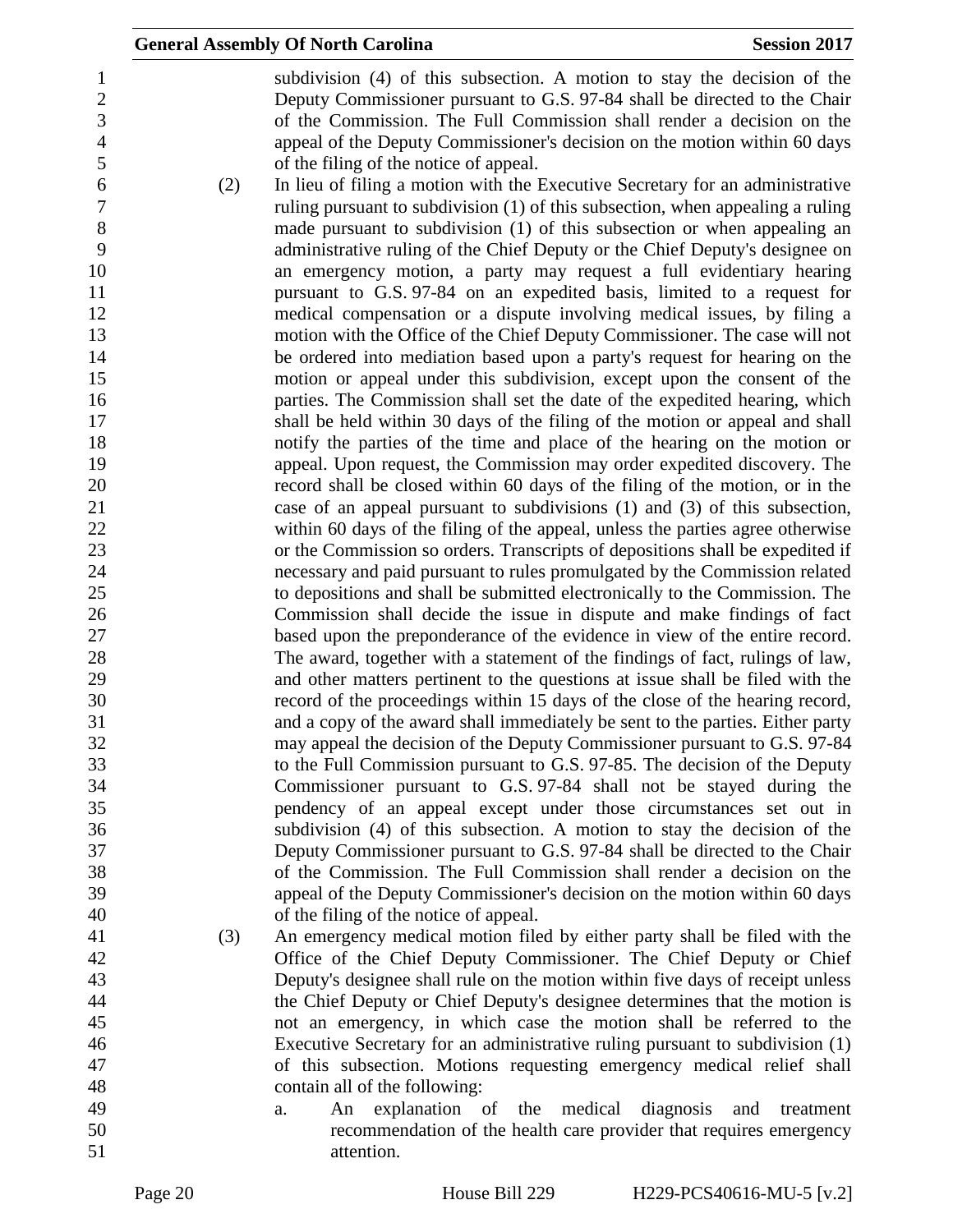|                              |     | <b>General Assembly Of North Carolina</b>                                                                                                                                                                                     | <b>Session 2017</b> |
|------------------------------|-----|-------------------------------------------------------------------------------------------------------------------------------------------------------------------------------------------------------------------------------|---------------------|
| $\mathbf{1}$<br>$\mathbf{2}$ |     | $\mathbf b$ .<br>A specific statement detailing the time-sensitive nature of the request<br>to include relevant dates and the potential for adverse consequences                                                              |                     |
| 3<br>$\overline{4}$<br>5     |     | to the movant if the recommended relief is not provided emergently.<br>An explanation of opinions known and in the possession of the<br>$\mathbf{c}$ .<br>movant of additional medical or other relevant experts, independent |                     |
| 6                            |     | medical examiners, and second opinion examiners.                                                                                                                                                                              |                     |
| $\overline{7}$<br>8          |     | Documentation known and in the possession of the movant in<br>d.<br>support of the request, including relevant medical records.                                                                                               |                     |
| 9<br>10                      |     | A representation that informal means of resolving the issue have<br>e.<br>been attempted.                                                                                                                                     |                     |
| 11                           |     | Either party may appeal the decision of the Chief Deputy or the Chief                                                                                                                                                         |                     |
| 12                           |     | Deputy's designee on the emergency motion by requesting an expedited                                                                                                                                                          |                     |
| 13                           |     | formal hearing pursuant to G.S. 97-84 and subdivision $(2)$ of this subsection                                                                                                                                                |                     |
| 14                           |     | to appeal the administrative decision of the Chief Deputy or the Chief                                                                                                                                                        |                     |
| 15                           |     | Deputy's designee on the emergency motion. Within five days of the filing                                                                                                                                                     |                     |
| 16                           |     | of a request for an expedited formal hearing pursuant to G.S. 97-84 and                                                                                                                                                       |                     |
| 17                           |     | subdivision (2) of this subsection, the Commission shall assign a Deputy                                                                                                                                                      |                     |
| 18                           |     | Commissioner to conduct the formal hearing. The decision of the Chief                                                                                                                                                         |                     |
| 19                           |     | Deputy or the Chief Deputy's designee shall not be stayed during the                                                                                                                                                          |                     |
| 20                           |     | pendency of an appeal of the administrative decision except under those                                                                                                                                                       |                     |
| 21                           |     | circumstances set out in subdivision (4) of this subsection. Any motion to                                                                                                                                                    |                     |
| 22                           |     | stay shall be filed with the Deputy Commissioner scheduled to conduct the                                                                                                                                                     |                     |
| 23                           |     | expedited formal hearing pursuant to G.S. 97-84 and subdivision (2) of this                                                                                                                                                   |                     |
| 24<br>25                     |     | subsection. Either party may appeal the decision of the Deputy<br>Commissioner pursuant to G.S. 97-84 to the Full Commission pursuant to                                                                                      |                     |
| 26                           |     | G.S. 97-85. If so, the decision of the Deputy Commissioner shall not be                                                                                                                                                       |                     |
| 27                           |     | stayed during the pendency of an appeal except under those circumstances                                                                                                                                                      |                     |
| 28                           |     | set out in subdivision (4) of this subsection. Any motion to stay the decision                                                                                                                                                |                     |
| 29                           |     | of the Deputy Commissioner pursuant to G.S. 97-84 shall be directed to the                                                                                                                                                    |                     |
| 30                           |     | Chair of the Commission. The Full Commission shall render a decision on                                                                                                                                                       |                     |
| 31                           |     | the appeal of the Deputy Commissioner's decision on the motion within 60                                                                                                                                                      |                     |
| 32                           |     | days of the filing of the notice of appeal.                                                                                                                                                                                   |                     |
| 33                           | (4) | The Commission shall consider, among other factors, all of the following                                                                                                                                                      |                     |
| 34                           |     | when determining whether to grant a motion to stay filed pursuant to this                                                                                                                                                     |                     |
| 35                           |     | subsection:                                                                                                                                                                                                                   |                     |
| 36                           |     | Whether there would be immediate and irreparable injury, harm, loss,<br>a.                                                                                                                                                    |                     |
| 37                           |     | or damage to either party.                                                                                                                                                                                                    |                     |
| 38                           |     | The nature and cost of the medical relief sought.<br>b.                                                                                                                                                                       |                     |
| 39                           |     | The risk for further injury or disability to the employee inherent in<br>c.                                                                                                                                                   |                     |
| 40                           |     | the treatment or its delay.                                                                                                                                                                                                   |                     |
| 41                           |     | Whether it has been recommended by an authorized physician.<br>d.                                                                                                                                                             |                     |
| 42                           |     | Whether alternative therapeutic modalities are available<br>e.                                                                                                                                                                | and                 |
| 43                           |     | reasonable.                                                                                                                                                                                                                   |                     |
| 44                           | (5) | If the Commission determines that any party has acted unreasonably by                                                                                                                                                         |                     |
| 45                           |     | initiating or objecting to a motion filed pursuant to this section, the                                                                                                                                                       |                     |
| 46                           |     | Commission may assess costs associated with any proceeding, including any                                                                                                                                                     |                     |
| 47                           |     | reasonable attorneys' fees and deposition costs, against the offending party."                                                                                                                                                |                     |
| 48                           |     | <b>SECTION 15.1.</b> G.S. 105-164.13(11b) reads as rewritten:                                                                                                                                                                 |                     |
| 49                           |     | "(11b) Sales of aviation gasoline and jet fuel to an interstate air business for use in a                                                                                                                                     |                     |
| 50                           |     | commercial aircraft. For purposes of this subdivision, the term "commercial                                                                                                                                                   |                     |
| 51                           |     | aircraft" has the same meaning as defined in subdivision (45a) of this                                                                                                                                                        |                     |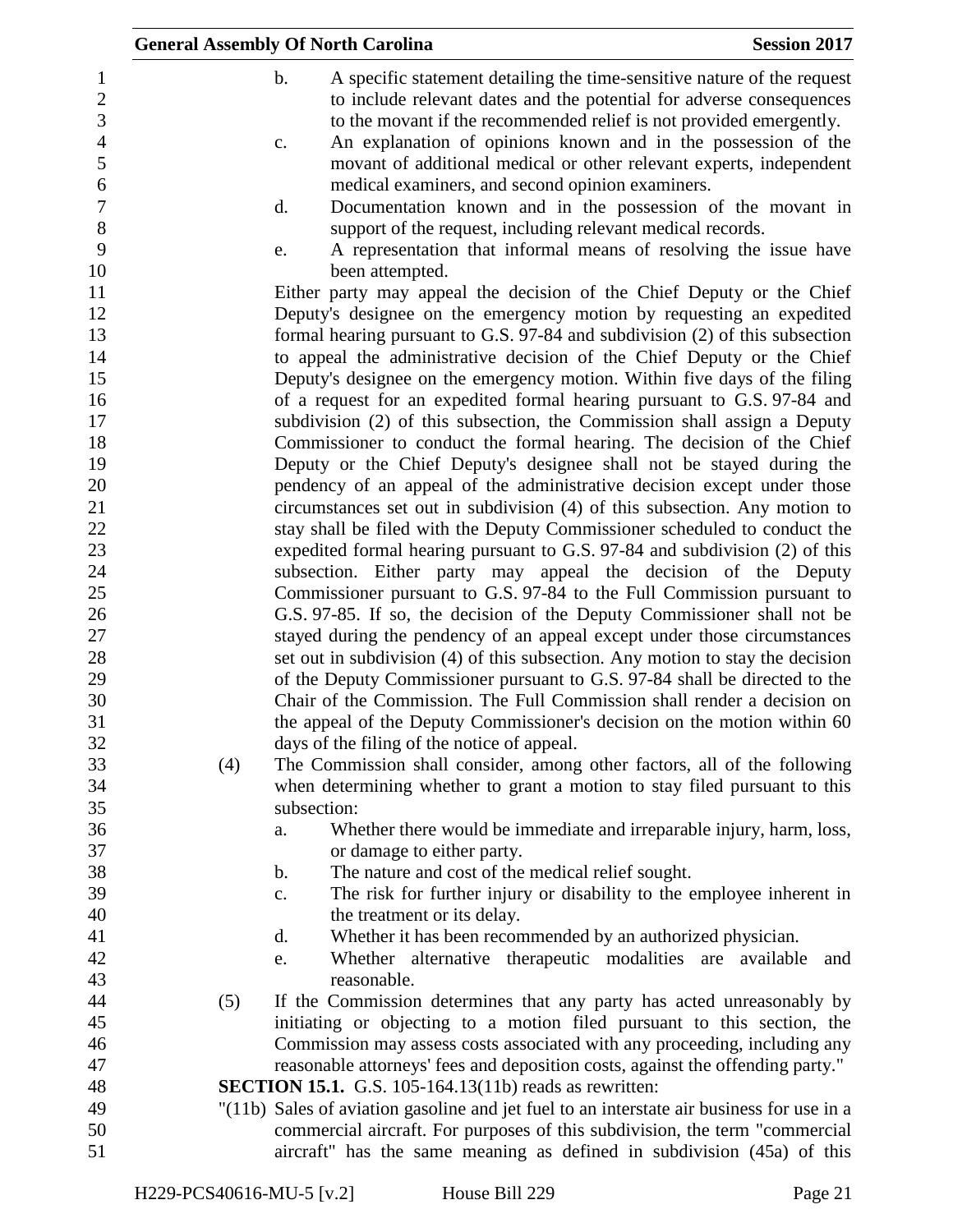|                                                    | <b>General Assembly Of North Carolina</b><br><b>Session 2017</b>                                                                                                                                                                                                                                                                                                                                                 |
|----------------------------------------------------|------------------------------------------------------------------------------------------------------------------------------------------------------------------------------------------------------------------------------------------------------------------------------------------------------------------------------------------------------------------------------------------------------------------|
| 1<br>$\mathbf{2}$<br>3<br>$\overline{4}$<br>5<br>6 | subsection [section] section. This exemption also applies to aviation gasoline<br>and jet fuel purchased for use in a commercial aircraft in interstate or foreign<br>commerce by a person whose primary business is scheduled passenger air<br>transportation. This subdivision expires January 1, 2020."<br><b>SECTION 15.2.</b> G.S. 106-950 reads as rewritten:<br>"§ 106-950. Exempt fires; no permit fees. |
| 7                                                  | This Article shall-does not apply to any fires started, or caused to be started, within                                                                                                                                                                                                                                                                                                                          |
|                                                    | (a)                                                                                                                                                                                                                                                                                                                                                                                                              |
| 8<br>9<br>10                                       | 100 feet of an occupied dwelling house if such the fire shall be is confined (i) within an<br>enclosure from which burning material may not escape or (ii) within a protected area upon<br>which a watch is being maintained and which is provided with adequate fire protection                                                                                                                                 |
| 11                                                 | equipment.                                                                                                                                                                                                                                                                                                                                                                                                       |
| 12                                                 | Except in cases where the Commissioner has prohibited all open burning during<br>$\left( \text{a1}\right)$                                                                                                                                                                                                                                                                                                       |
| 13                                                 | periods of hazardous forest fire conditions or during air pollution episodes declared pursuant to                                                                                                                                                                                                                                                                                                                |
| 14                                                 | Article 21B of Chapter 143 of the General Statutes, this Article shall does not apply to, and no                                                                                                                                                                                                                                                                                                                 |
| 15                                                 | air quality permit shall be required for, the burning of polyethylene agricultural plastic used in                                                                                                                                                                                                                                                                                                               |
| 16                                                 | connection with agricultural operations related to the growing, harvesting, or maintenance of                                                                                                                                                                                                                                                                                                                    |
| 17                                                 | crops, when all of the following conditions apply:                                                                                                                                                                                                                                                                                                                                                               |
| 18                                                 | $\ldots$                                                                                                                                                                                                                                                                                                                                                                                                         |
| 19                                                 | <b>SECTION 16.</b> The catch line of G.S. 108A-70.21 reads as rewritten:                                                                                                                                                                                                                                                                                                                                         |
| 20                                                 | "§ 108A-70.21. Program eligibility; benefits; enrollment fee and other cost-sharing;                                                                                                                                                                                                                                                                                                                             |
| 21                                                 | coverage from private plans; purchase of extended coverage.plans."                                                                                                                                                                                                                                                                                                                                               |
| 22                                                 | <b>SECTION 17.</b> G.S. 115C-112.6(b1) $(2)$ d. reads as rewritten:                                                                                                                                                                                                                                                                                                                                              |
| 23                                                 | "d.<br>Carryforward of funds for reimbursements. - Any unexpended                                                                                                                                                                                                                                                                                                                                                |
| 24                                                 | scholarship funds at the end of each fiscal year shall revert to the                                                                                                                                                                                                                                                                                                                                             |
| 25                                                 | General Fund, except that the Authority may carry forward for the                                                                                                                                                                                                                                                                                                                                                |
| 26                                                 | next fiscal year an amount necessary to ensure that any outstanding,                                                                                                                                                                                                                                                                                                                                             |
| 27                                                 | allowable reimbursements can be disbursed in accordance with this                                                                                                                                                                                                                                                                                                                                                |
| 28                                                 | section. Any funds carried forward for the purpose of meeting                                                                                                                                                                                                                                                                                                                                                    |
| 29                                                 | anticipated reimbursement obligations from the prior fiscal year that                                                                                                                                                                                                                                                                                                                                            |
| 30                                                 | are not expended shall not be used to award additional scholarships                                                                                                                                                                                                                                                                                                                                              |
| 31                                                 | to eligible students but shall revert to the General Fund at the end of                                                                                                                                                                                                                                                                                                                                          |
| 32                                                 | the that fiscal year."                                                                                                                                                                                                                                                                                                                                                                                           |
| 33                                                 | <b>SECTION 18.</b> G.S. 120-4.16(b) reads as rewritten:                                                                                                                                                                                                                                                                                                                                                          |
| 34                                                 | Purchase of Service Credits Through Rollover Contributions From Certain Other<br>" $(b)$                                                                                                                                                                                                                                                                                                                         |
| 35                                                 | Plans. – Notwithstanding any other provision of this Article, and without regard to any                                                                                                                                                                                                                                                                                                                          |
| 36                                                 | limitations on contributions otherwise set forth in this Article, a member, who is eligible to                                                                                                                                                                                                                                                                                                                   |
| 37                                                 | restore or purchase membership or creditable service pursuant to the provisions of this Article,                                                                                                                                                                                                                                                                                                                 |
| 38                                                 | may purchase such service credits through rollover contributions to the Annuity Savings Fund                                                                                                                                                                                                                                                                                                                     |
| 39                                                 | from (i) an annuity contract described in Section 403(b) of the Internal Revenue Code, (ii) an                                                                                                                                                                                                                                                                                                                   |
| 40                                                 | eligible plan under Section 457(b) of the Internal Revenue Code which is maintained by a state,                                                                                                                                                                                                                                                                                                                  |
| 41                                                 | political subdivision of a state, or any agency or instrumentality of a state or political                                                                                                                                                                                                                                                                                                                       |
| 42                                                 | subdivision of a state, (iii) an individual retirement account or annuity described in Section                                                                                                                                                                                                                                                                                                                   |
| 43                                                 | $408(a)$ or $408(b)$ of the Internal Revenue Code that is eligible to be rolled over and would                                                                                                                                                                                                                                                                                                                   |
| 44                                                 | otherwise be includible in gross income, or (iv) a qualified plan described in Section $401(a)$ or                                                                                                                                                                                                                                                                                                               |
| 45                                                 | 403(a) of the Internal Revenue Code. Notwithstanding the foregoing, the Retirement System                                                                                                                                                                                                                                                                                                                        |
| 46                                                 | shall not accept any amount as a rollover contribution unless such amount is eligible to be                                                                                                                                                                                                                                                                                                                      |
| 47                                                 | rolled over to a qualified trust in accordance with applicable law and the member provides                                                                                                                                                                                                                                                                                                                       |
| 48                                                 | evidence satisfactory to the Retirement System that such amount qualifies for rollover                                                                                                                                                                                                                                                                                                                           |
| 49                                                 | treatment. Unless received by the Retirement System in the form of a direct rollover, the                                                                                                                                                                                                                                                                                                                        |
| 50                                                 | rollover contribution must be paid to the Retirement System on or before the 60th day after the                                                                                                                                                                                                                                                                                                                  |
| 51                                                 | date it was received by the member.                                                                                                                                                                                                                                                                                                                                                                              |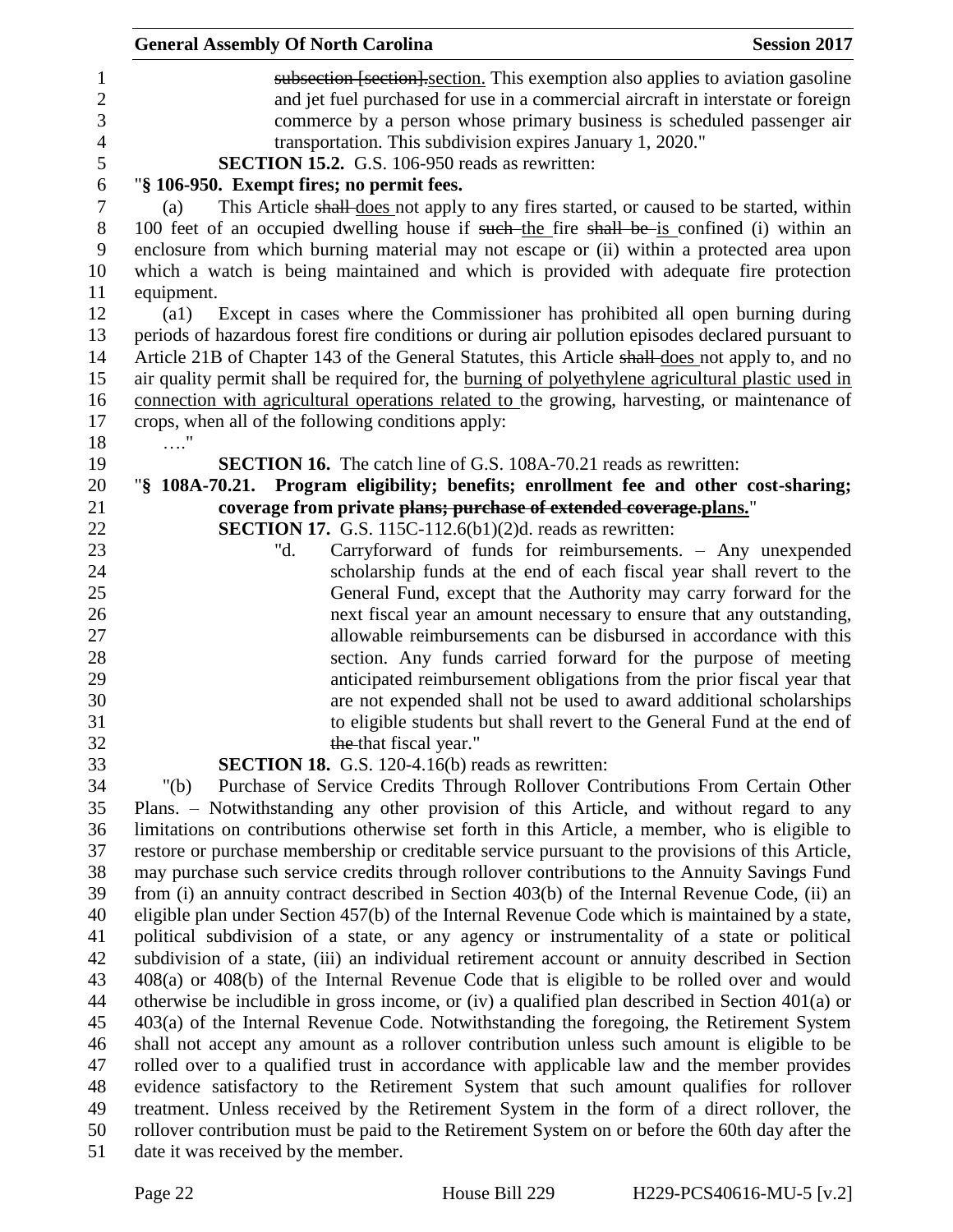(b1) Purchase of Service Credits Through Plan-to-Plan Transfers. – Notwithstanding any other provision of this Article, and without regard to any limitations on contributions otherwise set forth in this Article, a member, who is eligible to restore or purchase membership or creditable service pursuant to the provisions of this Article, may purchase such service credits through a direct transfer to the Annuity Savings Fund of funds from (i) an annuity contract described in Section 403(b) of the Internal Revenue Code or (ii) an eligible plan under Section 457(b) of the Code which is maintained by a state, political subdivision of a state, or any agency or instrumentality of a state or political subdivision of a state."

 **SECTION 19.** G.S. 120-57 is repealed. **SECTION 19.1.** G.S. 120-70.106(d) reads as rewritten:

 "(d) An establishment to which permits may be issued pursuant to G.S. 18B-1006(n1), as enacted by S.L. 2016-23, is designated a special class of property under Section 2(2) of Article V of the North Carolina Constitution, and the motor fuel sold by that establishment is taxable in accordance with this subsection. Notwithstanding G.S. 105-449.80, the motor fuel excise tax rate for an establishment to which permits may be issued pursuant to G.S. 18B-1006(n1), as enacted by S.L. 2016-23, is sixteen cents (16¢) per gallon. The Revenue Laws Study Committee shall annually compare the motor fuel excise tax rate imposed by this subsection with the rate levied by the State of South Carolina on motor fuels and may recommend a change in the rate imposed by this subsection to an amount no greater than the rate then in effect for the State of South Carolina. An establishment designated as a special class of property by this subsection may obtain monthly refunds on the difference between the motor fuel excise tax imposed under G.S. 105-449.80 and the motor fuel excise tax imposed by this 23 subsection. The Department <del>[of Revenue]</del> of Revenue shall calculate for each calendar year the difference between the motor fuel excise tax that would have been imposed under G.S. 105-449.80 on the motor fuel sold by an establishment classified by this subsection in the absence of this classification and the motor fuel excise tax that was imposed on the motor fuel sold by the establishment due to the classification. The difference in taxes, together with any interest, penalties, or costs that may accrue thereon, are a lien on the real property underlying the establishment as provided in G.S. 105-355(a). The difference in taxes shall be carried forward in the records of the Department as deferred taxes. The deferred taxes for the preceding three calendar years are due and payable on the day this subsection becomes ineffective due to the occurrence of a disqualifying event; provided, however, the amount collected for deferred taxes pursuant to this subsection does not exceed the tax value of the property. A disqualifying event occurs when the title to the real property underlying the establishment is transferred to a new owner. A lien for deferred taxes is extinguished when the amount required by this subsection is paid."

# **SECTION 20.** G.S. 136-41.2(c) reads as rewritten:

 "(c) No municipality shall be eligible to receive funds under G.S. 136-41.1 unless it has formally adopted a budget ordinance in substantial compliance with G.S. 160-410.3, G.S. 159-8 and G.S. 159-13, showing revenue received from all sources, and showing that funds have been appropriated for at least two of the following municipal services if the municipality was incorporated with an effective date prior to January 1, 2000, water distribution; sewage collection or disposal; garbage and refuse collection or disposal; fire protection; police protection; street maintenance, construction, or right-of-way acquisition; or street lighting, or at least four of the following municipal services if the municipality was incorporated with an effective date of on or after January 1, 2000: (i) police protection; (ii) fire protection; (iii) solid waste collection or disposal; (iv) water distribution; (v) street maintenance; (vi) street construction or right-of-way acquisition; (vii) street lighting; and (viii) zoning."

- 
- **SECTION 20.1.(a)** G.S. 143-58.5 reads as rewritten:

# "**§ 143-58.5. Alternative Fuel Revolving Fund.**

(a) The definitions set out in G.S. 143-58.4 apply to this section.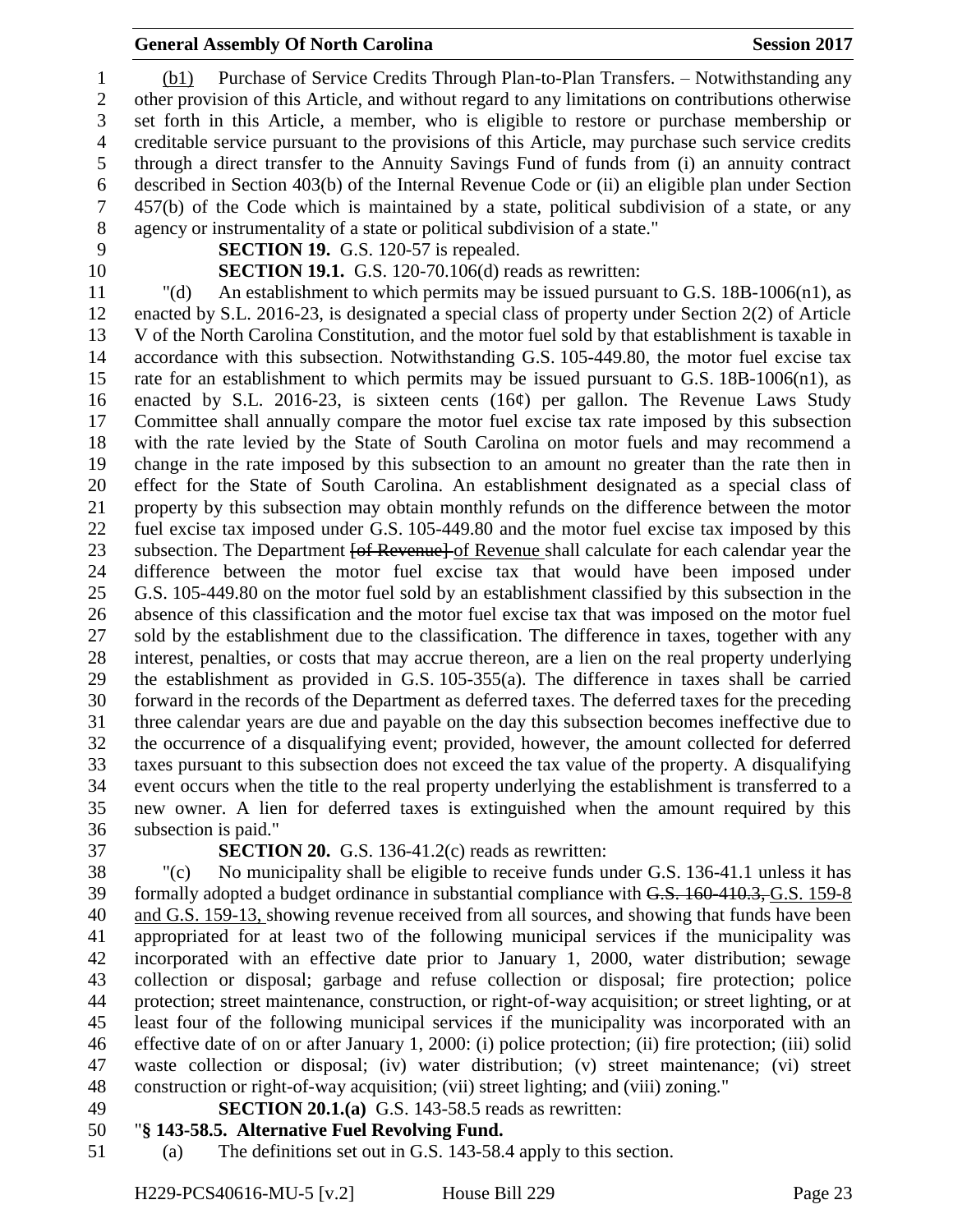(b) The Alternative Fuel Revolving Fund is created and shall be held by the State Treasurer. The Fund shall consist of moneys received from the sale of EPAct credits under G.S. 143-58.4, any moneys appropriated to the Fund by the General Assembly, and any moneys obtained or accepted by the Department for deposit into the Fund. The Fund shall be managed to maximize benefits to the State for the purchase of alternative fuel, related refueling infrastructure, and AFV purchases. To the extent possible, benefits from the sale of EPAct credit shall be distributed to State departments, institutions, and agencies in proportion to the number of EPAct credits generated by each. No portion of the Fund shall be transferred to the General Fund, and any appropriation made to the Fund shall not revert. The State Treasurer shall invest moneys in the Fund in the same manner as other funds are invested. Interest and moneys earned on such investments shall be credited to the Fund. (c) The Fund shall be used to offset the incremental fuel cost of biodiesel and biodiesel blend fuel with a minimum biodiesel concentration of B-20 for use in State vehicles, for the purchase of ethanol fuel with a minimum ethanol concentration of E-85 for use in State vehicles, the incremental vehicle cost of purchasing AFVs, for the development of related refueling infrastructure, for the costs of administering the Fund, and for projects approved by the Energy Policy Council. (d) The Secretary of Administration Environmental Quality shall adopt rules as necessary to implement this section. (e) The Department shall submit to the Joint Legislative Commission on Governmental 21 Operations and the Fiscal Research Division no later than <del>1 October</del> October 1 of each year a report on the expenditures from the Fund during the preceding fiscal year." **SECTION 20.1.(b)** The Codifier of Rules shall make any conforming rule changes necessary to reflect name changes and any recodifications resulting from the name change made by this section. **SECTION 21.** G.S. 143-215.31(a1) reads as rewritten: "(a1) The owner of a dam classified by the Department as a high-hazard dam or an intermediate-hazard dam shall develop an Emergency Action Plan for the dam as provided in 29 this subsection; subsection: (1) The owner of the dam shall submit a proposed Emergency Action Plan for the dam within 90 days after the dam is classified as a high-hazard dam or an intermediate-hazard dam to the Department and the Department of Public Safety for their review and approval. The Department and the Department of Public Safety shall approve the Emergency Action Plan if they determine that it complies with the requirements of this subsection and will protect public health, safety, and welfare; the environment; and natural resources. … (6) Information included in an Emergency Action Plan that constitutes sensitive public security information, as provided in G.S. 132-1.7, shall be maintained as confidential information and shall not be subject to disclosure under the Public Records Act. For purposes of this section, "sensitive public security information" shall include Critical Energy Infrastructure Information protected from disclosure under rules adopted by the Federal Energy Regulatory Commission in 18 C.F.R. § 333.112.18 C.F.R. § 388.112." **SECTION 22.** G.S. 143-341.2(b)(3) reads as rewritten: "(3) Auditor may audit submissions. – The State Auditor may audit submissions made to the Department of Administration pursuant to subdivision (1) of this 48 subsection and may recover any costs incurred in preforming performing such an audit from the State Land Fund, in accordance with G.S. 146-72." **SECTION 23.** G.S. 143B-168.5 reads as rewritten: "**§ 143B-168.5. Child Care – special unit.**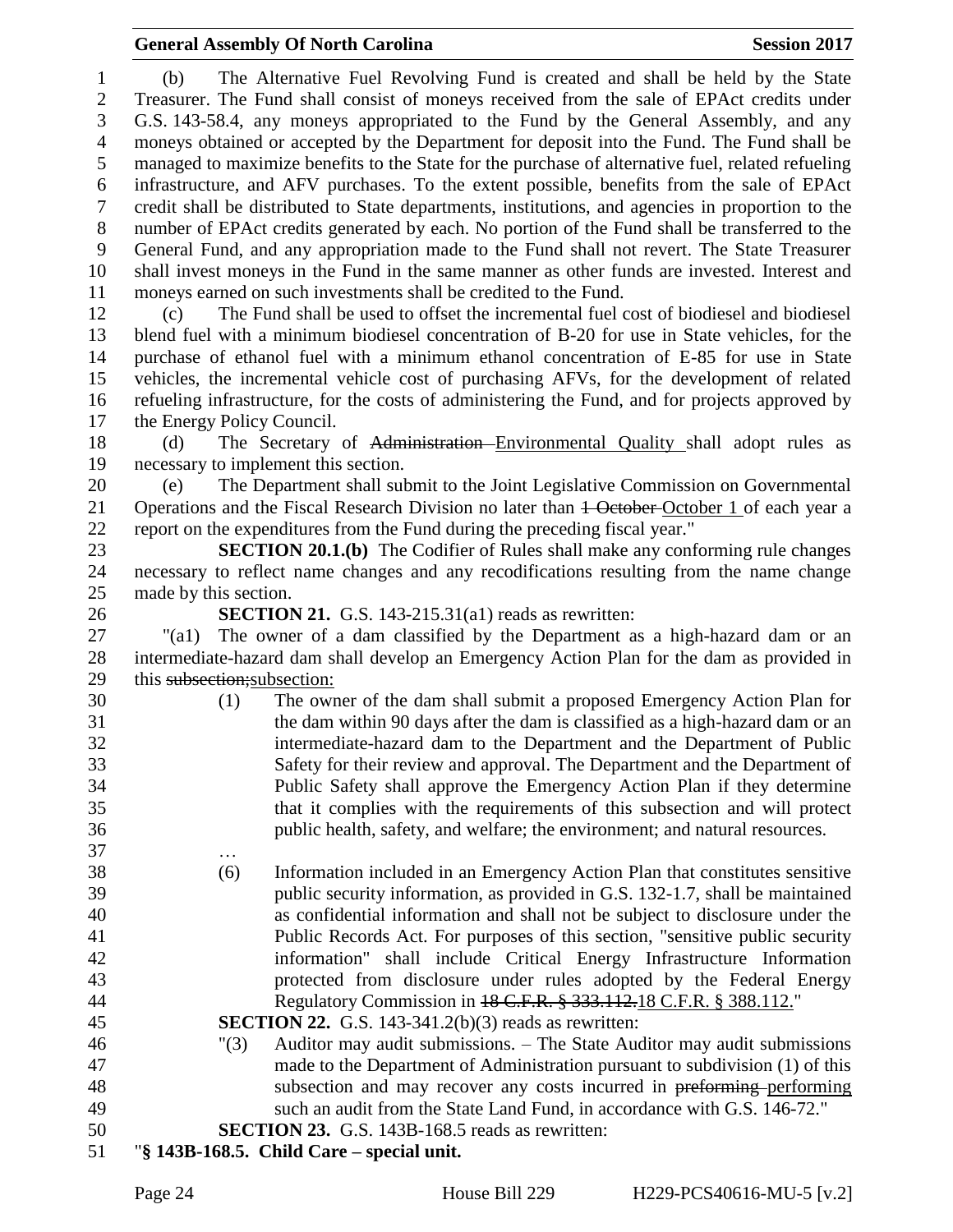|                 | <b>General Assembly Of North Carolina</b>                                                                                                                                                    | <b>Session 2017</b> |
|-----------------|----------------------------------------------------------------------------------------------------------------------------------------------------------------------------------------------|---------------------|
|                 | There is established within the Department of Health and Human Services-Services,                                                                                                            |                     |
|                 | Division of Child Development and Early Education, a special unit to deal primarily with                                                                                                     |                     |
|                 | violations involving child abuse and neglect in child care arrangements. The Child Care                                                                                                      |                     |
|                 | Commission shall make rules for the investigation of reports of child abuse or neglect and for                                                                                               |                     |
|                 | administrative action when child abuse or neglect is substantiated, pursuant to G.S. 110-88(6a),                                                                                             |                     |
|                 | 110-105, and 110-105.2.110-105.3, 110-105.4, 110-105.5, and 110-105.6.                                                                                                                       |                     |
|                 | <b>SECTION 24.</b> G.S. 143B-394.15 $(c)$ reads as rewritten:                                                                                                                                |                     |
| " $(c)$         | Membership. – The Commission shall consist of $39-38$ members, who reflect the                                                                                                               |                     |
|                 | geographic and cultural regions of the State, as follows:                                                                                                                                    |                     |
| $\cdots$<br>(4) |                                                                                                                                                                                              |                     |
|                 | The following persons or their designees, ex officio:<br>The Governor.                                                                                                                       |                     |
|                 | a.<br>The Lieutenant Governor.<br>b.                                                                                                                                                         |                     |
|                 | The Attorney General.<br>c.                                                                                                                                                                  |                     |
|                 | The Secretary of the Department of Administration.<br>d.                                                                                                                                     |                     |
|                 | The Secretary of the Department of Public Safety.                                                                                                                                            |                     |
|                 | e.<br>f.<br>The Superintendent of Public Instruction.                                                                                                                                        |                     |
|                 | The Secretary of Public Safety.<br>g.                                                                                                                                                        |                     |
|                 | The Secretary of the Department of Health and Human Services.<br>h.                                                                                                                          |                     |
|                 | The Director of the Office of State Human Resources.<br>1.                                                                                                                                   |                     |
|                 | The Chair of the North Carolina Council for Women.<br>J <sub>1</sub>                                                                                                                         |                     |
|                 | k.<br>The Dean of the School of Government at the University of North                                                                                                                        |                     |
|                 | Carolina at Chapel Hill.                                                                                                                                                                     |                     |
|                 | The Chairman of the Governor's Crime Commission."<br>$l_{\cdot}$                                                                                                                             |                     |
|                 | <b>SECTION 24.1.</b> G.S. 143B-437.56(b) reads as rewritten:                                                                                                                                 |                     |
| " $(b)$         | The term of the grant shall not exceed the duration listed in this subsection. The first                                                                                                     |                     |
|                 | grant payment must be made within six years after the date on which the grant was awarded.                                                                                                   |                     |
|                 | The number of years in the base period for which grant payments may be made shall not                                                                                                        |                     |
|                 | exceed five years. [Maximum durations are:]Maximum durations are:                                                                                                                            |                     |
| (1)             | For high-yield projects in which the business receives the enhanced                                                                                                                          |                     |
|                 | percentage pursuant to subsection (a1) of this section, 20 years starting with                                                                                                               |                     |
|                 | the first year a grant payment is made. If a business is disqualified from the                                                                                                               |                     |
|                 | enhanced percentage in one of the first 12 years, the term of the grant shall                                                                                                                |                     |
|                 | not exceed 12 years starting with the first year a grant payment is made. If a                                                                                                               |                     |
|                 | business is disqualified from receiving the enhanced percentage after the                                                                                                                    |                     |
|                 | first 12 years, the term of the grant ends in the year the disqualification                                                                                                                  |                     |
|                 | occurs.                                                                                                                                                                                      |                     |
| (2)             | For all other projects, 12 years starting with the first year a grant payment is                                                                                                             |                     |
|                 | made."                                                                                                                                                                                       |                     |
|                 | <b>SECTION 25.</b> G.S. 143B-931(b) reads as rewritten:                                                                                                                                      |                     |
| " $(b)$         | The Department of Public Safety may provide a criminal history record check to the                                                                                                           |                     |
|                 | board of directors of a regional school of a person who is employed at a regional school or of a                                                                                             |                     |
|                 | person who has applied for employment at a regional school if the employee or applicant                                                                                                      |                     |
|                 | consents to the record check. The Department may also provide a criminal history record check<br>of school personnel as defined in G.S. 115C-238.56N-G.S. 115C-238.73 by fingerprint card to |                     |
|                 | the board of directors of the regional school from the National Repositories of Criminal                                                                                                     |                     |
|                 | Histories, in accordance with G.S. 115C-238.56N. G.S. 115C-238.73. The information shall be                                                                                                  |                     |
|                 | kept confidential by the board of directors of the regional school as provided in $G.S.$                                                                                                     |                     |
|                 | 115C-238.56N.G.S. 115C-238.73."                                                                                                                                                              |                     |
|                 | SECTION 26. G.S. 143C-6-4(b) reads as rewritten:                                                                                                                                             |                     |
|                 |                                                                                                                                                                                              |                     |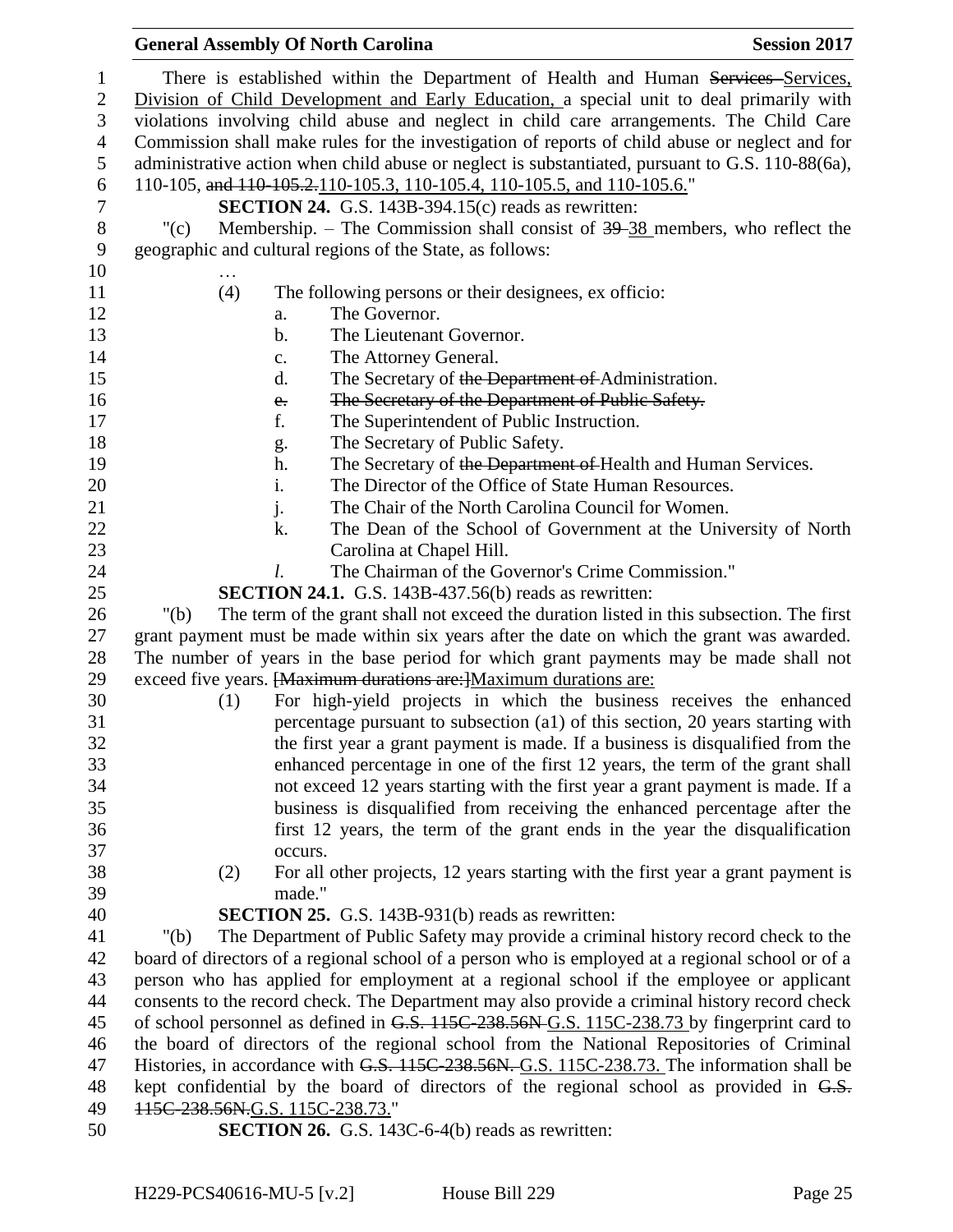|                    | <b>General Assembly Of North Carolina</b>                                                          | <b>Session 2017</b> |
|--------------------|----------------------------------------------------------------------------------------------------|---------------------|
| " $(b)$            | Budget Adjustments. – Notwithstanding the provisions of G.S. 143C-6-1, a State                     |                     |
|                    | agency may, with approval of the Director of the Budget, spend more than was appropriated in       |                     |
|                    | the certified budget by adjusting the authorized budget for all of the following:                  |                     |
|                    |                                                                                                    |                     |
| (1)                | Line items within programs. $-$ An object or line item within a purpose or                         |                     |
|                    | program so long as the total amount expended for the purpose or program is                         |                     |
|                    | no more than was authorized in the certified budget for the purpose or                             |                     |
|                    | program.                                                                                           |                     |
| (2)                | Responses to extraordinary events. $-$ A purpose or program if the                                 |                     |
|                    | overexpenditure of the purpose or program is:                                                      |                     |
|                    | Required by a court or Industrial Commission order;<br>a.                                          |                     |
|                    | Authorized under G.S. 166A-19.40(a) G.S. 166A-19.40(a)(1) and (c)<br>b.                            |                     |
|                    | of the North Carolina Emergency Management Act; or                                                 |                     |
|                    | Required to call out the North Carolina National Guard.<br>c.                                      |                     |
| (3)                | Responses to unforeseen circumstances. $- A$ purpose or program not subject                        |                     |
|                    |                                                                                                    |                     |
|                    | to the provisions of subdivision $(b)(2)$ of this subsection, if each of the                       |                     |
|                    | following conditions is satisfied:                                                                 |                     |
|                    | The overexpenditure is required to continue the purpose or programs<br>a.                          |                     |
|                    | due to complications or changes in circumstances that could not have                               |                     |
|                    | been foreseen when the budget for the fiscal period was enacted.                                   |                     |
|                    | The scope of the purpose or program is not increased.<br>$\mathbf b$ .                             |                     |
|                    | The overexpenditure is authorized on a one-time nonrecurring basis<br>c.                           |                     |
|                    | for one year only, unless the overexpenditure is the result of (i) salary                          |                     |
|                    | adjustments authorized by law or (ii) the establishment of                                         |                     |
|                    | time-limited positions funded with agency receipts."                                               |                     |
|                    | <b>SECTION 27.</b> G.S. 146-9(b) reads as rewritten:                                               |                     |
| " $(b)$            | Notwithstanding subsection (a) of this section, or any other provision of law, prior               |                     |
|                    | to expiration of a lease of mineral deposits in State lands, the Department of Administration or   |                     |
|                    | other entity designated by the Department shall solicit competitive bids for lease of such         |                     |
|                    |                                                                                                    |                     |
|                    | mineral deposits, which shall include a process for upset bids as described in this subsection.    |                     |
|                    | An upset bid is an increased or raised bid whereby a person offers to lease such mineral rights    |                     |
|                    | for an amount exceeding the highest bid received in response to the initial solicitation for       |                     |
|                    | competitive bids, or the last upset bid, as applicable, by a minimum of five percent (5%). The     |                     |
|                    | process shall provide that the Department or other designated entity that issued the solicitation  |                     |
|                    | for competitive bids shall issue a notice of high bid to the person submitting the highest bid in  |                     |
|                    | response to the initial solicitation for competitive bids, or the person submitting the last upset |                     |
|                    | bid, as applicable, and any other bidders that have submitted a bid in an amount seventy-five      |                     |
|                    | percent (75%) or more of the highest bid received in response to the initial solicitation for      |                     |
|                    | competitive bids, or the last upset bid, as applicable, of the highest bid received at that point  |                     |
|                    | within 10 days of the closure of the bidding period, as provided in the solicitation for           |                     |
|                    | competitive bids, through notice delivered by any means authorized under G.S. 1A-1, Rule 4.        |                     |
|                    | Thereafter, an upset bid may be made by delivering to the Department or other designated           |                     |
|                    | entity, subject to all of the following requirements and conditions:                               |                     |
|                    |                                                                                                    |                     |
|                    |                                                                                                    |                     |
| (4)                | When an upset bid is made as provided in this subsection, the Department or                        |                     |
|                    | other designated entity shall notify to the highest prior bidder, and any other                    |                     |
|                    | bidders that have submitted a bid in an amount seventy-five percent (75%)                          |                     |
|                    | or more of the current high bid received in response to the initial solicitation                   |                     |
|                    |                                                                                                    |                     |
|                    | for competitive bids, or the last upset bid, as applicable.                                        |                     |
| $\pmb{\mathsf{H}}$ |                                                                                                    |                     |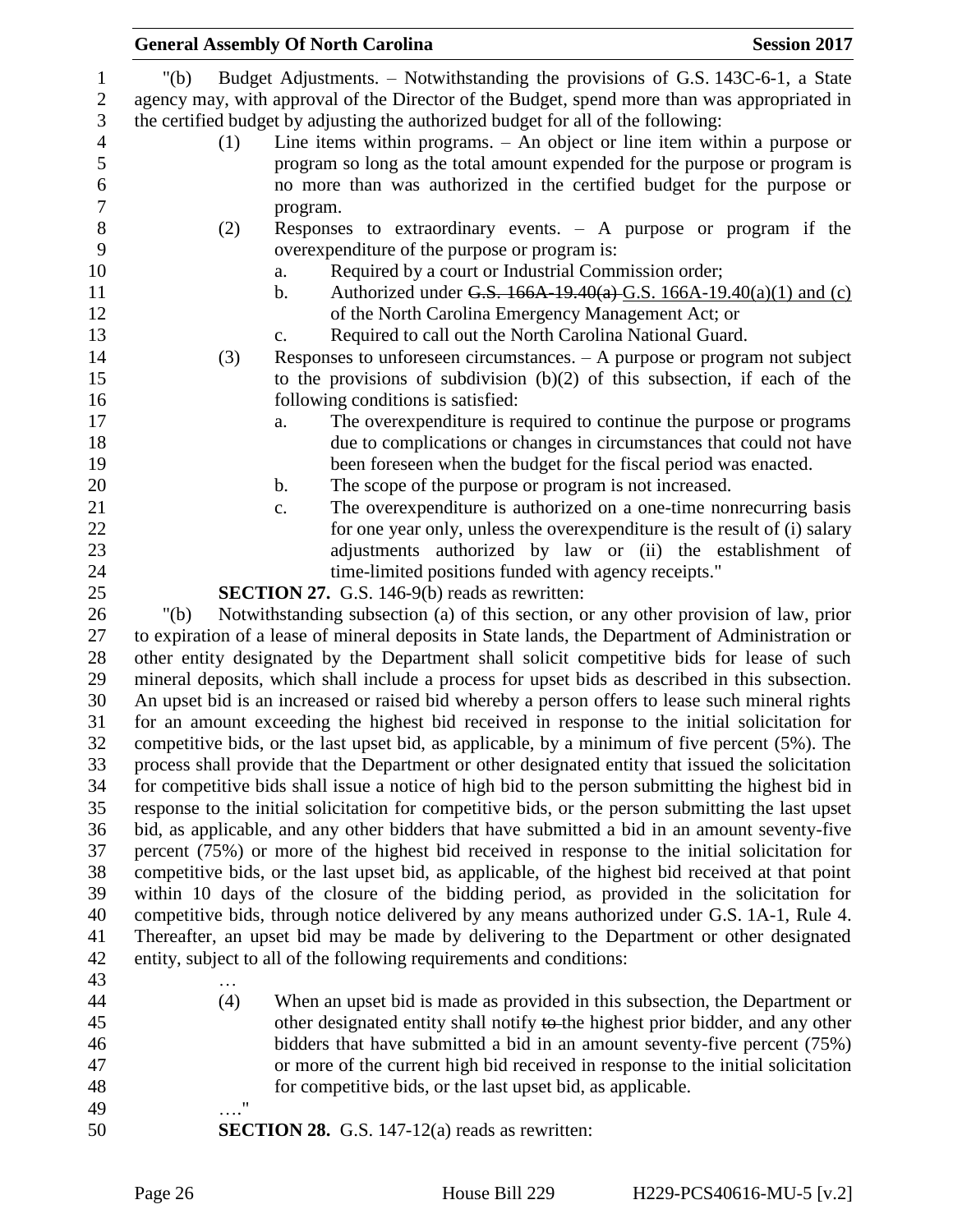|                  |                               | <b>General Assembly Of North Carolina</b>                                                                                         | <b>Session 2017</b> |
|------------------|-------------------------------|-----------------------------------------------------------------------------------------------------------------------------------|---------------------|
| 1                | " $(a)$                       | In addition to the powers and duties prescribed by the Constitution, the Governor                                                 |                     |
| $\boldsymbol{2}$ |                               | has the powers and duties prescribed in this and the following sections:                                                          |                     |
| 3                | (1)                           | To supervise the official conduct of all executive and ministerial officers;                                                      |                     |
| $\overline{4}$   |                               | and when the Governor deems it advisable to visit all State institutions for                                                      |                     |
| 5                |                               | the purpose of inquiring into the management and needs of the same.                                                               |                     |
| 6                |                               |                                                                                                                                   |                     |
| 7                | (12)                          | To name and locate State government buildings, monuments, memorials,                                                              |                     |
| 8                |                               | and improvements, as provided by $G.S. 143B-373(1)G.S. 143B-373(a)(1)$ .                                                          |                     |
| 9                | $\ldots$ "                    |                                                                                                                                   |                     |
| 10               |                               | <b>SECTION 28.1.(a)</b> G.S. 147-69.2(b) reads as rewritten:                                                                      |                     |
| 11               | " $(b)$                       | It shall be the duty of the State Treasurer to invest the cash of the funds enumerated                                            |                     |
| 12               |                               | in subsection (a) of this section in excess of the amount required to meet the current needs and                                  |                     |
| 13               |                               | demands on such these funds. The State Treasurer may invest the funds as provided in this                                         |                     |
| 14               |                               | subsection in the manner authorized by subsection (e) of this section. If an investment was                                       |                     |
| 15               |                               | authorized by this subsection at the time the investment was made or contractually committed                                      |                     |
| 16               |                               | to be made, then that investment shall continue to be authorized by this subsection, and none of                                  |                     |
| 17               |                               | the percentage or other limitation on investments set forth in this subsection shall be construed                                 |                     |
| 18               |                               | to require the State Treasurer to subsequently dispose of the investment or fail to honor any                                     |                     |
| 19               |                               | contractual commitments as a result of changes in market values, ratings, or other investment                                     |                     |
| 20               |                               | qualifications. For purposes of computing market values on which percentage limitations on                                        |                     |
| 21               |                               | investments in this subsection are based, all investments shall be valued as of the last date of                                  |                     |
| 22               |                               | the most recent fiscal quarter. Notwithstanding anything in this section to the contrary, the State                               |                     |
| 23               |                               | Treasurer shall categorize investment management arrangements according to the primary                                            |                     |
| 24               |                               | investment type or primary strategy utilized under the arrangement authorized under subsection                                    |                     |
| 25               |                               | (e) of this section. No investment management arrangement may be categorized in more than                                         |                     |
| 26               |                               | one of the subdivisions of this section. [The State Treasurer shall select from among the                                         |                     |
| 27               |                               | following investments subject to the following limitations and requirements: The State                                            |                     |
| 28               |                               | Treasurer shall select from among the following investments subject to the following                                              |                     |
| 29               | limitations and requirements: |                                                                                                                                   |                     |
| 30               | (1)                           | Investments authorized by G.S. $147-69.1(c)(1)-(7)$ .                                                                             |                     |
| 31               | (2)                           | General obligations of other states of the United States.                                                                         |                     |
| 32               | (3)                           | General obligations of cities, counties and special districts in North Carolina.                                                  |                     |
| 33               | (4)                           | Obligations of any company, other organization or legal entity incorporated                                                       |                     |
| 34               |                               | or otherwise created or located within or outside the United States, including                                                    |                     |
| 35               |                               | obligations that are convertible into equity securities, if, when acquired, the                                                   |                     |
| 36               |                               | obligations are within one of the four highest rating categories regardless of                                                    |                     |
| 37<br>38         |                               | gradations, such as ratings beginning with "AAA," "AA," "A," or either                                                            |                     |
| 39               |                               | "BBB" or "Baa," of at least one nationally recognized rating service                                                              |                     |
| 40               |                               | designated by the U.S. Securities and Exchange Commission.<br>Repealed by Session Laws 2001-444, s. 2, effective October 1, 2001. |                     |
| 41               | (5)<br>(6)                    | Asset-backed securities (whether considered debt or equity), if, when                                                             |                     |
| 42               |                               | acquired, the obligations are within one of the four highest ratings categories                                                   |                     |
| 43               |                               | regardless of gradations, such as ratings beginning with "AAA," "AA," "A,"                                                        |                     |
| 44               |                               | or either "BBB" or "Baa," of at least one nationally recognized rating service                                                    |                     |
| 45               |                               | designated by the U.S. Securities and Exchange Commission.                                                                        |                     |
| 46               | (6a)                          | In addition to the limitations and requirements with respect to the                                                               |                     |
| 47               |                               | investments of the Retirement Systems set forth in this subsection, the State                                                     |                     |
| 48               |                               | Treasurer shall select investments of the assets of the Retirement Systems                                                        |                     |
| 49               |                               | such that investments made pursuant to subdivisions $(b)(1)$ through $(6)$ of                                                     |                     |
| 50               |                               | this section shall at all times equal or exceed twenty percent (20%) of the                                                       |                     |
| 51               |                               | market value of all invested assets of the Retirement Systems.                                                                    |                     |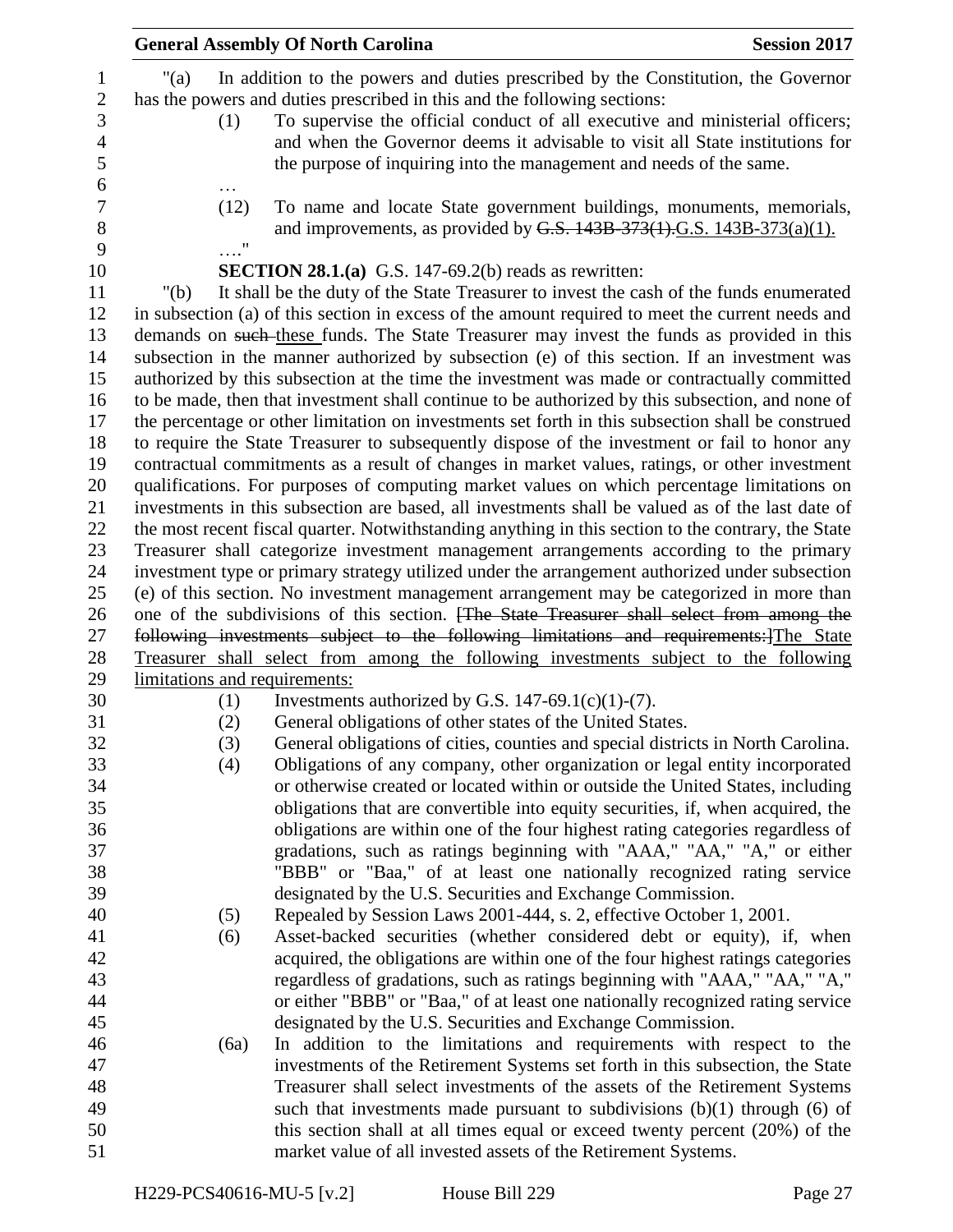|              |                                                            | <b>Session 2017</b>                                                                                                                                                                                                                                                                                                                                                                                                                                                                                                                                                                                                                                                                                                                                                                                                                                                                                                                                                                                                                                                                                                                                                                                                                                                                                                                                                                                                                                                                                                                                                                                                                                                                                                                                                                                                                                                                                                                                                                                                                                                                                                                                                                                                                                                                                                                                                                                                                                                                                                                                                                                                                                                                                                                                                                                                                                                                                                                                                                                                                                                                                                                                                                                                                                                                                                                                                                                                                                                                                                                                                                                                                                                                                                            |
|--------------|------------------------------------------------------------|--------------------------------------------------------------------------------------------------------------------------------------------------------------------------------------------------------------------------------------------------------------------------------------------------------------------------------------------------------------------------------------------------------------------------------------------------------------------------------------------------------------------------------------------------------------------------------------------------------------------------------------------------------------------------------------------------------------------------------------------------------------------------------------------------------------------------------------------------------------------------------------------------------------------------------------------------------------------------------------------------------------------------------------------------------------------------------------------------------------------------------------------------------------------------------------------------------------------------------------------------------------------------------------------------------------------------------------------------------------------------------------------------------------------------------------------------------------------------------------------------------------------------------------------------------------------------------------------------------------------------------------------------------------------------------------------------------------------------------------------------------------------------------------------------------------------------------------------------------------------------------------------------------------------------------------------------------------------------------------------------------------------------------------------------------------------------------------------------------------------------------------------------------------------------------------------------------------------------------------------------------------------------------------------------------------------------------------------------------------------------------------------------------------------------------------------------------------------------------------------------------------------------------------------------------------------------------------------------------------------------------------------------------------------------------------------------------------------------------------------------------------------------------------------------------------------------------------------------------------------------------------------------------------------------------------------------------------------------------------------------------------------------------------------------------------------------------------------------------------------------------------------------------------------------------------------------------------------------------------------------------------------------------------------------------------------------------------------------------------------------------------------------------------------------------------------------------------------------------------------------------------------------------------------------------------------------------------------------------------------------------------------------------------------------------------------------------------------------------|
| (6b)<br>(6c) |                                                            |                                                                                                                                                                                                                                                                                                                                                                                                                                                                                                                                                                                                                                                                                                                                                                                                                                                                                                                                                                                                                                                                                                                                                                                                                                                                                                                                                                                                                                                                                                                                                                                                                                                                                                                                                                                                                                                                                                                                                                                                                                                                                                                                                                                                                                                                                                                                                                                                                                                                                                                                                                                                                                                                                                                                                                                                                                                                                                                                                                                                                                                                                                                                                                                                                                                                                                                                                                                                                                                                                                                                                                                                                                                                                                                                |
|              |                                                            |                                                                                                                                                                                                                                                                                                                                                                                                                                                                                                                                                                                                                                                                                                                                                                                                                                                                                                                                                                                                                                                                                                                                                                                                                                                                                                                                                                                                                                                                                                                                                                                                                                                                                                                                                                                                                                                                                                                                                                                                                                                                                                                                                                                                                                                                                                                                                                                                                                                                                                                                                                                                                                                                                                                                                                                                                                                                                                                                                                                                                                                                                                                                                                                                                                                                                                                                                                                                                                                                                                                                                                                                                                                                                                                                |
|              |                                                            |                                                                                                                                                                                                                                                                                                                                                                                                                                                                                                                                                                                                                                                                                                                                                                                                                                                                                                                                                                                                                                                                                                                                                                                                                                                                                                                                                                                                                                                                                                                                                                                                                                                                                                                                                                                                                                                                                                                                                                                                                                                                                                                                                                                                                                                                                                                                                                                                                                                                                                                                                                                                                                                                                                                                                                                                                                                                                                                                                                                                                                                                                                                                                                                                                                                                                                                                                                                                                                                                                                                                                                                                                                                                                                                                |
|              |                                                            |                                                                                                                                                                                                                                                                                                                                                                                                                                                                                                                                                                                                                                                                                                                                                                                                                                                                                                                                                                                                                                                                                                                                                                                                                                                                                                                                                                                                                                                                                                                                                                                                                                                                                                                                                                                                                                                                                                                                                                                                                                                                                                                                                                                                                                                                                                                                                                                                                                                                                                                                                                                                                                                                                                                                                                                                                                                                                                                                                                                                                                                                                                                                                                                                                                                                                                                                                                                                                                                                                                                                                                                                                                                                                                                                |
|              |                                                            |                                                                                                                                                                                                                                                                                                                                                                                                                                                                                                                                                                                                                                                                                                                                                                                                                                                                                                                                                                                                                                                                                                                                                                                                                                                                                                                                                                                                                                                                                                                                                                                                                                                                                                                                                                                                                                                                                                                                                                                                                                                                                                                                                                                                                                                                                                                                                                                                                                                                                                                                                                                                                                                                                                                                                                                                                                                                                                                                                                                                                                                                                                                                                                                                                                                                                                                                                                                                                                                                                                                                                                                                                                                                                                                                |
|              |                                                            |                                                                                                                                                                                                                                                                                                                                                                                                                                                                                                                                                                                                                                                                                                                                                                                                                                                                                                                                                                                                                                                                                                                                                                                                                                                                                                                                                                                                                                                                                                                                                                                                                                                                                                                                                                                                                                                                                                                                                                                                                                                                                                                                                                                                                                                                                                                                                                                                                                                                                                                                                                                                                                                                                                                                                                                                                                                                                                                                                                                                                                                                                                                                                                                                                                                                                                                                                                                                                                                                                                                                                                                                                                                                                                                                |
|              |                                                            |                                                                                                                                                                                                                                                                                                                                                                                                                                                                                                                                                                                                                                                                                                                                                                                                                                                                                                                                                                                                                                                                                                                                                                                                                                                                                                                                                                                                                                                                                                                                                                                                                                                                                                                                                                                                                                                                                                                                                                                                                                                                                                                                                                                                                                                                                                                                                                                                                                                                                                                                                                                                                                                                                                                                                                                                                                                                                                                                                                                                                                                                                                                                                                                                                                                                                                                                                                                                                                                                                                                                                                                                                                                                                                                                |
|              |                                                            |                                                                                                                                                                                                                                                                                                                                                                                                                                                                                                                                                                                                                                                                                                                                                                                                                                                                                                                                                                                                                                                                                                                                                                                                                                                                                                                                                                                                                                                                                                                                                                                                                                                                                                                                                                                                                                                                                                                                                                                                                                                                                                                                                                                                                                                                                                                                                                                                                                                                                                                                                                                                                                                                                                                                                                                                                                                                                                                                                                                                                                                                                                                                                                                                                                                                                                                                                                                                                                                                                                                                                                                                                                                                                                                                |
|              |                                                            |                                                                                                                                                                                                                                                                                                                                                                                                                                                                                                                                                                                                                                                                                                                                                                                                                                                                                                                                                                                                                                                                                                                                                                                                                                                                                                                                                                                                                                                                                                                                                                                                                                                                                                                                                                                                                                                                                                                                                                                                                                                                                                                                                                                                                                                                                                                                                                                                                                                                                                                                                                                                                                                                                                                                                                                                                                                                                                                                                                                                                                                                                                                                                                                                                                                                                                                                                                                                                                                                                                                                                                                                                                                                                                                                |
|              |                                                            |                                                                                                                                                                                                                                                                                                                                                                                                                                                                                                                                                                                                                                                                                                                                                                                                                                                                                                                                                                                                                                                                                                                                                                                                                                                                                                                                                                                                                                                                                                                                                                                                                                                                                                                                                                                                                                                                                                                                                                                                                                                                                                                                                                                                                                                                                                                                                                                                                                                                                                                                                                                                                                                                                                                                                                                                                                                                                                                                                                                                                                                                                                                                                                                                                                                                                                                                                                                                                                                                                                                                                                                                                                                                                                                                |
|              |                                                            |                                                                                                                                                                                                                                                                                                                                                                                                                                                                                                                                                                                                                                                                                                                                                                                                                                                                                                                                                                                                                                                                                                                                                                                                                                                                                                                                                                                                                                                                                                                                                                                                                                                                                                                                                                                                                                                                                                                                                                                                                                                                                                                                                                                                                                                                                                                                                                                                                                                                                                                                                                                                                                                                                                                                                                                                                                                                                                                                                                                                                                                                                                                                                                                                                                                                                                                                                                                                                                                                                                                                                                                                                                                                                                                                |
|              |                                                            |                                                                                                                                                                                                                                                                                                                                                                                                                                                                                                                                                                                                                                                                                                                                                                                                                                                                                                                                                                                                                                                                                                                                                                                                                                                                                                                                                                                                                                                                                                                                                                                                                                                                                                                                                                                                                                                                                                                                                                                                                                                                                                                                                                                                                                                                                                                                                                                                                                                                                                                                                                                                                                                                                                                                                                                                                                                                                                                                                                                                                                                                                                                                                                                                                                                                                                                                                                                                                                                                                                                                                                                                                                                                                                                                |
|              |                                                            |                                                                                                                                                                                                                                                                                                                                                                                                                                                                                                                                                                                                                                                                                                                                                                                                                                                                                                                                                                                                                                                                                                                                                                                                                                                                                                                                                                                                                                                                                                                                                                                                                                                                                                                                                                                                                                                                                                                                                                                                                                                                                                                                                                                                                                                                                                                                                                                                                                                                                                                                                                                                                                                                                                                                                                                                                                                                                                                                                                                                                                                                                                                                                                                                                                                                                                                                                                                                                                                                                                                                                                                                                                                                                                                                |
|              |                                                            |                                                                                                                                                                                                                                                                                                                                                                                                                                                                                                                                                                                                                                                                                                                                                                                                                                                                                                                                                                                                                                                                                                                                                                                                                                                                                                                                                                                                                                                                                                                                                                                                                                                                                                                                                                                                                                                                                                                                                                                                                                                                                                                                                                                                                                                                                                                                                                                                                                                                                                                                                                                                                                                                                                                                                                                                                                                                                                                                                                                                                                                                                                                                                                                                                                                                                                                                                                                                                                                                                                                                                                                                                                                                                                                                |
|              |                                                            |                                                                                                                                                                                                                                                                                                                                                                                                                                                                                                                                                                                                                                                                                                                                                                                                                                                                                                                                                                                                                                                                                                                                                                                                                                                                                                                                                                                                                                                                                                                                                                                                                                                                                                                                                                                                                                                                                                                                                                                                                                                                                                                                                                                                                                                                                                                                                                                                                                                                                                                                                                                                                                                                                                                                                                                                                                                                                                                                                                                                                                                                                                                                                                                                                                                                                                                                                                                                                                                                                                                                                                                                                                                                                                                                |
|              |                                                            |                                                                                                                                                                                                                                                                                                                                                                                                                                                                                                                                                                                                                                                                                                                                                                                                                                                                                                                                                                                                                                                                                                                                                                                                                                                                                                                                                                                                                                                                                                                                                                                                                                                                                                                                                                                                                                                                                                                                                                                                                                                                                                                                                                                                                                                                                                                                                                                                                                                                                                                                                                                                                                                                                                                                                                                                                                                                                                                                                                                                                                                                                                                                                                                                                                                                                                                                                                                                                                                                                                                                                                                                                                                                                                                                |
|              |                                                            |                                                                                                                                                                                                                                                                                                                                                                                                                                                                                                                                                                                                                                                                                                                                                                                                                                                                                                                                                                                                                                                                                                                                                                                                                                                                                                                                                                                                                                                                                                                                                                                                                                                                                                                                                                                                                                                                                                                                                                                                                                                                                                                                                                                                                                                                                                                                                                                                                                                                                                                                                                                                                                                                                                                                                                                                                                                                                                                                                                                                                                                                                                                                                                                                                                                                                                                                                                                                                                                                                                                                                                                                                                                                                                                                |
|              |                                                            |                                                                                                                                                                                                                                                                                                                                                                                                                                                                                                                                                                                                                                                                                                                                                                                                                                                                                                                                                                                                                                                                                                                                                                                                                                                                                                                                                                                                                                                                                                                                                                                                                                                                                                                                                                                                                                                                                                                                                                                                                                                                                                                                                                                                                                                                                                                                                                                                                                                                                                                                                                                                                                                                                                                                                                                                                                                                                                                                                                                                                                                                                                                                                                                                                                                                                                                                                                                                                                                                                                                                                                                                                                                                                                                                |
|              |                                                            |                                                                                                                                                                                                                                                                                                                                                                                                                                                                                                                                                                                                                                                                                                                                                                                                                                                                                                                                                                                                                                                                                                                                                                                                                                                                                                                                                                                                                                                                                                                                                                                                                                                                                                                                                                                                                                                                                                                                                                                                                                                                                                                                                                                                                                                                                                                                                                                                                                                                                                                                                                                                                                                                                                                                                                                                                                                                                                                                                                                                                                                                                                                                                                                                                                                                                                                                                                                                                                                                                                                                                                                                                                                                                                                                |
|              |                                                            |                                                                                                                                                                                                                                                                                                                                                                                                                                                                                                                                                                                                                                                                                                                                                                                                                                                                                                                                                                                                                                                                                                                                                                                                                                                                                                                                                                                                                                                                                                                                                                                                                                                                                                                                                                                                                                                                                                                                                                                                                                                                                                                                                                                                                                                                                                                                                                                                                                                                                                                                                                                                                                                                                                                                                                                                                                                                                                                                                                                                                                                                                                                                                                                                                                                                                                                                                                                                                                                                                                                                                                                                                                                                                                                                |
|              |                                                            |                                                                                                                                                                                                                                                                                                                                                                                                                                                                                                                                                                                                                                                                                                                                                                                                                                                                                                                                                                                                                                                                                                                                                                                                                                                                                                                                                                                                                                                                                                                                                                                                                                                                                                                                                                                                                                                                                                                                                                                                                                                                                                                                                                                                                                                                                                                                                                                                                                                                                                                                                                                                                                                                                                                                                                                                                                                                                                                                                                                                                                                                                                                                                                                                                                                                                                                                                                                                                                                                                                                                                                                                                                                                                                                                |
|              |                                                            |                                                                                                                                                                                                                                                                                                                                                                                                                                                                                                                                                                                                                                                                                                                                                                                                                                                                                                                                                                                                                                                                                                                                                                                                                                                                                                                                                                                                                                                                                                                                                                                                                                                                                                                                                                                                                                                                                                                                                                                                                                                                                                                                                                                                                                                                                                                                                                                                                                                                                                                                                                                                                                                                                                                                                                                                                                                                                                                                                                                                                                                                                                                                                                                                                                                                                                                                                                                                                                                                                                                                                                                                                                                                                                                                |
|              |                                                            |                                                                                                                                                                                                                                                                                                                                                                                                                                                                                                                                                                                                                                                                                                                                                                                                                                                                                                                                                                                                                                                                                                                                                                                                                                                                                                                                                                                                                                                                                                                                                                                                                                                                                                                                                                                                                                                                                                                                                                                                                                                                                                                                                                                                                                                                                                                                                                                                                                                                                                                                                                                                                                                                                                                                                                                                                                                                                                                                                                                                                                                                                                                                                                                                                                                                                                                                                                                                                                                                                                                                                                                                                                                                                                                                |
|              |                                                            |                                                                                                                                                                                                                                                                                                                                                                                                                                                                                                                                                                                                                                                                                                                                                                                                                                                                                                                                                                                                                                                                                                                                                                                                                                                                                                                                                                                                                                                                                                                                                                                                                                                                                                                                                                                                                                                                                                                                                                                                                                                                                                                                                                                                                                                                                                                                                                                                                                                                                                                                                                                                                                                                                                                                                                                                                                                                                                                                                                                                                                                                                                                                                                                                                                                                                                                                                                                                                                                                                                                                                                                                                                                                                                                                |
|              |                                                            |                                                                                                                                                                                                                                                                                                                                                                                                                                                                                                                                                                                                                                                                                                                                                                                                                                                                                                                                                                                                                                                                                                                                                                                                                                                                                                                                                                                                                                                                                                                                                                                                                                                                                                                                                                                                                                                                                                                                                                                                                                                                                                                                                                                                                                                                                                                                                                                                                                                                                                                                                                                                                                                                                                                                                                                                                                                                                                                                                                                                                                                                                                                                                                                                                                                                                                                                                                                                                                                                                                                                                                                                                                                                                                                                |
|              |                                                            |                                                                                                                                                                                                                                                                                                                                                                                                                                                                                                                                                                                                                                                                                                                                                                                                                                                                                                                                                                                                                                                                                                                                                                                                                                                                                                                                                                                                                                                                                                                                                                                                                                                                                                                                                                                                                                                                                                                                                                                                                                                                                                                                                                                                                                                                                                                                                                                                                                                                                                                                                                                                                                                                                                                                                                                                                                                                                                                                                                                                                                                                                                                                                                                                                                                                                                                                                                                                                                                                                                                                                                                                                                                                                                                                |
|              | this subdivision are subject to the following limitations: |                                                                                                                                                                                                                                                                                                                                                                                                                                                                                                                                                                                                                                                                                                                                                                                                                                                                                                                                                                                                                                                                                                                                                                                                                                                                                                                                                                                                                                                                                                                                                                                                                                                                                                                                                                                                                                                                                                                                                                                                                                                                                                                                                                                                                                                                                                                                                                                                                                                                                                                                                                                                                                                                                                                                                                                                                                                                                                                                                                                                                                                                                                                                                                                                                                                                                                                                                                                                                                                                                                                                                                                                                                                                                                                                |
|              | a.                                                         |                                                                                                                                                                                                                                                                                                                                                                                                                                                                                                                                                                                                                                                                                                                                                                                                                                                                                                                                                                                                                                                                                                                                                                                                                                                                                                                                                                                                                                                                                                                                                                                                                                                                                                                                                                                                                                                                                                                                                                                                                                                                                                                                                                                                                                                                                                                                                                                                                                                                                                                                                                                                                                                                                                                                                                                                                                                                                                                                                                                                                                                                                                                                                                                                                                                                                                                                                                                                                                                                                                                                                                                                                                                                                                                                |
|              | 2017.                                                      |                                                                                                                                                                                                                                                                                                                                                                                                                                                                                                                                                                                                                                                                                                                                                                                                                                                                                                                                                                                                                                                                                                                                                                                                                                                                                                                                                                                                                                                                                                                                                                                                                                                                                                                                                                                                                                                                                                                                                                                                                                                                                                                                                                                                                                                                                                                                                                                                                                                                                                                                                                                                                                                                                                                                                                                                                                                                                                                                                                                                                                                                                                                                                                                                                                                                                                                                                                                                                                                                                                                                                                                                                                                                                                                                |
|              |                                                            |                                                                                                                                                                                                                                                                                                                                                                                                                                                                                                                                                                                                                                                                                                                                                                                                                                                                                                                                                                                                                                                                                                                                                                                                                                                                                                                                                                                                                                                                                                                                                                                                                                                                                                                                                                                                                                                                                                                                                                                                                                                                                                                                                                                                                                                                                                                                                                                                                                                                                                                                                                                                                                                                                                                                                                                                                                                                                                                                                                                                                                                                                                                                                                                                                                                                                                                                                                                                                                                                                                                                                                                                                                                                                                                                |
|              |                                                            |                                                                                                                                                                                                                                                                                                                                                                                                                                                                                                                                                                                                                                                                                                                                                                                                                                                                                                                                                                                                                                                                                                                                                                                                                                                                                                                                                                                                                                                                                                                                                                                                                                                                                                                                                                                                                                                                                                                                                                                                                                                                                                                                                                                                                                                                                                                                                                                                                                                                                                                                                                                                                                                                                                                                                                                                                                                                                                                                                                                                                                                                                                                                                                                                                                                                                                                                                                                                                                                                                                                                                                                                                                                                                                                                |
|              |                                                            |                                                                                                                                                                                                                                                                                                                                                                                                                                                                                                                                                                                                                                                                                                                                                                                                                                                                                                                                                                                                                                                                                                                                                                                                                                                                                                                                                                                                                                                                                                                                                                                                                                                                                                                                                                                                                                                                                                                                                                                                                                                                                                                                                                                                                                                                                                                                                                                                                                                                                                                                                                                                                                                                                                                                                                                                                                                                                                                                                                                                                                                                                                                                                                                                                                                                                                                                                                                                                                                                                                                                                                                                                                                                                                                                |
|              |                                                            |                                                                                                                                                                                                                                                                                                                                                                                                                                                                                                                                                                                                                                                                                                                                                                                                                                                                                                                                                                                                                                                                                                                                                                                                                                                                                                                                                                                                                                                                                                                                                                                                                                                                                                                                                                                                                                                                                                                                                                                                                                                                                                                                                                                                                                                                                                                                                                                                                                                                                                                                                                                                                                                                                                                                                                                                                                                                                                                                                                                                                                                                                                                                                                                                                                                                                                                                                                                                                                                                                                                                                                                                                                                                                                                                |
|              |                                                            |                                                                                                                                                                                                                                                                                                                                                                                                                                                                                                                                                                                                                                                                                                                                                                                                                                                                                                                                                                                                                                                                                                                                                                                                                                                                                                                                                                                                                                                                                                                                                                                                                                                                                                                                                                                                                                                                                                                                                                                                                                                                                                                                                                                                                                                                                                                                                                                                                                                                                                                                                                                                                                                                                                                                                                                                                                                                                                                                                                                                                                                                                                                                                                                                                                                                                                                                                                                                                                                                                                                                                                                                                                                                                                                                |
|              |                                                            |                                                                                                                                                                                                                                                                                                                                                                                                                                                                                                                                                                                                                                                                                                                                                                                                                                                                                                                                                                                                                                                                                                                                                                                                                                                                                                                                                                                                                                                                                                                                                                                                                                                                                                                                                                                                                                                                                                                                                                                                                                                                                                                                                                                                                                                                                                                                                                                                                                                                                                                                                                                                                                                                                                                                                                                                                                                                                                                                                                                                                                                                                                                                                                                                                                                                                                                                                                                                                                                                                                                                                                                                                                                                                                                                |
|              |                                                            |                                                                                                                                                                                                                                                                                                                                                                                                                                                                                                                                                                                                                                                                                                                                                                                                                                                                                                                                                                                                                                                                                                                                                                                                                                                                                                                                                                                                                                                                                                                                                                                                                                                                                                                                                                                                                                                                                                                                                                                                                                                                                                                                                                                                                                                                                                                                                                                                                                                                                                                                                                                                                                                                                                                                                                                                                                                                                                                                                                                                                                                                                                                                                                                                                                                                                                                                                                                                                                                                                                                                                                                                                                                                                                                                |
|              |                                                            |                                                                                                                                                                                                                                                                                                                                                                                                                                                                                                                                                                                                                                                                                                                                                                                                                                                                                                                                                                                                                                                                                                                                                                                                                                                                                                                                                                                                                                                                                                                                                                                                                                                                                                                                                                                                                                                                                                                                                                                                                                                                                                                                                                                                                                                                                                                                                                                                                                                                                                                                                                                                                                                                                                                                                                                                                                                                                                                                                                                                                                                                                                                                                                                                                                                                                                                                                                                                                                                                                                                                                                                                                                                                                                                                |
|              |                                                            |                                                                                                                                                                                                                                                                                                                                                                                                                                                                                                                                                                                                                                                                                                                                                                                                                                                                                                                                                                                                                                                                                                                                                                                                                                                                                                                                                                                                                                                                                                                                                                                                                                                                                                                                                                                                                                                                                                                                                                                                                                                                                                                                                                                                                                                                                                                                                                                                                                                                                                                                                                                                                                                                                                                                                                                                                                                                                                                                                                                                                                                                                                                                                                                                                                                                                                                                                                                                                                                                                                                                                                                                                                                                                                                                |
|              |                                                            |                                                                                                                                                                                                                                                                                                                                                                                                                                                                                                                                                                                                                                                                                                                                                                                                                                                                                                                                                                                                                                                                                                                                                                                                                                                                                                                                                                                                                                                                                                                                                                                                                                                                                                                                                                                                                                                                                                                                                                                                                                                                                                                                                                                                                                                                                                                                                                                                                                                                                                                                                                                                                                                                                                                                                                                                                                                                                                                                                                                                                                                                                                                                                                                                                                                                                                                                                                                                                                                                                                                                                                                                                                                                                                                                |
|              |                                                            |                                                                                                                                                                                                                                                                                                                                                                                                                                                                                                                                                                                                                                                                                                                                                                                                                                                                                                                                                                                                                                                                                                                                                                                                                                                                                                                                                                                                                                                                                                                                                                                                                                                                                                                                                                                                                                                                                                                                                                                                                                                                                                                                                                                                                                                                                                                                                                                                                                                                                                                                                                                                                                                                                                                                                                                                                                                                                                                                                                                                                                                                                                                                                                                                                                                                                                                                                                                                                                                                                                                                                                                                                                                                                                                                |
|              |                                                            |                                                                                                                                                                                                                                                                                                                                                                                                                                                                                                                                                                                                                                                                                                                                                                                                                                                                                                                                                                                                                                                                                                                                                                                                                                                                                                                                                                                                                                                                                                                                                                                                                                                                                                                                                                                                                                                                                                                                                                                                                                                                                                                                                                                                                                                                                                                                                                                                                                                                                                                                                                                                                                                                                                                                                                                                                                                                                                                                                                                                                                                                                                                                                                                                                                                                                                                                                                                                                                                                                                                                                                                                                                                                                                                                |
|              |                                                            |                                                                                                                                                                                                                                                                                                                                                                                                                                                                                                                                                                                                                                                                                                                                                                                                                                                                                                                                                                                                                                                                                                                                                                                                                                                                                                                                                                                                                                                                                                                                                                                                                                                                                                                                                                                                                                                                                                                                                                                                                                                                                                                                                                                                                                                                                                                                                                                                                                                                                                                                                                                                                                                                                                                                                                                                                                                                                                                                                                                                                                                                                                                                                                                                                                                                                                                                                                                                                                                                                                                                                                                                                                                                                                                                |
|              |                                                            |                                                                                                                                                                                                                                                                                                                                                                                                                                                                                                                                                                                                                                                                                                                                                                                                                                                                                                                                                                                                                                                                                                                                                                                                                                                                                                                                                                                                                                                                                                                                                                                                                                                                                                                                                                                                                                                                                                                                                                                                                                                                                                                                                                                                                                                                                                                                                                                                                                                                                                                                                                                                                                                                                                                                                                                                                                                                                                                                                                                                                                                                                                                                                                                                                                                                                                                                                                                                                                                                                                                                                                                                                                                                                                                                |
|              |                                                            |                                                                                                                                                                                                                                                                                                                                                                                                                                                                                                                                                                                                                                                                                                                                                                                                                                                                                                                                                                                                                                                                                                                                                                                                                                                                                                                                                                                                                                                                                                                                                                                                                                                                                                                                                                                                                                                                                                                                                                                                                                                                                                                                                                                                                                                                                                                                                                                                                                                                                                                                                                                                                                                                                                                                                                                                                                                                                                                                                                                                                                                                                                                                                                                                                                                                                                                                                                                                                                                                                                                                                                                                                                                                                                                                |
|              |                                                            |                                                                                                                                                                                                                                                                                                                                                                                                                                                                                                                                                                                                                                                                                                                                                                                                                                                                                                                                                                                                                                                                                                                                                                                                                                                                                                                                                                                                                                                                                                                                                                                                                                                                                                                                                                                                                                                                                                                                                                                                                                                                                                                                                                                                                                                                                                                                                                                                                                                                                                                                                                                                                                                                                                                                                                                                                                                                                                                                                                                                                                                                                                                                                                                                                                                                                                                                                                                                                                                                                                                                                                                                                                                                                                                                |
|              |                                                            |                                                                                                                                                                                                                                                                                                                                                                                                                                                                                                                                                                                                                                                                                                                                                                                                                                                                                                                                                                                                                                                                                                                                                                                                                                                                                                                                                                                                                                                                                                                                                                                                                                                                                                                                                                                                                                                                                                                                                                                                                                                                                                                                                                                                                                                                                                                                                                                                                                                                                                                                                                                                                                                                                                                                                                                                                                                                                                                                                                                                                                                                                                                                                                                                                                                                                                                                                                                                                                                                                                                                                                                                                                                                                                                                |
|              |                                                            |                                                                                                                                                                                                                                                                                                                                                                                                                                                                                                                                                                                                                                                                                                                                                                                                                                                                                                                                                                                                                                                                                                                                                                                                                                                                                                                                                                                                                                                                                                                                                                                                                                                                                                                                                                                                                                                                                                                                                                                                                                                                                                                                                                                                                                                                                                                                                                                                                                                                                                                                                                                                                                                                                                                                                                                                                                                                                                                                                                                                                                                                                                                                                                                                                                                                                                                                                                                                                                                                                                                                                                                                                                                                                                                                |
|              |                                                            |                                                                                                                                                                                                                                                                                                                                                                                                                                                                                                                                                                                                                                                                                                                                                                                                                                                                                                                                                                                                                                                                                                                                                                                                                                                                                                                                                                                                                                                                                                                                                                                                                                                                                                                                                                                                                                                                                                                                                                                                                                                                                                                                                                                                                                                                                                                                                                                                                                                                                                                                                                                                                                                                                                                                                                                                                                                                                                                                                                                                                                                                                                                                                                                                                                                                                                                                                                                                                                                                                                                                                                                                                                                                                                                                |
|              | (7)<br>(8)<br>(9)                                          | <b>General Assembly Of North Carolina</b><br>Repealed by Session Laws 2016-55, s. 1.3, effective January 31, 2017.<br>With respect to Retirement Systems' assets referred to in subdivision (b)(8),<br>they may be invested, within or outside the United States, in obligations,<br>debt securities, and asset-backed securities, whether considered debt or<br>equity, including obligations and securities convertible into other securities,<br>that do not meet the requirements of any of subdivisions $(b)(1)$ through $(6)$<br>of this section nor subdivision $(b)(7)$ of this section. The amount invested<br>under this subdivision shall not exceed seven and one-half percent $(7.5\%)$ of<br>the market value of all invested assets of the Retirement Systems.<br>Retirement Systems' assets referred to in subdivision (8) of this subsection<br>may be invested in strategies managed primarily for the purpose of owning<br>real estate or related debt financing, excluding asset-backed financing and<br>timberlands, located within or outside the United States. The amount<br>invested under this subdivision shall not exceed ten percent (10%) of the<br>market value of all invested assets of the Retirement Systems.<br>With respect to assets of the Teachers' and State Employees' Retirement<br>System, the Consolidated Judicial Retirement System, the Firefighters' and<br>Rescue Workers' Pension Fund, the Local Governmental Employees'<br>Retirement System, the Legislative Retirement System, the North Carolina<br>National Guard Pension Fund, the Registers of Deeds' Supplemental Pension<br>Fund, and the Retiree Health Benefit Fund (hereinafter referred to<br>collectively as the Retirement Systems), they may be invested in a strategy<br>composed primarily of equity securities traded on a public securities<br>exchange or market organized and regulated pursuant to the laws of the<br>jurisdiction of such the exchange or market and issued by any company<br>incorporated or otherwise created or located within or outside the United<br><b>States; provided States as long as the investments meet the conditions of this</b><br>subdivision. The investments authorized for the Retirement Systems under<br>Repealed by Session Laws 2016-55, s. 1.3, effective January 31,<br>The aggregate amount of such the investments cannot exceed<br>a1.<br>sixty-five percent (65%) of the market value of all invested assets of<br>the Retirement Systems.<br>The aggregate amount of the investment invested through investment<br>b.<br>companies described in sub-subdivision (e)(4)b. of this section shall<br>not exceed eight and one-half percent (8.5%) of the market value of<br>all invested assets of the Retirement Systems, except that the market<br>value of group trusts and individual, common, or collective trust<br>funds of banks and trust companies shall not be applied against this<br>limit.<br>Repealed by Session Laws 2016-55, s. 1.3, effective January 31,<br>c.<br>2017.<br>With respect to Retirement Systems' assets, as defined in subdivision (b)(8)<br>of this subsection, they may be invested in (i) a strategy composed primarily<br>of private equity, or corporate buyout transactions, within or outside the<br>United States or (ii) an arrangement authorized under subsection (e) of this<br>section with the primary purpose to engage in other strategies not expressly<br>authorized by any other subdivision of this subsection. The amount invested<br>under this subdivision shall not exceed eight and three-quarters percent<br>(8.75%) of the market value of all invested assets of the Retirement Systems. |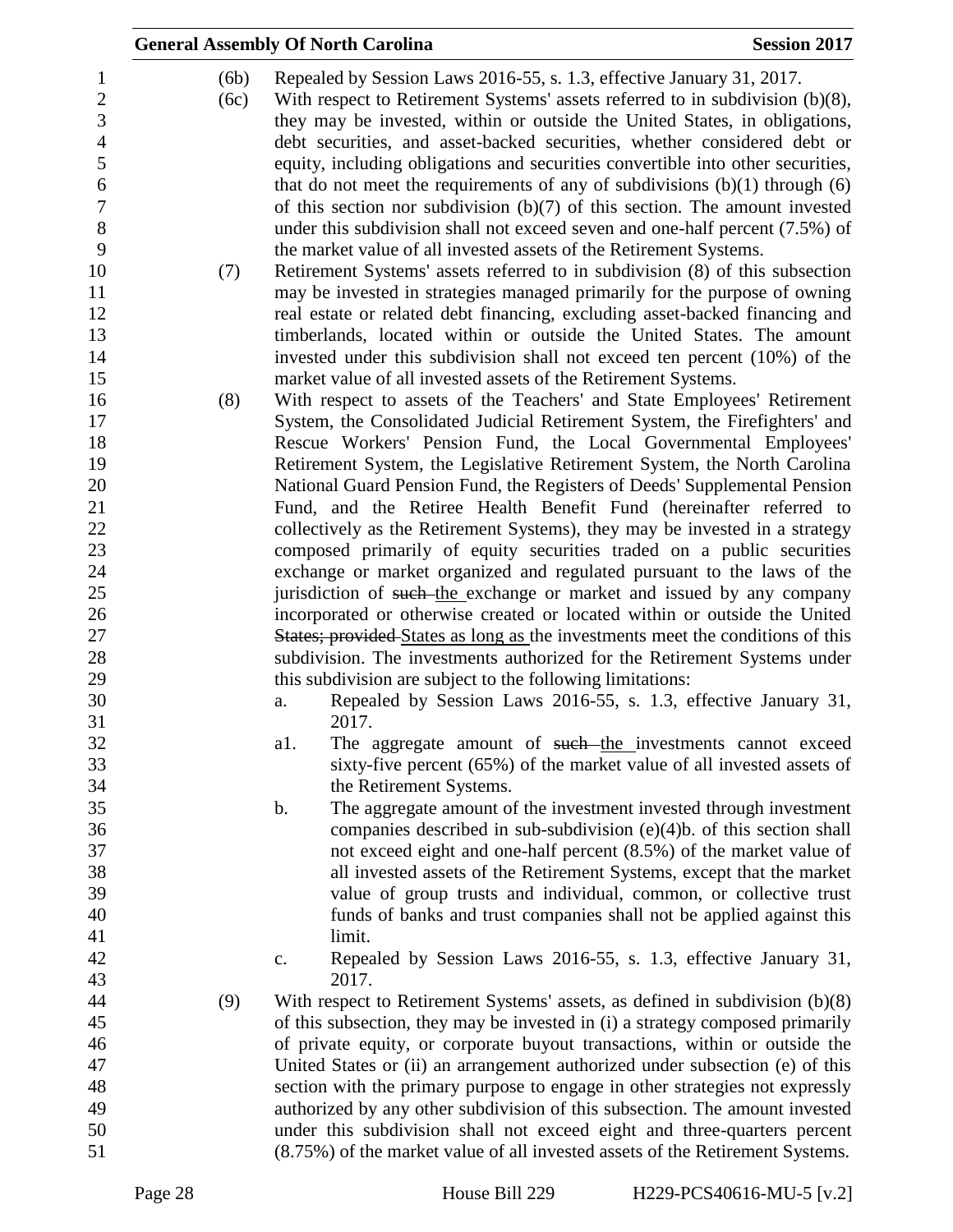|                                                                                              | <b>General Assembly Of North Carolina</b><br><b>Session 2017</b>                                                                                                                                                                                                                                                                                                                                                                                                                                                                                                                                                                                                                                                                                                                                                                                              |
|----------------------------------------------------------------------------------------------|---------------------------------------------------------------------------------------------------------------------------------------------------------------------------------------------------------------------------------------------------------------------------------------------------------------------------------------------------------------------------------------------------------------------------------------------------------------------------------------------------------------------------------------------------------------------------------------------------------------------------------------------------------------------------------------------------------------------------------------------------------------------------------------------------------------------------------------------------------------|
| 1<br>$\overline{c}$<br>3<br>$\overline{4}$<br>5<br>6<br>$\overline{7}$<br>8<br>9<br>10<br>11 | (9a)<br>With respect to Retirement Systems' assets, as defined in subdivision $(b)(8)$<br>of this subsection, they may be invested, within or outside the United States,<br>in obligations, debt securities, asset-backed securities, whether considered<br>debt or equity, and other investments that are acquired by the Treasurer for<br>the primary purpose of providing protection against risks associated with<br>along with timberland, natural resources, commodities,<br>inflation,<br>infrastructure, transportation, agriculture, and other tangible and intangible<br>real assets. The amount invested under this subdivision shall not exceed<br>seven and one-half percent (7.5%) of the market value of all invested assets<br>of the Retirement Systems.<br>Recodified as part of subdivision (b)(9) by Session Laws 2000-160, s. 2.<br>(10) |
| 12<br>13<br>14<br>15<br>16<br>17<br>18<br>19<br>20                                           | With respect to Retirement Systems' assets, as defined in subdivision (8) of<br>(10a)<br>this subsection, the market value of any of subdivision (6c) or $(7)$ ,<br>sub-subdivision b. of subdivision $(8)$ , or subdivision $(9)$ or $(9a)$ of this<br>subsection shall not exceed ten percent (10%) of the market value of all<br>invested assets of the Retirement Systems; and the aggregate market value of<br>all assets invested pursuant to subdivisions (6c) and (7), sub-subdivision b.<br>of subdivision (8), and subdivisions (9) and (9a) of this subsection shall not<br>exceed thirty-five percent (35%) of the market value of all invested assets of<br>the Retirement Systems.                                                                                                                                                              |
| 21<br>22<br>23<br>24<br>25                                                                   | Repealed by Session Laws 2013-360, s. 6.3(c), effective July 1, 2013.<br>(11)<br>It is the intent of the General Assembly that the Escheat Fund provide a<br>(12)<br>perpetual and sustainable source of funding for the purposes authorized by<br>the State Constitution. Accordingly, the following provisions apply:<br>With respect to assets of the Escheat Fund, in addition to those<br>a.                                                                                                                                                                                                                                                                                                                                                                                                                                                             |
| 26<br>27<br>28<br>29<br>30<br>31<br>32<br>33<br>34                                           | investments authorized by subdivisions (1) through (6) of this<br>subsection, up to ten percent $(10%)$ of such the assets may be<br>invested in the investments authorized under subdivisions (6c)<br>through (9a) of this subsection, notwithstanding the percentage<br>limitations imposed on the Retirement Systems' investments under<br>those subdivisions, and provided that the State Treasurer may invest<br>the assets as provided in subsection (e) of this section.<br>Repealed by Session Laws 2016-55, s. 1.3, effective January 31,<br>b.<br>2017.                                                                                                                                                                                                                                                                                             |
| 35<br>36<br>37<br>38<br>39                                                                   | The State Treasurer shall invest, in addition to those investments<br>$\mathbf{c}$ .<br>authorized by sub-subdivision a. of this subdivision, ten percent<br>(10%) of the net assets of the Escheat Fund as authorized under<br>G.S. 147-69.2A."<br><b>SECTION 28.1.(b)</b> G.S. 147-69.12(c) reads as rewritten:                                                                                                                                                                                                                                                                                                                                                                                                                                                                                                                                             |
| 40<br>41<br>42<br>43<br>44                                                                   | The Treasurer shall report to the Governor annually and to the General Assembly at<br>" $(c)$<br>the beginning of each biennial session the exact balance in the treasury to the credit of the<br>State, with a summary of the receipts and payments of the treasury during the preceding fiscal<br>year, and so far as practicable an account of the same down to the termination of the current<br>calendar year. Reserved."                                                                                                                                                                                                                                                                                                                                                                                                                                |
| 45<br>46<br>47<br>48<br>49<br>50<br>51                                                       | <b>SECTION 29.</b> G.S. 153A-340(h) reads as rewritten:<br>As provided in this subsection, counties may adopt temporary moratoria on any<br>" $(h)$<br>county development approval required by law. county development approval required by law,<br>except for the purpose of developing and adopting new or amended plans or ordinances as to<br>residential uses. The duration of any moratorium shall be reasonable in light of the specific<br>conditions that warrant imposition of the moratorium and may not exceed the period of time<br>necessary to correct, modify, or resolve such conditions. Except in cases of imminent and                                                                                                                                                                                                                    |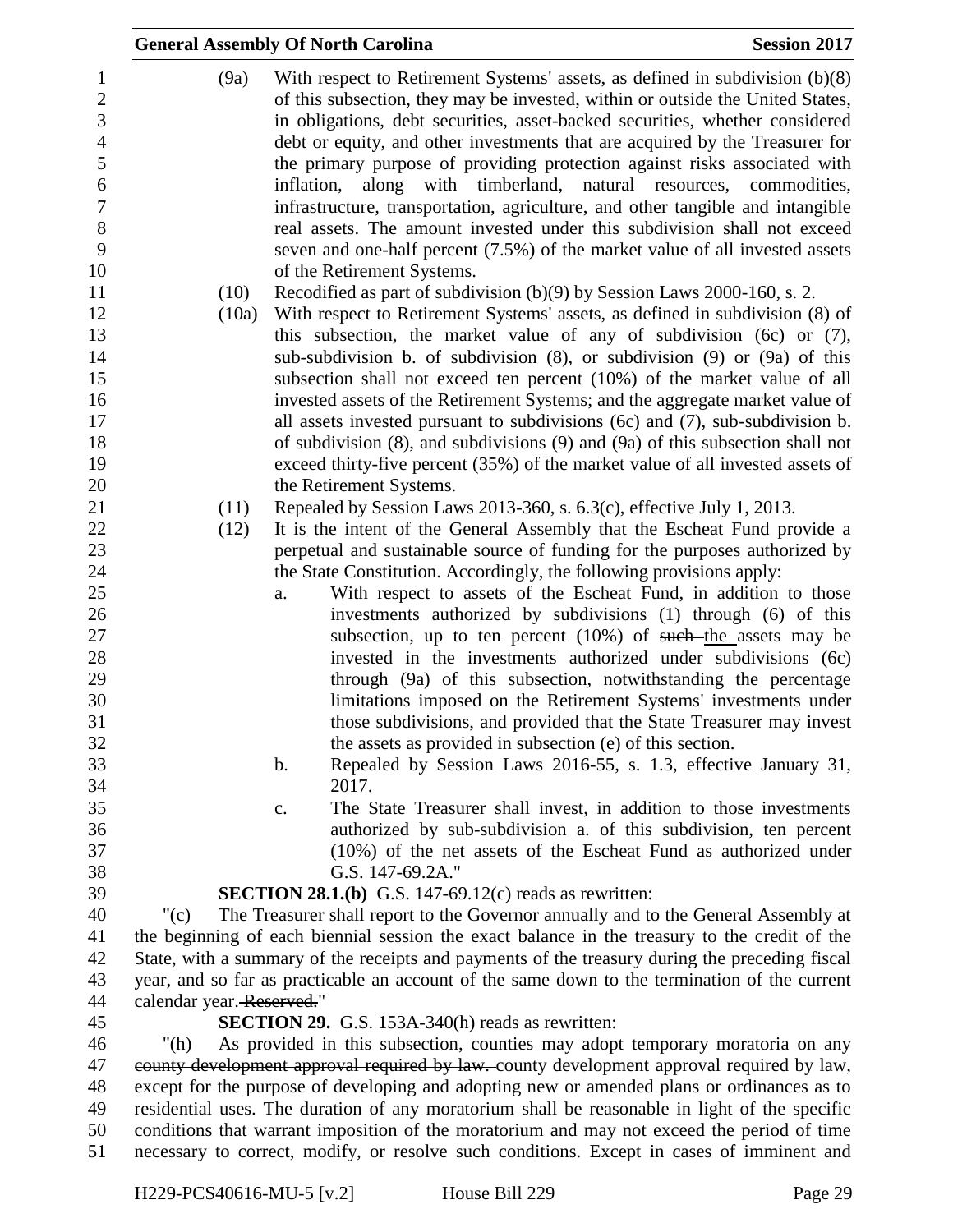substantial threat to public health or safety, before adopting an ordinance imposing a development moratorium with a duration of 60 days or any shorter period, the board of commissioners shall hold a public hearing and shall publish a notice of the hearing in a newspaper having general circulation in the area not less than seven days before the date set for the hearing. A development moratorium with a duration of 61 days or longer, and any extension of a moratorium so that the total duration is 61 days or longer, is subject to the notice and hearing requirements of G.S. 153A-323. Absent an imminent threat to public health or safety, a development moratorium adopted pursuant to this section shall not apply to any project for which a valid building permit issued pursuant to G.S. 153A-357 is outstanding, to any project for which a conditional use permit application or special use permit application has been accepted, to development set forth in a site-specific or phased development plan approved pursuant to G.S. 153A-344.1, to development for which substantial expenditures have already been made in good faith reliance on a prior valid administrative or quasi-judicial permit or approval, or to preliminary or final subdivision plats that have been accepted for review by the county prior to the call for public hearing to adopt the moratorium. Any preliminary subdivision plat accepted for review by the county prior to the call for public hearing, if subsequently approved, shall be allowed to proceed to final plat approval without being subject to the moratorium.

 Any ordinance establishing a development moratorium must expressly include at the time of adoption each of the following:

- 
- (1) A clear statement of the problems or conditions necessitating the moratorium and what courses of action, alternative to a moratorium, were considered by the county and why those alternative courses of action were not deemed 24 adequate.
- (2) A clear statement of the development approvals subject to the moratorium and how a moratorium on those approvals will address the problems or conditions leading to imposition of the moratorium.
- 
- (3) An express date for termination of the moratorium and a statement setting forth why that duration is reasonably necessary to address the problems or conditions leading to imposition of the moratorium.
- (4) A clear statement of the actions, and the schedule for those actions, proposed to be taken by the county during the duration of the moratorium to address the problems or conditions leading to imposition of the moratorium.

 No moratorium may be subsequently renewed or extended for any additional period unless the city shall have taken all reasonable and feasible steps proposed to be taken by the county in its ordinance establishing the moratorium to address the problems or conditions leading to imposition of the moratorium and unless new facts and conditions warrant an extension. Any ordinance renewing or extending a development moratorium must expressly include, at the time of adoption, the findings set forth in subdivisions (1) through (4) of this subsection, including what new facts or conditions warrant the extension.

- Any person aggrieved by the imposition of a moratorium on development approvals required by law may apply to the appropriate division of the General Court of Justice for an order enjoining the enforcement of the moratorium, and the court shall have jurisdiction to issue that order. Actions brought pursuant to this section shall be set down for immediate hearing, and subsequent proceedings in those actions shall be accorded priority by the trial and appellate courts. In any such action, the county shall have the burden of showing compliance with the procedural requirements of this subsection."
- 

#### **SECTION 30.** G.S. 160A-332(a) reads as rewritten:

 "(a) The suppliers of electric service inside the corporate limits of any city in which a 50 secondary supplier was furnishing electric service on the determination date (as defined in G.S.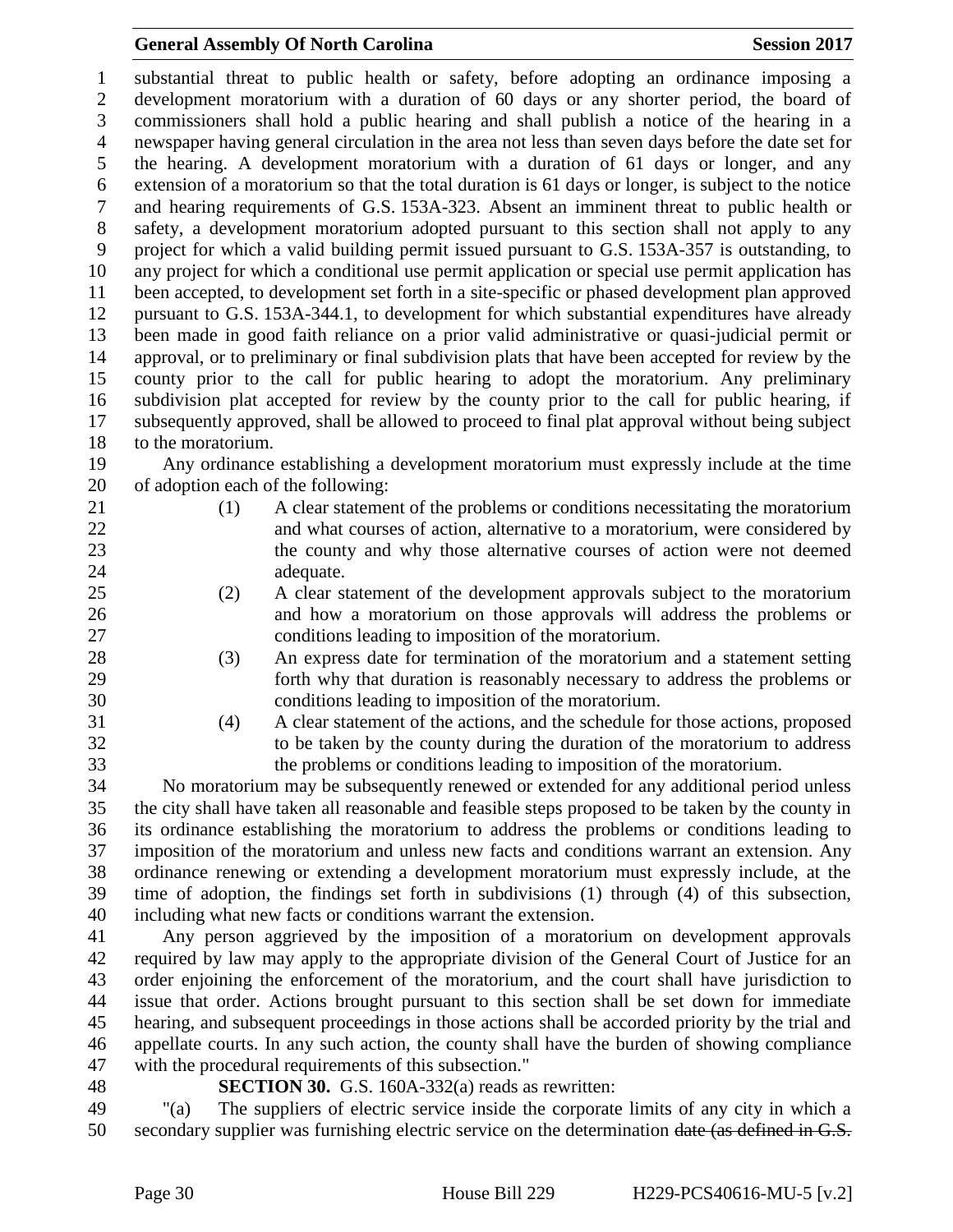160A-331(1)) date, as defined in G.S. 160A-331(1b), shall have rights and be subject to restrictions as follows: …."

## **SECTION 31.(a)** G.S. 160A-372(e) reads as rewritten:

 "(e) The ordinance may provide that a developer may provide funds to the city whereby the city may acquire recreational land or areas to serve the development or subdivision, including the purchase of land that may be used to serve more than one subdivision or development within the immediate area. All funds received by the city pursuant to this paragraph [subsection] subsection shall be used only for the acquisition or development of recreation, park, or open space sites. Any formula enacted to determine the amount of funds 11 that are to be provided under this paragraph [subsection] subsection shall be based on the value of the development or subdivision for property tax purposes. The ordinance may allow a combination or partial payment of funds and partial dedication of land when the governing body of the city determines that this combination is in the best interests of the citizens of the area to be served."

#### **SECTION 31.(b)** G.S. 160A-372(f) reads as rewritten:

 "(f) The ordinance may provide that in lieu of required street construction, a developer may be required to provide funds that the city may use for the construction of roads to serve the occupants, residents, or invitees of the subdivision or development and these funds may be used for roads which serve more than one subdivision or development within the area. All funds 21 received by the city pursuant to this paragraph [subsection] subsection shall be used only for development of roads, including design, land acquisition, and construction. However, a city may undertake these activities in conjunction with the Department of Transportation under an agreement between the city and the Department of Transportation. Any formula adopted to determine the amount of funds the developer is to pay in lieu of required street construction shall be based on the trips generated from the subdivision or development. The ordinance may require a combination of partial payment of funds and partial dedication of constructed streets when the governing body of the city determines that a combination is in the best interests of the citizens of the area to be served."

#### **SECTION 31.1.** G.S. 160A-536 reads as rewritten:

# "**§ 160A-536. Purposes for which districts may be established.**

…

 (d) Contracts. – A city may provide services, facilities, functions, or promotional and developmental activities in a service district with its own forces, through a contract with another governmental agency, through a contract with a private agency, or by any combination thereof. Any contracts entered into pursuant to this subsection shall comply with all of the following criteria:

- 
- (1) The contract shall specify the purposes for which city moneys are to be used for that service district.
- (2) The contract shall require an appropriate accounting for those moneys at the

41 end of each fiscal year or other appropriate period. The For contracts entered into on or after June 1, 2016, the appropriate accounting shall include the name, location, purpose, and amount paid to any person or persons with whom the private agency contracted to perform or complete any purpose for which the city moneys were used for that service district.

 (d1) Additional Requirements for Certain Contracts. – In addition to the requirements of subsection (d) of this section, if the city enters into a contract with a private agency for a service district under subdivision (a)(1a), (2), or (2a) of this section, the city shall comply with all of the following: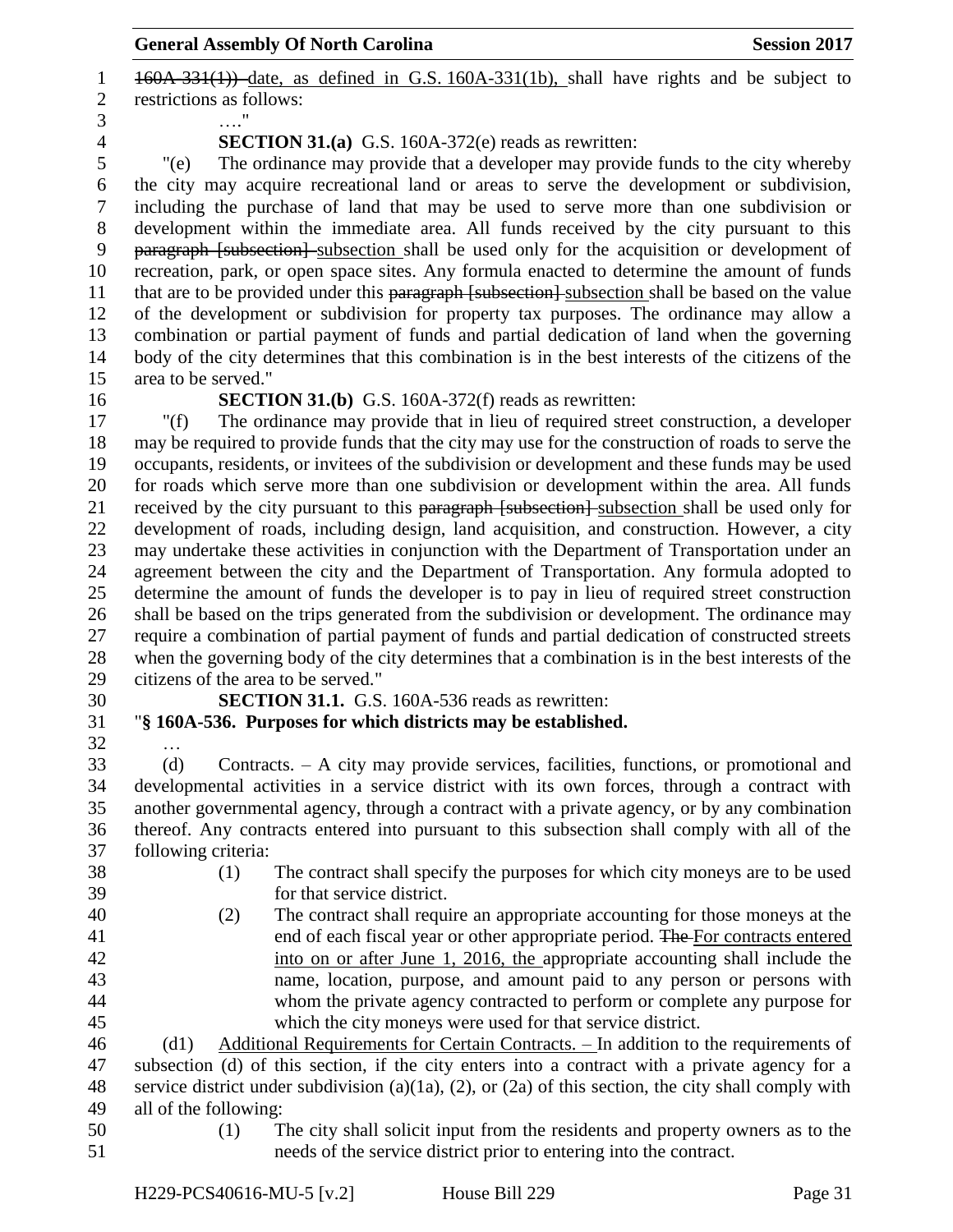|                     | <b>General Assembly Of North Carolina</b>                                                                                                                                                                                                                                                                                                                                                                                                                                                                                                                                                         | <b>Session 2017</b> |
|---------------------|---------------------------------------------------------------------------------------------------------------------------------------------------------------------------------------------------------------------------------------------------------------------------------------------------------------------------------------------------------------------------------------------------------------------------------------------------------------------------------------------------------------------------------------------------------------------------------------------------|---------------------|
| (2)                 | Prior to entering into, or the renewal of, any contract under this section, the<br>city shall use a bid process to determine which private agency is best suited<br>to achieve the needs of the service district. The city shall determine criteria<br>for selection of the private agency and shall select a private agency in<br>accordance with those criteria. If the city determines that a multiyear<br>contract with a private agency is in the best interest of the city and the<br>service district, the city may enter into a multiyear contract not to exceed<br>five years in length. |                     |
| (3)                 | The city shall hold a public hearing prior to entering into the contract, which<br>shall be noticed by publication in a newspaper of general circulation, for at<br>least two successive weeks prior to the public hearing, in the service district.                                                                                                                                                                                                                                                                                                                                              |                     |
| (4)                 | The city shall require the private agency to report annually to the city, by<br>presentation in a city council meeting and in written report, regarding the<br>needs of the service district, completed projects, and pending projects. Prior<br>to the annual report, the private agency shall seek input of the property<br>owners and residents of the service district regarding needs for the upcoming<br>year.                                                                                                                                                                              |                     |
| (5)                 | The contract shall specify the scope of services to be provided by the private<br>agency. Any changes to the scope of services shall be approved by the city                                                                                                                                                                                                                                                                                                                                                                                                                                      |                     |
|                     | council.                                                                                                                                                                                                                                                                                                                                                                                                                                                                                                                                                                                          |                     |
|                     | 11                                                                                                                                                                                                                                                                                                                                                                                                                                                                                                                                                                                                |                     |
|                     | <b>SECTION 32.(a)</b> Section 7.1 of S.L. 2014-107 reads as rewritten:                                                                                                                                                                                                                                                                                                                                                                                                                                                                                                                            |                     |
|                     | "SECTION 7.1. Section 5.1 of this act applies to all trusts created before, on, or after the<br>effective date of this act. Except as otherwise provided, this act is effective when it becomes                                                                                                                                                                                                                                                                                                                                                                                                   |                     |
| law."               |                                                                                                                                                                                                                                                                                                                                                                                                                                                                                                                                                                                                   |                     |
|                     | <b>SECTION 32.(b)</b> This section becomes retroactively effective August 6, 2014.<br><b>SECTION 33.</b> The introductory language of Section 54.5(b) of S.L. 2015-264                                                                                                                                                                                                                                                                                                                                                                                                                            |                     |
| reads as rewritten: |                                                                                                                                                                                                                                                                                                                                                                                                                                                                                                                                                                                                   |                     |
|                     | "SECTION 54.5.(b) Section $32.2(e)$ Section $32.3(e)$ of S.L. 2015-241 reads as rewritten:"                                                                                                                                                                                                                                                                                                                                                                                                                                                                                                       |                     |
|                     | SECTION 33.1. Section 2 of S.L. 2016-102 reads as rewritten:                                                                                                                                                                                                                                                                                                                                                                                                                                                                                                                                      |                     |
|                     | "SECTION 2. The changes made in Section 1 of this act are effective unless either or both                                                                                                                                                                                                                                                                                                                                                                                                                                                                                                         |                     |
|                     | of the decisions of the United States District Court for the Middle District of North Carolina<br>ruling G.S. 14-208.18(a)(2) and G.S. 14-408.18(a)(3) G.S. 14-208.18(a)(3) unconstitutional, as                                                                                                                                                                                                                                                                                                                                                                                                  |                     |
|                     | they existed prior to the enactment of this act, are stayed or overturned by a higher court on                                                                                                                                                                                                                                                                                                                                                                                                                                                                                                    |                     |
|                     | appeal, in which case the appropriate portion of the prior version of the statute to which the                                                                                                                                                                                                                                                                                                                                                                                                                                                                                                    |                     |
|                     | decision pertained is again effective as follows:                                                                                                                                                                                                                                                                                                                                                                                                                                                                                                                                                 |                     |
| (1)                 | If the ruling enjoining enforcement of G.S. $14-208.18(a)(2)$ is stayed or                                                                                                                                                                                                                                                                                                                                                                                                                                                                                                                        |                     |
|                     | overturned, the changes made to subsection (c) of G.S. 14-208.18 by Section                                                                                                                                                                                                                                                                                                                                                                                                                                                                                                                       |                     |
|                     | 1 of this act shall be repealed.                                                                                                                                                                                                                                                                                                                                                                                                                                                                                                                                                                  |                     |
| (2)                 | If the ruling enjoining enforcement of G.S. $14-208.18(a)(3)$ is stayed or<br>overturned, the changes made to subdivision (3) of subsection (a) of                                                                                                                                                                                                                                                                                                                                                                                                                                                |                     |
|                     | G.S. 14-208.18 by Section 1 of this act shall be repealed."                                                                                                                                                                                                                                                                                                                                                                                                                                                                                                                                       |                     |
|                     | <b>SECTION 33.2.</b> The introductory language of Section 6(c) of S.L. 2016-108 reads                                                                                                                                                                                                                                                                                                                                                                                                                                                                                                             |                     |
| as rewritten:       |                                                                                                                                                                                                                                                                                                                                                                                                                                                                                                                                                                                                   |                     |
|                     | "SECTION 6.(c) G.S. $136-6(0)$ G.S. $135-6(0)$ reads as rewritten:"                                                                                                                                                                                                                                                                                                                                                                                                                                                                                                                               |                     |
|                     | <b>SECTION 33.3.</b> Section $2(m)$ of S.L. 2016-117 is rewritten to read:                                                                                                                                                                                                                                                                                                                                                                                                                                                                                                                        |                     |
|                     | "SECTION 2.(m) The title of Article 1D of Chapter 90 of the General Statutes reads as                                                                                                                                                                                                                                                                                                                                                                                                                                                                                                             |                     |
| rewritten:          |                                                                                                                                                                                                                                                                                                                                                                                                                                                                                                                                                                                                   |                     |
|                     | "Article 1D.                                                                                                                                                                                                                                                                                                                                                                                                                                                                                                                                                                                      |                     |
|                     | "Peer Review. Health Program for Medical Professionals.""                                                                                                                                                                                                                                                                                                                                                                                                                                                                                                                                         |                     |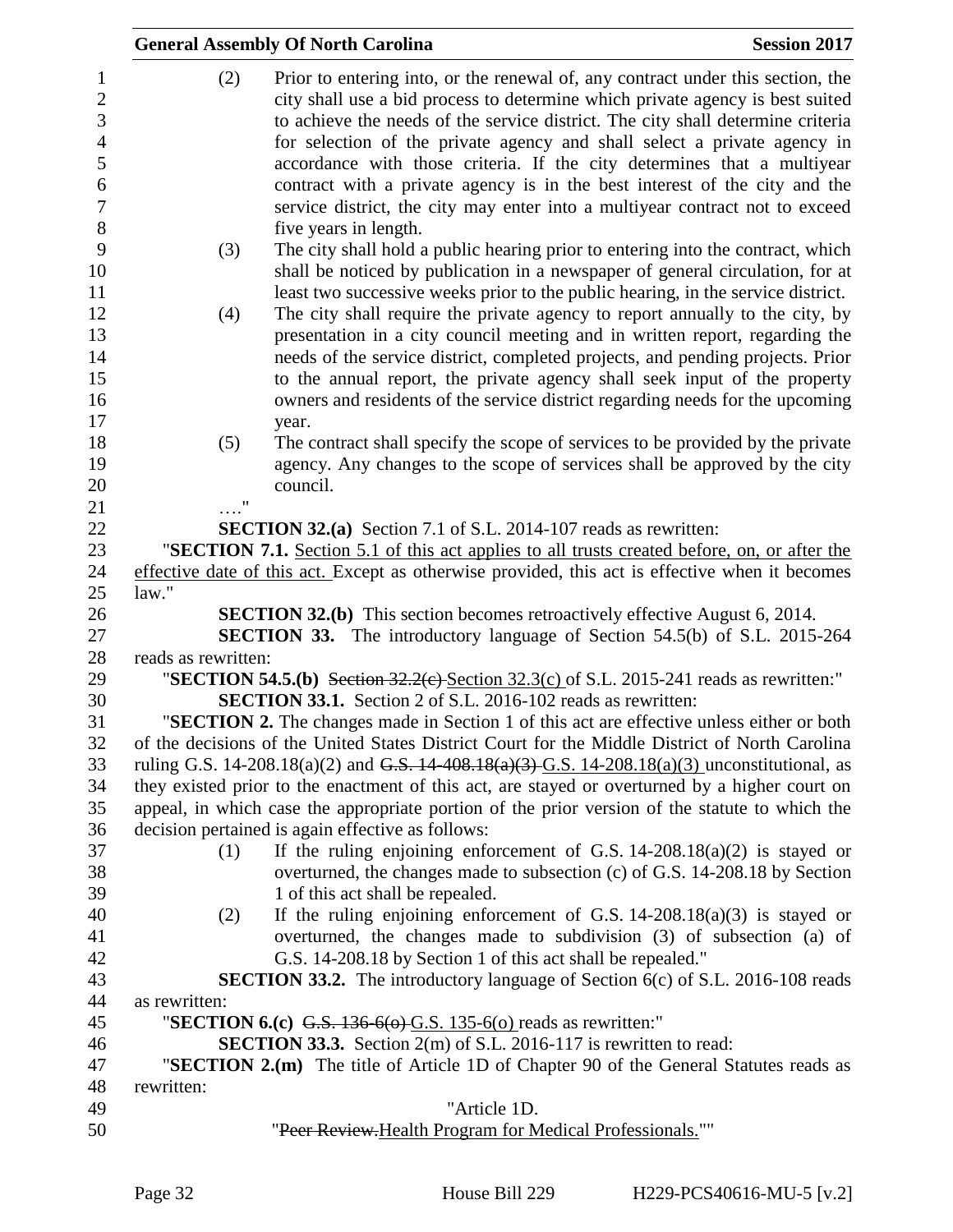| $\mathbf{1}$     |                           | <b>SECTION 33.4.(a)</b> The introductory language of Section 6.1(a) of S.L. 2016-123                     |
|------------------|---------------------------|----------------------------------------------------------------------------------------------------------|
| $\overline{c}$   | reads as rewritten:       |                                                                                                          |
| 3                |                           | "SECTION 6.1.(a) If House Bill 1030, 2015 Regular Session, becomes law, then                             |
| $\overline{4}$   |                           | G.S. $13\text{--}202.1(f)$ , $-G.S. 113-202.1(f)$ , as enacted by Section 14.11(b) of that act, reads as |
| 5                | rewritten:".              |                                                                                                          |
| 6                |                           | <b>SECTION 33.4.(b)</b> The introductory language of Section 6.1(b) of S.L. 2016-123                     |
| $\boldsymbol{7}$ | reads as rewritten:       |                                                                                                          |
| $8\,$            |                           | "SECTION 6.1.(b) If House Bill 1030, 2015 Regular Session, becomes law, then                             |
| 9                |                           | G.S. $13-202.2(f)$ , G.S. 113-202.2(f), as enacted by Section 14.11(c) of that act, reads as             |
| 10               | rewritten:".              |                                                                                                          |
| 11               |                           | <b>SECTION 34.(a)</b> The Revisor of Statutes shall cause to be printed an explanatory                   |
| 12               |                           | comment to G.S. 36C-1-112, prepared by the Estate Planning and Fiduciary Law Section of the              |
| 13               |                           | North Carolina Bar Association, that Section having originally prepared Chapter 36C of the               |
| 14               |                           |                                                                                                          |
|                  |                           | General Statutes for introduction in 2005, as the Revisor may deem appropriate.                          |
| 15               |                           | <b>SECTION 34.(b)</b> The Revisor of Statutes shall cause to be printed all explanatory                  |
| 16               |                           | comments of the drafters of Sections 12 and 13(b) and 13(c) of this act, as the Revisor may              |
| 17               | deem appropriate.         |                                                                                                          |
| 18               |                           |                                                                                                          |
| 19               | <b>PART</b><br>П.         | <b>CONFORMING,</b><br><b>TECHNICAL,</b><br><b>AND</b><br><b>CLARIFYING</b><br><b>OTHER</b>               |
| 20               | <b>AMENDMENTS</b>         |                                                                                                          |
| 21               |                           | <b>SECTION 35.</b> G.S. 12-3 is amended by adding two new subdivisions to read:                          |
| 22               | "(16)                     | "Husband and Wife" and similar terms. - The words "husband and wife,"                                    |
| 23               |                           | "wife and husband," "man and wife," "woman and husband," "husband or                                     |
| 24               |                           | wife," "wife or husband," "man or wife," "woman or husband," or other                                    |
| 25               |                           | terms suggesting two individuals who are then lawfully married to each                                   |
| 26               |                           | other shall be construed to include any two individuals who are then lawfully                            |
| 27               |                           | married to each other.                                                                                   |
| 28               | (17)                      | "Widow" and "Widower." – The words "widow" and "widower" mean the                                        |
| 29               |                           | surviving spouse of a deceased individual."                                                              |
| 30               |                           | <b>SECTION 35.1.</b> The catch line of G.S. 42-45.2 reads as rewritten:                                  |
| 31               |                           | "\\$ 42-45.2. Early termination of rental agreement by military and tenants residing in                  |
| 32               |                           | certain foreclosed property."                                                                            |
| 33               |                           | <b>SECTION 36.</b> G.S. 58-37-1(6) reads as rewritten:                                                   |
| 34               | "(6)                      | "Motor vehicle" means every self-propelled vehicle that is designed for use                              |
| 35               |                           | upon a highway, including trailers and semitrailers designed for use with                                |
|                  |                           |                                                                                                          |
| 36               |                           | such vehicles (except traction engines, road rollers, farm tractors, tractor                             |
| 37               |                           | cranes, power shovels, and well drillers). "Motor vehicle" also means a                                  |
| 38               |                           | motorcycle, as defined in G.S. 20-4.01(27)d., and a moped, as defined in                                 |
| 39               |                           | G.S. 20-4.01(27)d1., orG.S. 20-4.01(27)d1. "Motor vehicle" does not mean                                 |
| 40               |                           | an electric assisted bicycle, as defined in G.S. 20-4.01(7a)."                                           |
| 41               |                           | <b>SECTION 37.(a)</b> G.S. 90-12.7(c) reads as rewritten:                                                |
| 42               | " $(c)$                   | A pharmacist may dispense an opioid antagonist to a person described in                                  |
| 43               |                           | subdivision $(b)(1)(1)$ of subsection (b) of this section pursuant to a prescription issued pursuant     |
| 44               |                           | to subsection (b) of this section. For purposes of this section, the term "pharmacist" is as             |
| 45               | defined in G.S. 90-85.3." |                                                                                                          |
| 46               |                           | <b>SECTION 37.(b)</b> If House Bill 243, 2017 Regular Session, becomes law, this                         |
| 47               | section is repealed.      |                                                                                                          |
| 48               |                           | <b>SECTION 38.</b> G.S. 90-96 reads as rewritten:                                                        |
| 49               |                           | "§ 90-96. Conditional discharge for first offense.                                                       |
| 50               | (a)                       | Whenever any person who has not previously been convicted of (i) any felony                              |
| 51               |                           | offense under any state or federal laws; (ii) any offense under this Article; or (iii) an offense        |
|                  |                           |                                                                                                          |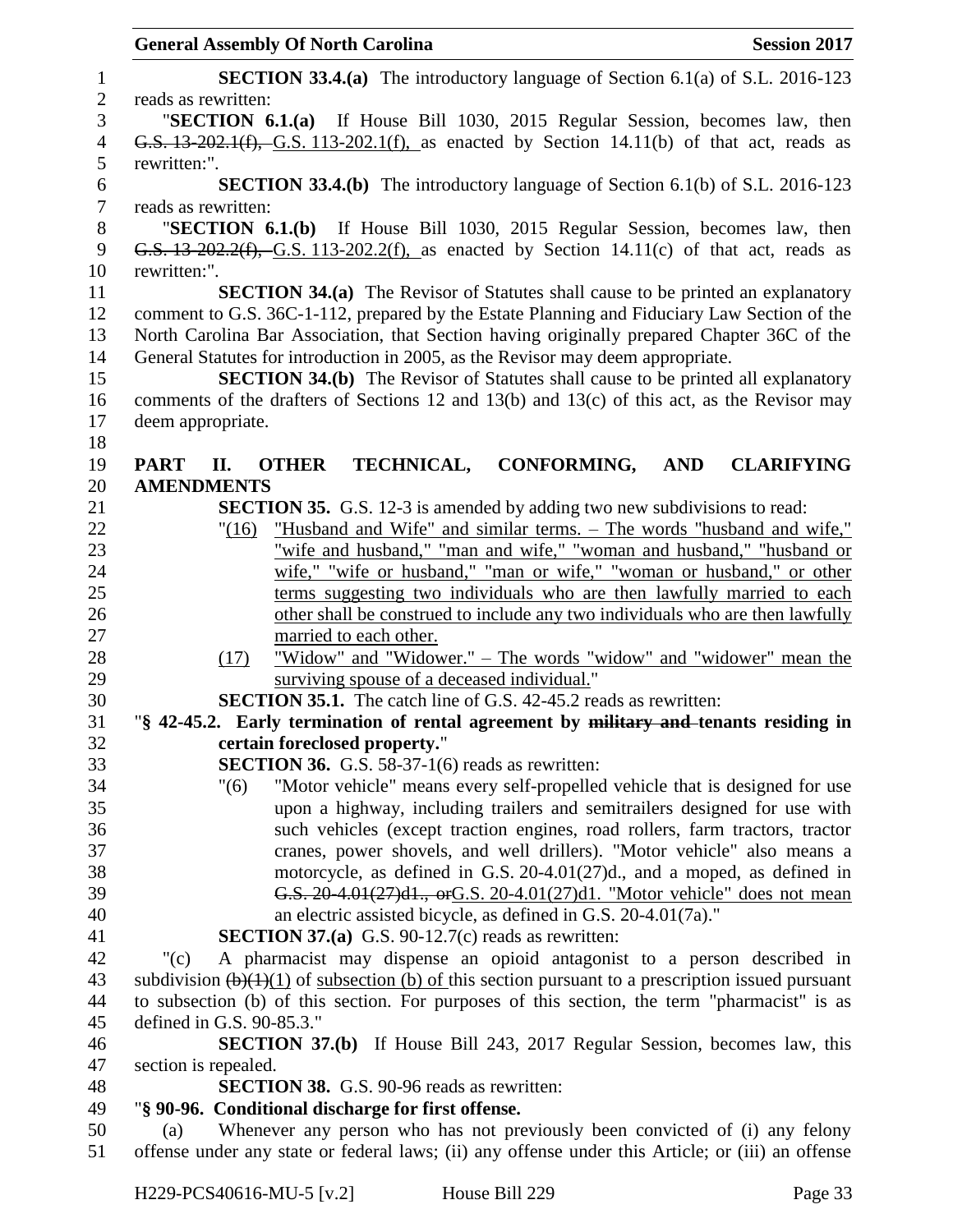under any statute of the United States or any state relating to those substances included in Article 5 or 5A of Chapter 90 or to that paraphernalia included in Article 5B of Chapter 90 of the General Statutes pleads guilty to or is found guilty of (i) a misdemeanor under this Article by possessing a controlled substance included within Schedules I through VI of this Article or by possessing drug paraphernalia as prohibited by G.S. 90-113.22, G.S. 90-113.22 or G.S. 90-113.22A or (ii) a felony under G.S. 90-95(a)(3), the court shall, without entering a judgment of guilt and with the consent of such the person, defer further proceedings and place him the person on probation upon such reasonable terms and conditions as it may require, unless the court determines with a written finding, and with the agreement of the District Attorney, that the offender is inappropriate for a conditional discharge for factors related to the offense. Notwithstanding the provisions of G.S. 15A-1342(c) or any other statute or law, probation may be imposed under this section for an offense under this Article for which the prescribed punishment includes only a fine. To fulfill the terms and conditions of probation the court may allow the defendant to participate in a drug education program approved for this purpose by the Department of Health and Human Services or in the Treatment for Effective Community Supervision Program under Subpart B of Part 6 of Article 13 of Chapter 143B of the General Statutes. Upon violation of a term or condition, the court may enter an adjudication of guilt and proceed as otherwise provided. Upon fulfillment of the terms and conditions, the 19 court shall discharge such the person and dismiss the proceedings against him. proceedings. Discharge and dismissal under this section shall be without court adjudication of guilt and shall not be deemed a conviction for purposes of this section or for purposes of disqualifications or disabilities imposed by law upon conviction of a crime including the additional penalties imposed for second or subsequent convictions under this Article. Discharge and dismissal under this section or G.S. 90-113.14 may occur only once with respect to any person. Disposition of a case to determine discharge and dismissal under this section at the district court division of the General Court of Justice shall be final for the purpose of appeal. Prior to taking any action to discharge and dismiss under this section the court shall make a finding that the defendant has no record of previous convictions as provided in this subsection.

 (a1) Upon the first conviction only of any offense which qualifies under the provisions of subsection (a) of this section, and the provisions of this subsection, the court may place defendant on probation under this section for an offense under this Article including an offense for which the prescribed punishment includes only a fine. The probation, if imposed, shall be for not less than one year and shall contain a minimum condition that the defendant who was found guilty or pleads guilty enroll in and successfully complete, within 150 days of the date of the imposition of said probation, the program of instruction at the drug education school approved by the Department of Health and Human Services pursuant to G.S. 90-96.01. The court may impose probation that does not contain a condition that defendant successfully complete the program of instruction at a drug education school if:

- 
- 
- (1) There is no drug education school within a reasonable distance of the defendant's residence; or
- (2) There are specific, extenuating circumstances which make it likely that defendant will not benefit from the program of instruction.

 The court shall enter such specific findings in the record; provided that in the case of subdivision (2) above, such findings shall include the specific, extenuating circumstances which make it likely that the defendant will not benefit from the program of instruction.

 Upon fulfillment of the terms and conditions of the probation, the court shall discharge such person and dismiss the proceedings against the person.

 For the purposes of determining whether the conviction is a first conviction or whether a person has already had discharge and dismissal, no prior offense occurring more than seven years before the date of the current offense shall be considered. In addition, convictions for violations of a provision of G.S. 90-95(a)(1) or 90-95(a)(2) or 90-95(a)(3), or 90-113.10, or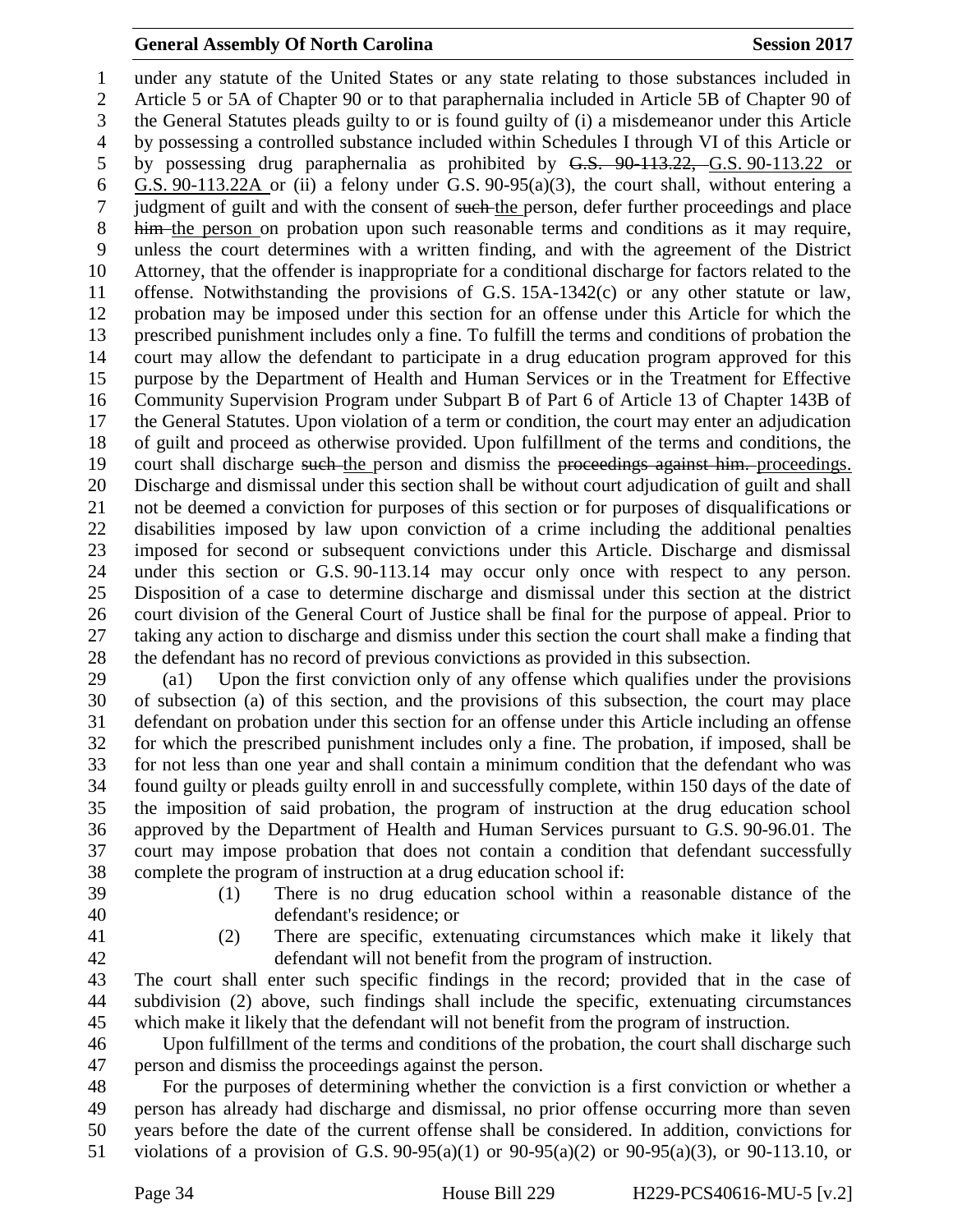1 90-113.11, or 90-113.12, or 90-113.22-90-113.22, or 90-113.22A shall be considered previous convictions. Failure to complete successfully an approved program of instruction at a drug education school shall constitute grounds to revoke probation pursuant to this subsection and deny application for expunction of all recordation of defendant's arrest, indictment, or information, trial, finding of guilty, and dismissal and discharge pursuant to G.S. 15A-145.2. For purposes of this subsection, the phrase "failure to complete successfully the prescribed program of instruction at a drug education school" includes failure to attend scheduled classes without a valid excuse, failure to complete the course within 150 days of imposition of probation, willful failure to pay the required fee for the course as provided in G.S. 90-96.01(b), or any other manner in which the person fails to complete the course successfully. The instructor of the course to which a person is assigned shall report any failure of a person to complete successfully the program of instruction to the court which imposed probation. Upon receipt of the instructor's report that the person failed to complete the program successfully, the court shall revoke probation, shall not discharge such person, shall not dismiss the proceedings against the person, and shall deny application for expunction of all recordation of defendant's arrest, indictment, or information, trial, finding of guilty, and dismissal and discharge pursuant to G.S. 15A-145.2. A person may obtain a hearing before the court of original jurisdiction prior to revocation of probation or denial of application for expunction.

 This subsection is supplemental and in addition to existing law and shall not be construed so as to repeal any existing provision contained in the General Statutes of North Carolina.

 (b) Upon the discharge of such person, and dismissal of the proceedings against the person under subsection (a) or (a1) of this section, such person, if he or she was not over 21 years of age at the time of the offense, may be eligible to apply for expunction of certain records relating to the offense pursuant to G.S. 15A-145.2(a).

(c) Repealed by Session Laws 2009-510, s. 8(b), effective October 1, 2010.

 (d) Whenever any person is charged with a misdemeanor under this Article by possessing a controlled substance included within Schedules I through VI of this Article or a felony under G.S. 90-95(a)(3), upon dismissal by the State of the charges against such person, upon entry of a nolle prosequi, or upon a finding of not guilty or other adjudication of innocence, the person may be eligible to apply for expunction of certain records relating to the offense pursuant to G.S. 15A-145.2(b).

 (e) Whenever any person who has not previously been convicted of (i) any felony offense under any state or federal laws; (ii) any offense under this Article; or (iii) an offense under any statute of the United States or any state relating to controlled substances included in any schedule of this Article or to that paraphernalia included in Article 5B of Chapter 90 of the General Statutes pleads guilty to or has been found guilty of (i) a misdemeanor under this Article by possessing a controlled substance included within Schedules I through VI of this Article, or by possessing drug paraphernalia as prohibited by G.S. 90-113.22 or G.S. 90-113.22A, or (ii) a felony under G.S. 90-95(a)(3), the person may be eligible to apply for cancellation of the judgment and expunction of certain records related to the offense pursuant to G.S. 15A-145.2(c).

 (f) Repealed by Session Laws 2009-577, s. 6, effective December 1, 2009, and applicable to petitions for expunctions filed on or after that date."

**SECTION 39.(a)** G.S. 90-414.5(a) reads as rewritten:

 "(a) The Authority shall provide the Department and the State Health Plan for Teachers and State Employees secure, real-time access to data and information disclosed through the 48 HIE Network, solely for the purposes set forth in subsection (a) of this section G.S. 90-414.4(a) and in G.S. 90-414.2. The Authority shall limit access granted to the State Health Plan for Teachers and State Employees pursuant to this section to data and information disclosed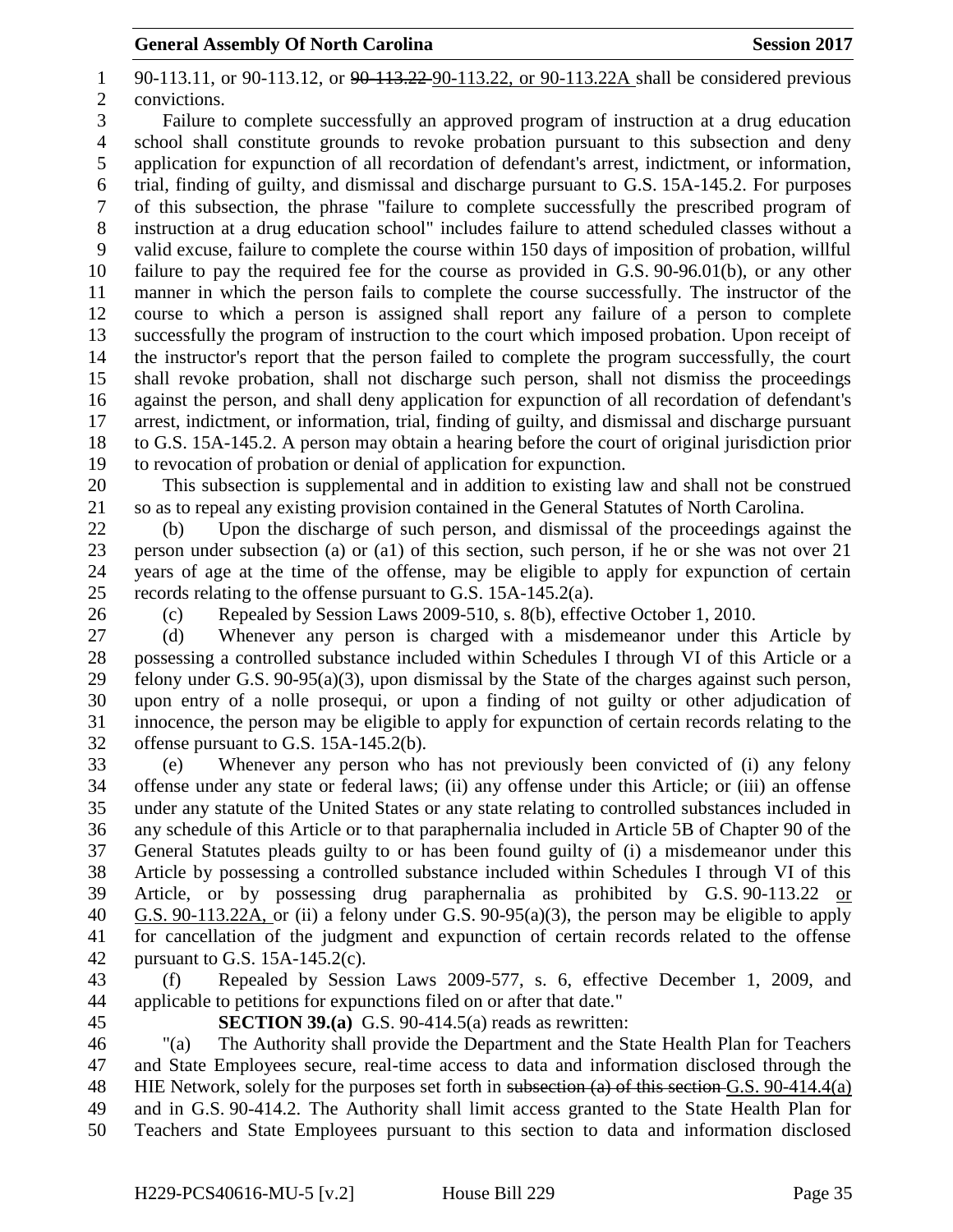| <b>General Assembly Of North Carolina</b>                                                                | <b>Session 2017</b> |
|----------------------------------------------------------------------------------------------------------|---------------------|
| through the HIE Network that pertains to services (i) rendered to teachers and State employees           |                     |
| and (ii) paid for by the State Health Plan."                                                             |                     |
| <b>SECTION 39.(b)</b> G.S. 90-414.7(b) reads as rewritten:                                               |                     |
| " $(b)$<br>Powers and Duties. – The Authority has the following powers and duties:                       |                     |
| Oversee and administer the HIE Network in a manner that ensures all of the<br>(1)                        |                     |
| following:                                                                                               |                     |
|                                                                                                          |                     |
| h.<br>Minimization of the amount of data required to be submitted under                                  |                     |
| G.S. 90-414(b) G.S. 90-414.4(b) and any use or disclosure of such                                        |                     |
| data to what is determined by the Authority to be required in order to                                   |                     |
| advance the purposes set forth in G.S. 90-414.2 and G.S.                                                 |                     |
| $90-414(a)$ .G.S. 90-414.4(a)."                                                                          |                     |
| <b>SECTION 40.(a)</b> If House Bill 630, 2017 Regular Session, becomes law,                              |                     |
| G.S. 108A-74, as amended by Section 3.1(a) of that act, reads as rewritten:                              |                     |
| "§ 108A-74.<br>County departments Counties required to enter into annual written                         |                     |
| agreement for all social services programs other than medical assistance;                                |                     |
| County department failure to provide child welfare services; State intervention                          |                     |
| in or control of child welfare service delivery.                                                         |                     |
| $\cdots$                                                                                                 |                     |
| Beginning in fiscal year 2018-2019, the Secretary shall require all departments of<br>$\left( a1\right)$ |                     |
| social services counties to enter into a written agreement each year that specifies mandated             |                     |
| performance requirements and administrative responsibilities with regard to all social services          |                     |
| programs other than medical assistance.                                                                  |                     |
| When possible, the mandated performance requirements shall be based upon<br>(1)                          |                     |
| standardized metrics utilizing reliable data.                                                            |                     |
| The administrative responsibilities shall address, at a minimum, staff<br>(2)                            |                     |
| training, data submission to the Department, and communication with the                                  |                     |
| Department.                                                                                              |                     |
| The written agreement may be standardized or may be tailored to address<br>(3)                           |                     |
| issues in specific jurisdictions.                                                                        |                     |
| The written agreement shall authorize the Department to withhold State and<br>(4)                        |                     |
| federal funds in the event the department fails to satisfy mandated                                      |                     |
| performance requirements or comply with the terms of the agreement.                                      |                     |
| $\ldots$ "                                                                                               |                     |
| <b>SECTION 40.(b)</b> If House Bill 630, 2017 Regular Session, becomes law, Section                      |                     |
| $3.1(b)$ of that act reads as rewritten:                                                                 |                     |
| "SECTION 3.1.(b) This section becomes effective upon ratification is effective when it                   |                     |
| becomes law and applies to written agreements required pursuant to G.S. 108A-74(a1) for                  |                     |
| fiscal years 2018-2019 and 2019-2020."                                                                   |                     |
| <b>SECTION 40.(c)</b> If House Bill 630, 2017 Regular Session, becomes law, then,                        |                     |
| effective March 1, 2020, G.S. 108A-74, as amended by Sections $3.1(a)$ and $3.2(a)$ of that act          |                     |
| and by Section $40(a)$ of this act, reads as rewritten:                                                  |                     |
| "§ 108A-74. Counties Local and regional social services departments required to enter                    |                     |
|                                                                                                          |                     |
|                                                                                                          |                     |
| into annual written agreement for all social services programs other than                                |                     |
| medical assistance; Local-local department failure to comply with the written                            |                     |
| agreement or applicable law; corrective action; State intervention in or control                         |                     |
| of child welfare service delivery.                                                                       |                     |
| $\ldots$<br>The Secretary shall require all departments of social services counties and regional<br>(a2) |                     |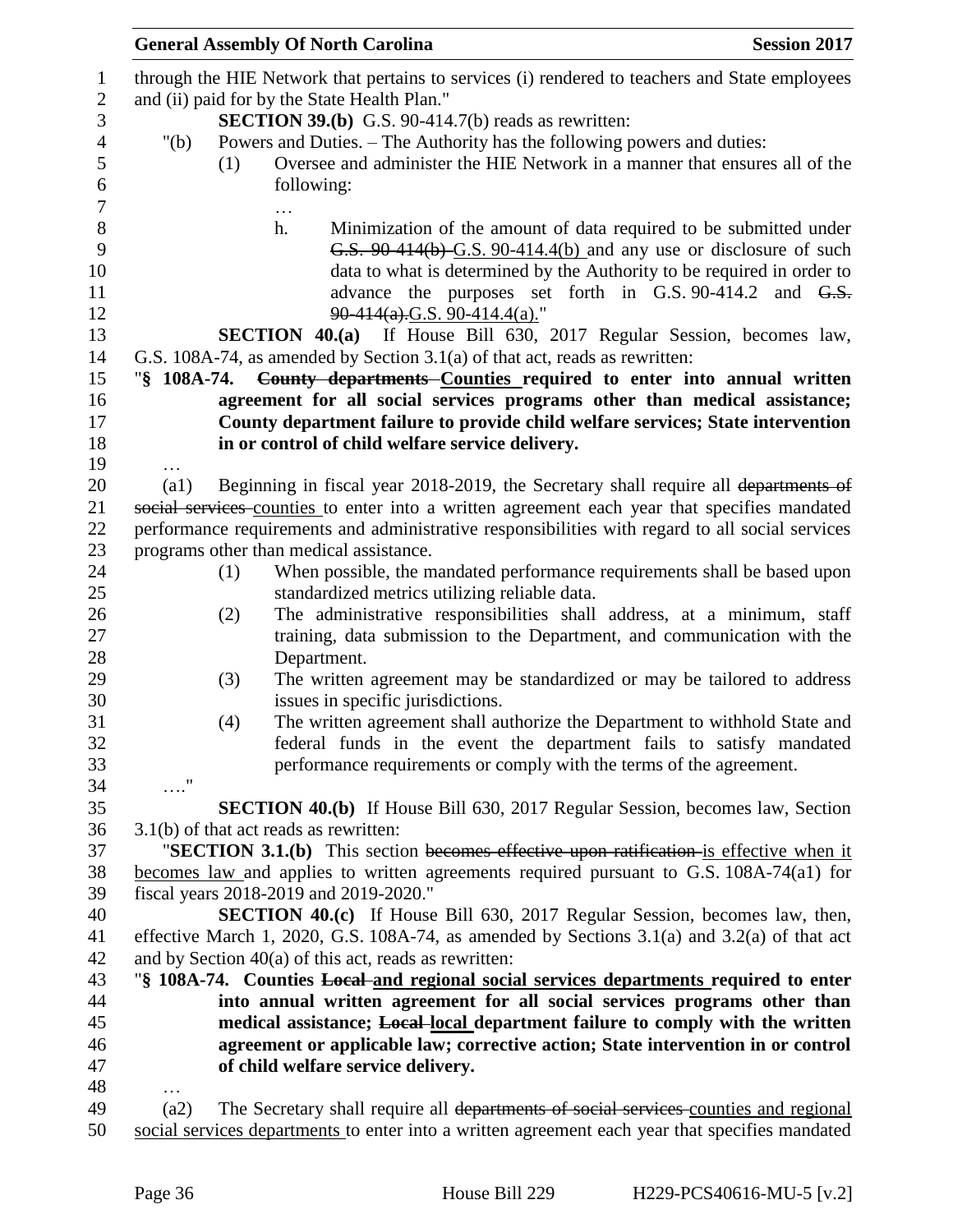| <b>General Assembly Of North Carolina</b> |                  |                                                                             | <b>Session 2017</b>                                                                                |
|-------------------------------------------|------------------|-----------------------------------------------------------------------------|----------------------------------------------------------------------------------------------------|
|                                           |                  |                                                                             | performance requirements and administrative responsibilities with regard to all social services    |
| programs other than medical assistance.   |                  |                                                                             |                                                                                                    |
| (1)                                       |                  |                                                                             | The mandated performance requirements shall be based upon standardized                             |
|                                           |                  |                                                                             | metrics utilizing data and outcome measures derived from the Social                                |
|                                           |                  |                                                                             | Services System Transparency and Wellness Dashboard and other reliable                             |
|                                           | data sources.    |                                                                             |                                                                                                    |
| (2)                                       |                  |                                                                             | The administrative responsibilities shall address, at a minimum, staff                             |
|                                           |                  |                                                                             | training, data submission to the Department, and communication with the                            |
|                                           | Department.      |                                                                             |                                                                                                    |
| (3)                                       |                  |                                                                             | The written agreement may be standardized or may be tailored to address                            |
|                                           |                  | issues in specific jurisdictions.                                           |                                                                                                    |
| (4)                                       |                  |                                                                             | The written agreement shall authorize the Department to withhold State or                          |
|                                           |                  |                                                                             | federal funds in the event the department fails to satisfy mandated                                |
|                                           |                  |                                                                             | performance requirements or comply with the terms of the agreement or                              |
|                                           | applicable law.  |                                                                             |                                                                                                    |
| $\ldots$ "                                |                  |                                                                             |                                                                                                    |
|                                           |                  |                                                                             | <b>SECTION 40.(d)</b> If House Bill 630, 2017 Regular Session, becomes law,                        |
|                                           |                  | G.S. 108A-15.3D, as enacted by Section 4.1 of that act, reads as rewritten: |                                                                                                    |
|                                           |                  | "§ 108A-15.3D. Regional social services director.                           |                                                                                                    |
|                                           |                  |                                                                             | A regional social services director appointed by a regional social services board shall have       |
|                                           |                  |                                                                             | all the powers and duties of a director of social services provided by G.S. 108A-14 and other      |
|                                           |                  |                                                                             | applicable laws. The director shall also have the authority to enter contracts, in accordance with |
|                                           |                  |                                                                             | the Local Government Finance Act, Chapter 159 of the General Statutes, on behalf of the            |
| regional social services department."     |                  |                                                                             |                                                                                                    |
|                                           |                  |                                                                             | <b>SECTION 40.(e)</b> If House Bill 630, 2017 Regular Session, becomes law, Section                |
| 4.6 of that act reads as rewritten:       |                  |                                                                             |                                                                                                    |
|                                           |                  |                                                                             | "SECTION 4.6. Sections 4.1, 4.2, 4.3, and 4.4 become effective March 1, 2019. Section              |
|                                           |                  | 4.5 becomes effective upon ratification is effective when it becomes law."  |                                                                                                    |
|                                           |                  |                                                                             | <b>SECTION 40.(f)</b> If House Bill 630, 2017 Regular Session, becomes law,                        |
|                                           |                  |                                                                             | G.S. 7B-1001(a), as amended by Section 8(a) of that act and by Section 4 of S.L. 2017-7, reads     |
| as rewritten:                             |                  |                                                                             |                                                                                                    |
| "(a)                                      |                  |                                                                             | In a juvenile matter under this Subchapter, appeal of a final order of the court shall             |
|                                           |                  |                                                                             | be made directly to the Court of Appeals, unless otherwise specified. Only the following           |
| juvenile matters may be appealed:         |                  |                                                                             |                                                                                                    |
|                                           |                  |                                                                             |                                                                                                    |
| (5)                                       |                  | An order under G.S. 7B-906.2(b) eliminating reunification, as defined by    |                                                                                                    |
|                                           |                  | G.S. 7B-101(18b), as a permanent plan by either of the following:           |                                                                                                    |
|                                           | a.               | A parent who is a party and:                                                |                                                                                                    |
|                                           | 1.               |                                                                             | Has preserved the right to appeal the order in writing within                                      |
|                                           |                  | 30 days after entry and service of the order.                               |                                                                                                    |
|                                           | 2.               |                                                                             | A termination of parental rights petition or motion has not                                        |
|                                           |                  | been filed within 65 days of entry and service of the order.                |                                                                                                    |
|                                           | 3.               |                                                                             | A notice of appeal of the order eliminating reunification is                                       |
|                                           |                  |                                                                             | filed within 30 days after entry and service of the expiration                                     |
|                                           |                  | of the 65 days.                                                             |                                                                                                    |
|                                           | $\mathbf b$ .    |                                                                             | A party who is a guardian or custodian with whom reunification is                                  |
|                                           |                  | not a permanent plan.                                                       |                                                                                                    |
| (6)                                       |                  | shall be made directly to the Supreme Court."                               |                                                                                                    |
|                                           | SECTION $40.(g)$ |                                                                             | If House Bill 630, 2017 Regular Session, becomes law,                                              |
|                                           |                  |                                                                             | subsection (c) of this section becomes effective March 1, 2020, subsection (d) of this section     |
|                                           |                  |                                                                             | becomes effective March 1, 2019, subsection (f) of this section becomes effective January 1,       |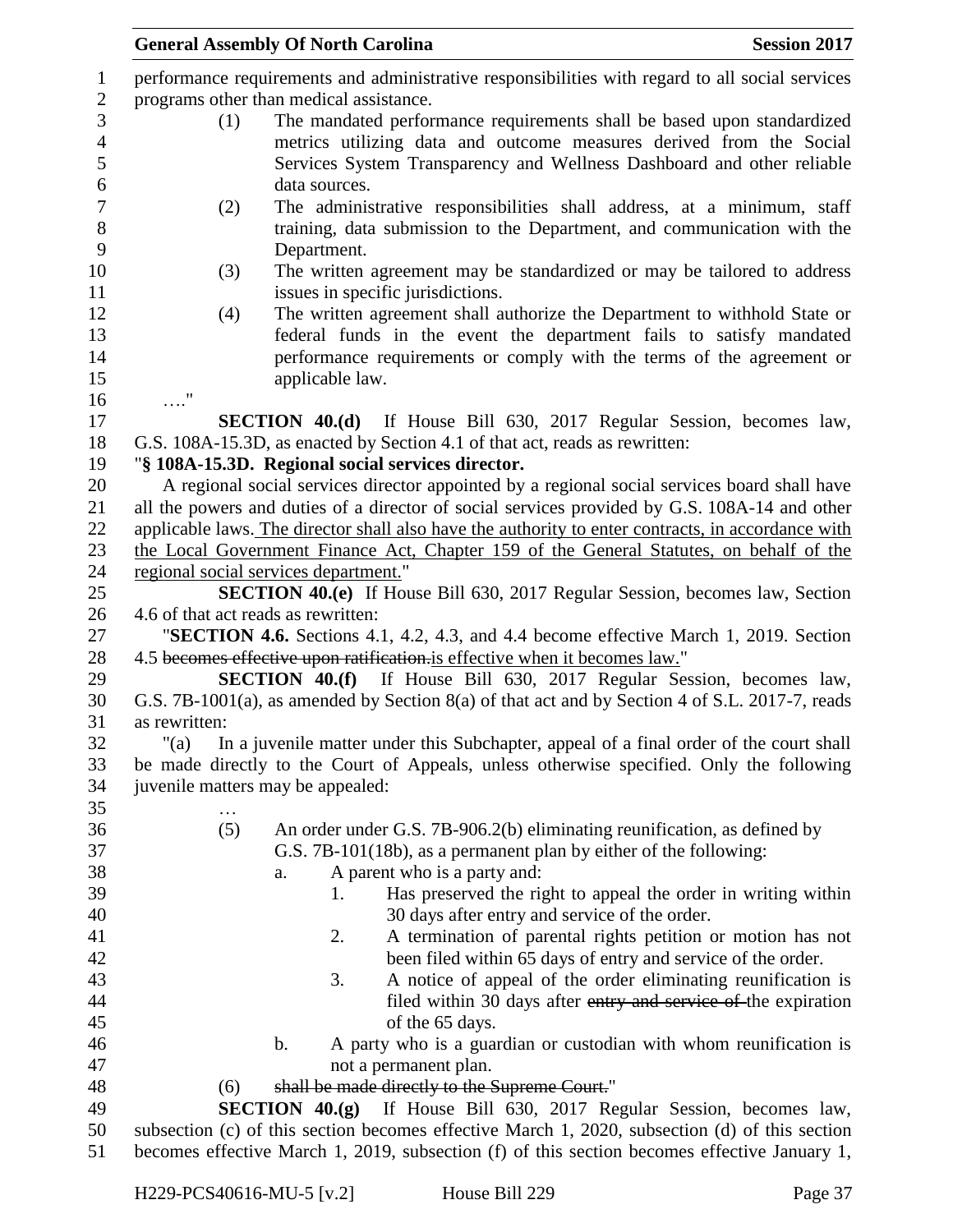2019, and applies to appeals filed on or after that date, and the remainder of this section is effective on the date House Bill 630 becomes law.

**SECTION 41.** G.S. 113-291.4A reads as rewritten:

# "**§ 113-291.4A. Open seasons for taking foxes with firearms.**

 (a) There is an open season for the taking of foxes with firearms in all areas of the State east of Interstate Highway 77 and in Mitchell and Caldwell Counties from the beginning of the season established by the Wildlife Resources Commission for the taking of rabbits and quail through January 1 of each year. The selling, buying, or possessing for sale of any fox or fox part taken pursuant to this subsection is prohibited, and is punishable as provided by G.S. 113-294(a) or (j).

 (b) The Wildlife Resources Commission shall establish appropriate bag and season 12 limits that may be imposed upon the taking of foxes pursuant to this act, section, and may make reasonable rules governing the possession of foxes killed by motor vehicles or other accidental means."

**SECTION 41.5.** G.S. 115C-105.51 reads as rewritten:

# "**§ 115C-105.51. Anonymous tip lines and monitoring and response applications.**

 (a) Each local school administrative unit is encouraged to develop and operate an anonymous tip line, in coordination with local law enforcement and social services agencies, to receive anonymous information on internal or external risks to the school population, school 20 buildings, and school-related activities. The Department of Public Safety, Instruction, in 21 consultation with the Department of Public Instruction, Safety, may develop standards and guidelines for the development, operation, and staffing of tip lines.

- (b) The Department of Public Safety, Division of Emergency Management, Instruction 24 and the Center for Safer Schools, in collaboration with the Department of Public Instruction, Safety, Division of Emergency Management, shall implement and maintain an anonymous safety tip line application for purposes of receiving anonymous student information on internal or external risks to the school population, school buildings, and school-related activities. …."
- 

# **SECTION 42.** G.S. 115D-67.4 reads as rewritten:

# "**§ 115D-67.4. Fees collected by the Center; purchases using Center funds.**

 Notwithstanding any other provision of law, all fees collected by the Applied Textile Technology Center for services to the textile industry, except for regular curriculum and continuing education tuition receipts, shall be retained by the Center and used for the operations of the Center. Purchases made by the Center using these funds are not subject to the provisions of Article 3 of Chapter 143 of the General Statutes. However, the Center shall: (i) submit all proposed agreements or contracts for supplies, materials, printing, equipment, and contractual services that exceed one million dollars (\$1,000,000) authorized by this section to the Attorney General or the Attorney General's Secretary of Administration or the Secretary's designee for review as provided in G.S. 114-8.3; and (ii) include in all agreements or contracts to be awarded by the Center under this section a standard clause which provides that the State Auditor and internal auditors of the Center may audit the records of the contractor during and after the term of the contract to verify accounts and data affecting fees and performance. The Center shall not award a cost plus percentage of cost agreement or contract for any purpose."

**SECTION 42.1.** G.S. 143-49(9) reads as rewritten:

- "(9) To include a standard clause in all contracts awarded by the State and departments, agencies, and institutions of the State, providing that the State Auditor and internal auditors of the affected department, agency, or 48 institution may audit the records of the contractor during and after the term of the contract to verify accounts and data affecting fees or performance."
- **SECTION 43.** G.S. 143B-30.1(e) and (f) read as rewritten: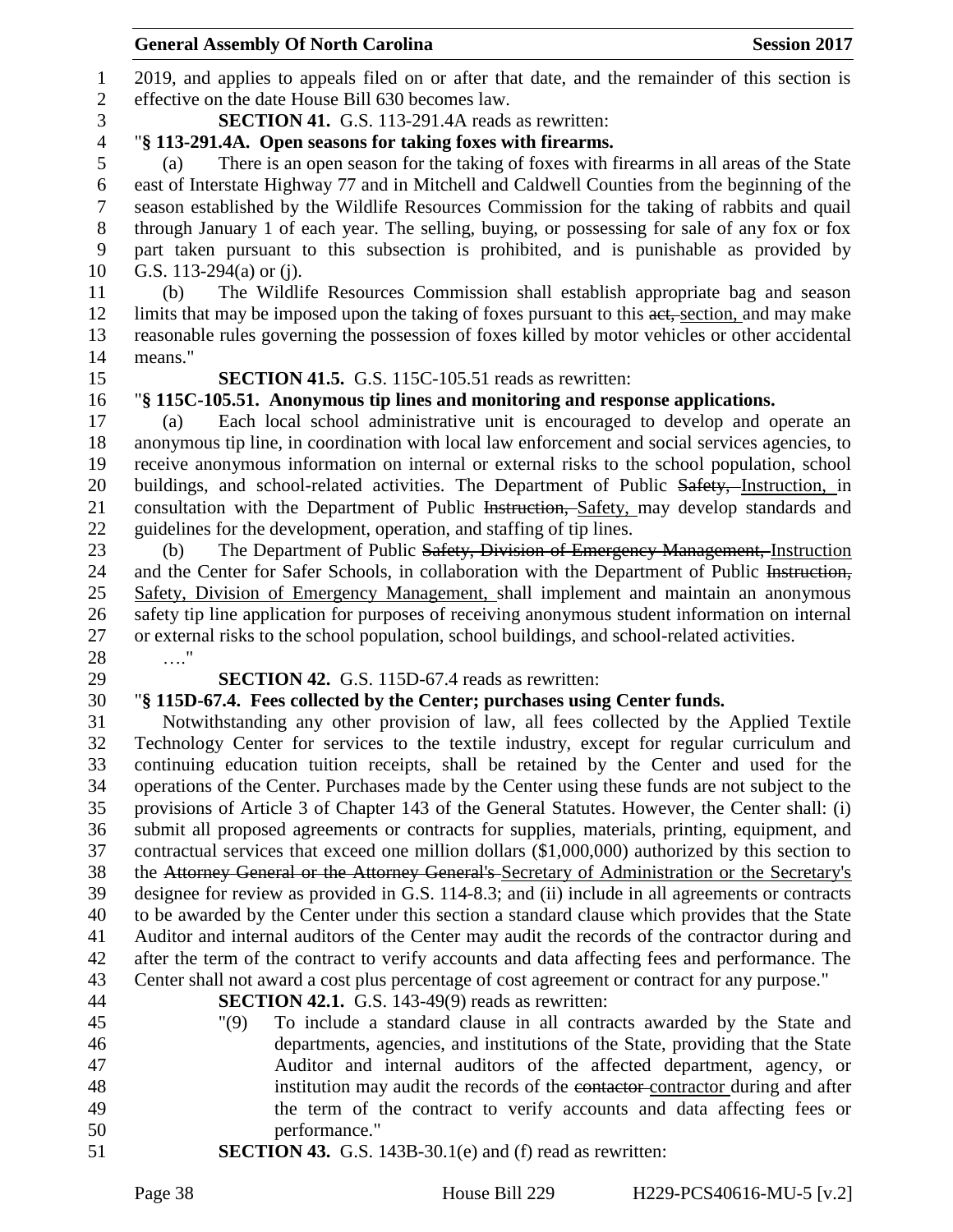|                  | <b>General Assembly Of North Carolina</b><br><b>Session 2017</b>                                      |  |
|------------------|-------------------------------------------------------------------------------------------------------|--|
| $\mathbf{1}$     | The Chief Administrative Law Judge, Judge of the Office of Administrative<br>" $(e)$                  |  |
| $\mathbf{2}$     | Hearings, Hearings shall assign the staff and designate the Director of the Commission in             |  |
| 3                | accordance with G.S. 7A-760.designate, from among the employees of the Office of                      |  |
| $\overline{4}$   | Administrative Hearings, the staff of the Rules Review Commission.                                    |  |
| 5                | The Commission shall prescribe procedures and forms to be used in submitting rules<br>(f)             |  |
| 6                | to the Commission for review. The Commission may have computer access to the North                    |  |
| $\boldsymbol{7}$ | Carolina Administrative Code to enable the Commission and its staff to view and copy rules in         |  |
| $8\,$            | the Code."                                                                                            |  |
| 9                | <b>SECTION 44.</b> G.S. 143B-437.01(a)(6) reads as rewritten:                                         |  |
| 10               | The funds shall not be used for any retail, entertainment, or sports projects.<br>"(6)                |  |
| 11               | The funds shall not be used for any nonmanufacturing project that does not                            |  |
| 12               | meet the wage standard for the development tier area or zone in which the                             |  |
| 13               | project is located. There is no wage standard for a development tier one area.                        |  |
| 14               | If an urban progress zone or an agrarian growth zone is not in a development                          |  |
| 15               | tier one area, then the wage standard for that zone is an average weekly                              |  |
| 16               | wage that is at least equal to ninety percent (90%) of the lesser of the                              |  |
| 17               | average wage for all insured private employers in the State and the average                           |  |
| 18               | wage for all insured private employers in the county in which the datacenter                          |  |
| 19               | project is located. The wage standard for a development tier two area or a                            |  |
| 20               | development tier three area is an average weekly wage that is at least equal                          |  |
| 21               | to one hundred ten percent (110%) of the lesser of the average wage for all                           |  |
| 22               | insured private employers in the State and ninety percent (90%) of the                                |  |
| 23               | average wage for all insured private employers in the county in which the                             |  |
| 24               | datacenter project is located."                                                                       |  |
| 25               | SECTION 44.1. G.S. 143B-1333(c) reads as rewritten:                                                   |  |
| 26               | Receipts shall be used solely for the purpose for which they were collected. In<br>" $(c)$            |  |
| 27               | coordination with the Office of the State Controller and the Office of State Budget and               |  |
| 28               | Management, the State CIO shall ensure processes are established to manage federal receipts,          |  |
| 29               | maximize those receipts, and ensure that federal receipts are correctly utilized."                    |  |
| 30               | <b>SECTION 45.</b> G.S. 147-12(b) reads as rewritten:                                                 |  |
| 31               | " $(b)$<br>The Department of Transportation, the Division of Adult Correction of the                  |  |
| 32               | Department of Public Safety, the State Highway Patrol, the Wildlife Resources Commission,             |  |
| 33               | the Division of Parks and Recreation in the Department of Natural and Natural Resources               |  |
| 34               | [Department of Natural and Cultural Resources], Department of Natural and Cultural                    |  |
| 35               | Resources, and the Division of Marine Fisheries in the Department of Environmental Quality            |  |
| 36               | shall deliver to the Governor by February 1 of each year detailed information on the agency's         |  |
| 37               | litter enforcement, litter prevention, and litter removal efforts. The Administrative Office of the   |  |
| 38               | Courts shall deliver to the Governor, by February 1 of each year, detailed information on the         |  |
| 39               | enforcement of the littering laws of the State, including the number of charges and convictions       |  |
| 40               | under the littering laws of the State. The Governor shall gather the information submitted by         |  |
| 41               | the respective agencies and deliver a consolidated annual report, on or before March 1 of each        |  |
| 42               | year, to the Environmental Review Commission, the Joint Legislative Transportation Oversight          |  |
| 43               | Committee, and the House of Representatives and the Senate appropriations committees with             |  |
| 44               | jurisdiction over natural and economic resources."                                                    |  |
| 45               | <b>SECTION 45.5.</b> If Senate Bill 655, 2017 Regular Session, becomes law,                           |  |
| 46               | G.S. 163-213.4 reads as rewritten:                                                                    |  |
| 47               | "§ 163-213.4. Nomination by State Board of Elections.                                                 |  |
| 48               | No later than 90 days preceding the North Carolina presidential preference primary, the               |  |
| 49               | chair of each political party shall submit to the State Board of Elections a list of its presidential |  |

 candidates to be placed on the presidential preference primary ballot. The list must be comprised of candidates whose candidacy is generally advocated and recognized in the news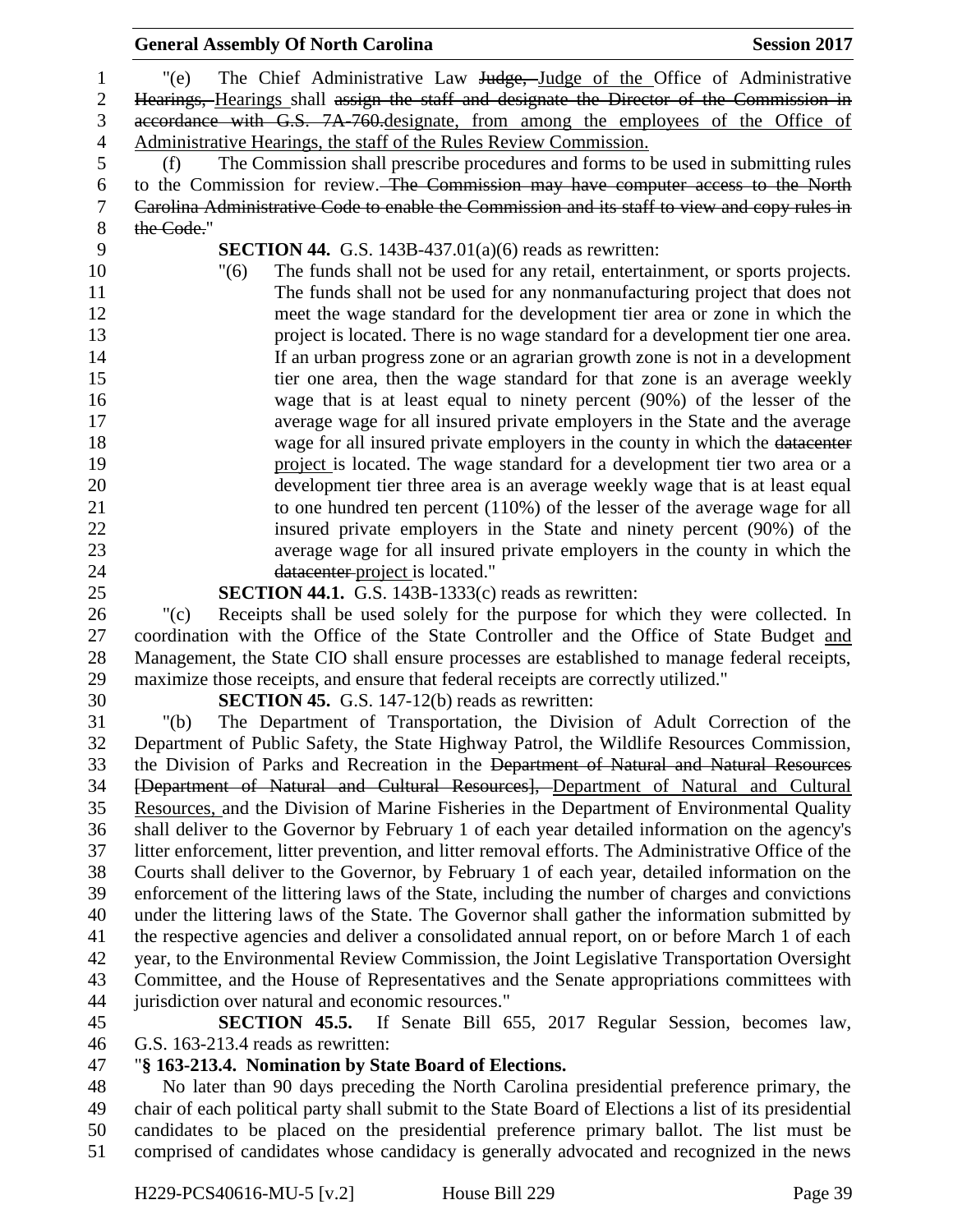media throughout the United States or in North Carolina, unless any such candidate executes and files with the chair of the political party an affidavit stating without qualification that the candidate is not and does not intend to become a candidate for nomination in the North Carolina Presidential Preference Primary Election. The State Board of Elections shall prepare and publish a list of the names of the presidential candidates submitted. The State Board of Elections shall convene in Raleigh on the first Tuesday in March January preceding the 7 presidential preference primary election-election, unless the first Tuesday in January is the first day of that month, in which case the State Board shall meet on January 2. At the meeting required by this section, the State Board of Elections shall nominate as presidential primary candidates all candidates affiliated with a political party, recognized pursuant to the provisions of Article 9 of Chapter 163 of the General Statutes, who have been submitted to the State Board of Elections. Additionally, the State Board of Elections, by vote of at least three of its members in the affirmative, may nominate as a presidential primary candidate any other person affiliated with a political party that it finds is generally advocated and recognized in the news media throughout the United States or in North Carolina as candidates for the nomination by that party. Immediately upon completion of these requirements, the Board shall release to the news media all such nominees selected. Provided, however, nothing shall prohibit the partial selection of nominees prior to the meeting required by this section, if all provisions herein have been complied with." **SECTION 46.** Section 3 of S.L. 2016-81 reads as rewritten: "**SECTION 3.** This act becomes effective October 1, 2015.October 1, 2016." **SECTION 47.** Reserved. **PART III. ADJUST CERTAIN EDUCATION REPORT DATES SECTION 48.(a)** G.S. 115C-12(25) reads as rewritten: "(25) Duty to Report to Joint Legislative Education Oversight Committee. – Upon the request of the Joint Legislative Education Oversight Committee, the State Board shall examine and evaluate issues, programs, policies, and fiscal information, and shall make reports to that Committee. Furthermore, beginning October 15, 2015, and annually thereafter, by November 15 of each year, the State Board shall submit reports to that Committee regarding schools identified as low-performing, school improvement plans found to significantly improve student performance, personnel actions taken in low-performing schools, and recommendations for additional legislation to improve student performance and increase local flexibility." **SECTION 48.(b)** G.S. 115C-296.13(e) reads as rewritten: "(e) Annual State Board of Education Report. – The educator preparation program report cards shall be submitted to the Joint Legislative Education Oversight Committee on an annual basis by December 15.March 15." **SECTION 48.(c)** G.S. 115C-238.55 reads as rewritten: "**§ 115C-238.55. Evaluation of cooperative innovative high schools.** The State Board of Education and the governing Boards shall evaluate the success of students in cooperative innovative high schools approved under this Part. Success shall be measured by high school retention rates, high school completion rates, high school dropout rates, certification and associate degree completion, admission to four-year institutions, postgraduation employment in career or study-related fields, and employer satisfaction of employees who participated in and graduated from the schools. The Boards shall jointly report 48 by January 15 March 15 of each year to the Joint Legislative Education Oversight Committee on the evaluation of these schools." **SECTION 48.(d)** Section 1(b) of S.L. 2013-1, as amended by Section 16.1 of S.L. 2013-410 and by Section 89 of S.L. 2014-115, reads as rewritten: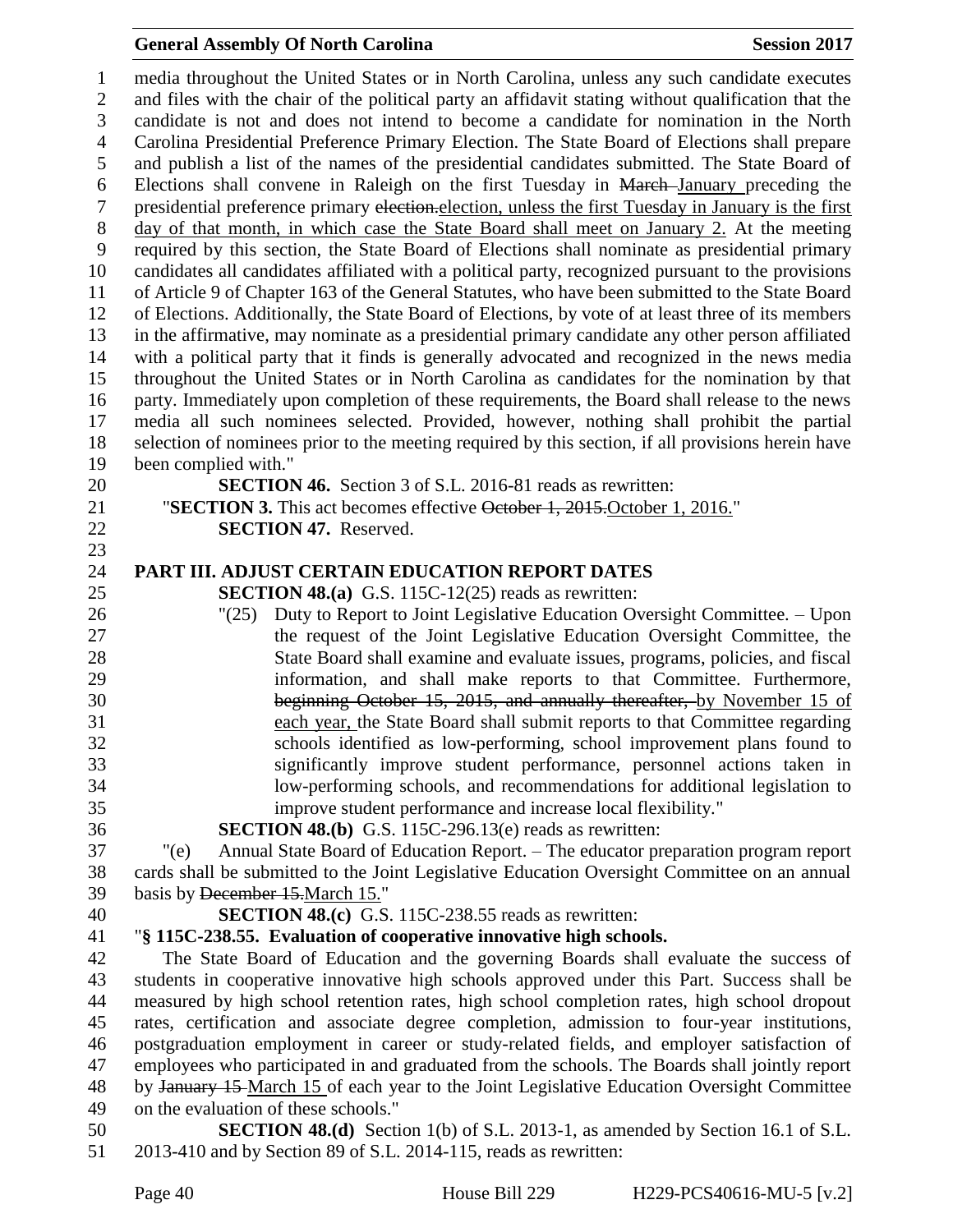"**SECTION 1.(b)** The State Board of Education shall make high school diploma endorsements, as provided under this section, available to students graduating from high school beginning with the 2014-2015 school year. The State Board of Education shall report to the Joint Legislative Education Oversight Committee on the progress toward establishing specific college and career endorsements for high school diplomas and for awarding these endorsements by February 1, 2014. The State Board of Education shall submit the report on the impact of awarding the high school endorsements on high school graduation, college acceptance and remediation, and post-high school employment rates by September 15, 2016, November 15, 2016, and annually thereafter." **SECTION 48.(e)** G.S. 115C-156.2(b) reads as rewritten: "(b) Beginning in 2014, the State Board of Education shall report to the Joint Legislative 12 Education Oversight Committee by September 15 November 15 of each year on the number of students in career and technical education courses who earned (i) community college credit and (ii) related industry certifications and credentials." **SECTION 48.(f)** Section 8.29(e) of S.L. 2015-241 reads as rewritten: "**SECTION 8.29.(e)** The Department of Public Instruction shall provide interim reports on the grant program to the Joint Legislative Education Oversight Committee by September 15, 18 2016, with a final report on the program by September 15, 2017. November 15, 2017. The final report shall include the final results of the program and recommendations regarding effective after-school program models, standards, and performance measures based on student performance, leveraging of community-based resources to expand student access to learning activities and academic support, and the experience of the grant recipients." **SECTION 48.(g)** G.S. 115C-83.10(c) reads as rewritten: "(c) The State Board of Education shall establish a uniform format for local boards of education to report the required information listed in subsections (a) and (b) of this section and shall provide the format to local boards of education no later than 90 days prior to the annual due date. The State Board of Education shall compile annually this information and submit a State-level summary to the Governor, the President Pro Tempore of the Senate, the Speaker of the House of Representatives, and the Joint Legislative Education Oversight Committee by October 15 of each year, beginning with the 2015-2016 school year.December 15, 2016, and annually thereafter." **SECTION 48.(h)** G.S. 115C-174.26(h) reads as rewritten: "(h) Beginning November 15, 2014, the The State Board of Education shall report annually by December 15 to the Joint Legislative Education Oversight Committee on advanced courses in North Carolina. The report shall include, at a minimum, the following information: (1) The North Carolina Advanced Placement Partnership's report to the Department of Public Instruction as required by subsection (g) of this section and the State Board's assessment of that report. (2) Number of students enrolled in advanced courses and participating in advanced course examinations, including demographic information by gender, race, and free and reduced-price lunch status. (3) Student performance on advanced course examinations, including information by course, local school administrative unit, and school. (4) Number of students participating in 10th grade PSATMSQT testing. (5) Number of teachers attending summer institutes offered by the North Carolina Advanced Placement Partnership. (6) Distribution of funding appropriated for advanced course testing fees and professional development by local school administrative unit and school. (7) Status and efforts of the North Carolina Advanced Placement Partnership. (8) Other trends in advanced courses and examinations." **SECTION 48.(i)** G.S. 115C-75.9(i) reads as rewritten: